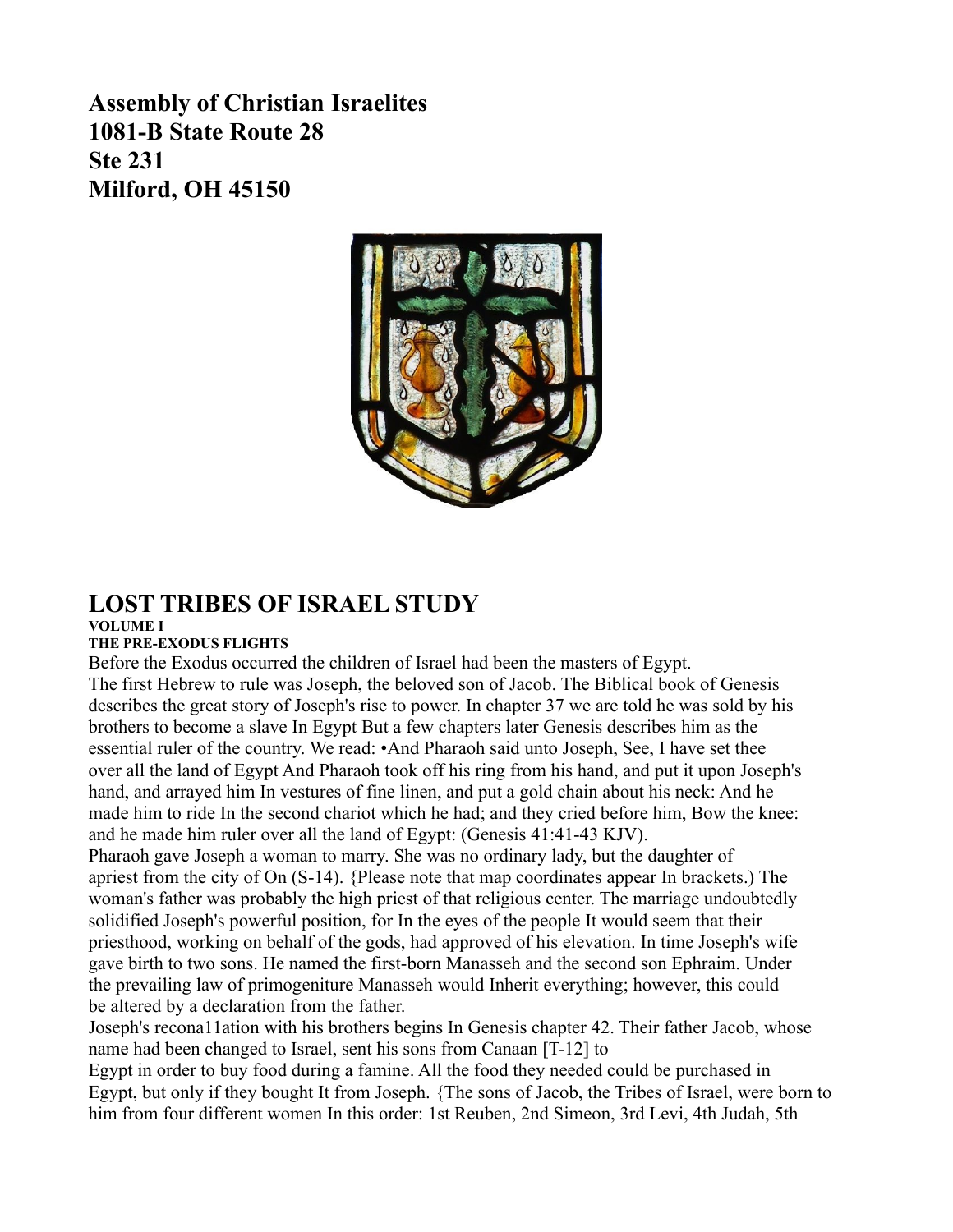Dan, 6th Naphtali, 7th Gad, 8th Asher, 9th lssachar, 10th Zebulun, 11th Joseph, and 12th Benjamin.)

The brothers had no idea Joseph was still alive, or that he had become ruler  $\cdot$ over all the land." When they arrived In Egypt he concealed his true Identity. Then according to Genesis chapter 44, Joseph devised a plot to have stolen property planted among his brothers, especially Benjamin. He planned to enslave Benjamin for the crime of thievery, while allowing the others to leave in peace. But Int he drama of the moment Judah stepped forward, made an Impassioned speech, and offered to become the slave ff Benjamin could go free. Joseph broke Into tears and let them know that he was the one they sold.

After their reconciliation Joseph granted the land of Goshen [S·13) to his brethren. Goshen was the most fertile region by the Nile Delta. Jacob, his flocks and herds, and all of Israel settled In this lush section of Egypt. Jacob lived there for seventeen years before the time came to pass along his Inheritance. Genesis chapters 48 and 49 describe Jacob's deathbed blessings of his sons. It is important to note that the first thing Jacob did was to adopt Joseph's sons. We read: "And now thy two sons, Ephraim and Manasseh, which were born unto thee In the land of Egypt before I came unto thee into Egypt, are mine; as Reuben and Simeon, they shall be mine." (Genesis 48:5 KJV) With the addition of Joseph's sons the Tribes of Israel were now thirteen In number.

Reuben was Jacob's first-born. He would have received all of the

Inheritance had he not committed incest with one of his father's wives (Genesis 49:4). This gross error opened the door for others to ascend to the birthright, and Jacob chose Ephraim and Manasseh. The inheritance consists of prophetic blessings of More wealth and nate Tamar; no doubt he hoped to gain the kingship of Israel for himself. So the Lord slew him, too. Judah promised Tamar that she could have his last son; however, the promise was never kept.

Firm In her determination to have a child, Tamar disguised herself as a whore In order to sleep with Judah. He was unaware of her true Identity, and later he threatened to kill her upon learning that she was pregnant from playing the role of a whore. But Tamar cleverly presented evidence that Judah was the father-to-be, and he acknowledged she was telling the truth. According to Genesis 38:26 Judah also admitted that he should have given his last son to her, and that she was "more righteous than I."

Tamar's pregnancy produced the next king of the Israelites during their reign in Egypt We read: "And It came to pass In the time of her travail, that, behold, twins were In her womb. And It came to pass, when she travailed, that the one put out his hand: and the midwife took and bound upon his hand a scarlet thread, saying,This came out first. And it came to pass, as he drew back his hand, that, behold, his brother came out:and she said, How hast thou broken forth? this breach be upon thee: therefore his name was called Pharez. And afterward came out his brother, that had the scarlet thread upon his hand: and his name was called Zarah." (Genesis 38:27-30 KJV).

Which cf Judah's twins was born first? At stake was the throne for the first-born would rule. Did Zarah of the scarlet hand legally come before Pharez? The midwife used the scarlet thread to keep track of the rightful heir, and Indeed the name Zarah means dawn, symbolic of the beginning, the start of day, and the first .

History shows that after the Exodus the Pharez Branch of Judah produced such notables as King David, Solomon, and Jesus. But while the Israelites were still In Egypt the Zarahites reigned. From the Egyptian point of view the Hebrews were evil foreigners and usurpers of Pharaoh'.s throne. The ancient Egyptian historian and priest Manetho (3rd century B.C.) refers to these foreign rulers as Hyksos. Manetho says that Hyk means "king"; and sos means "shepherds" In the Egyptian language (Aegyptica, Fr. 42). Therefore the rulers from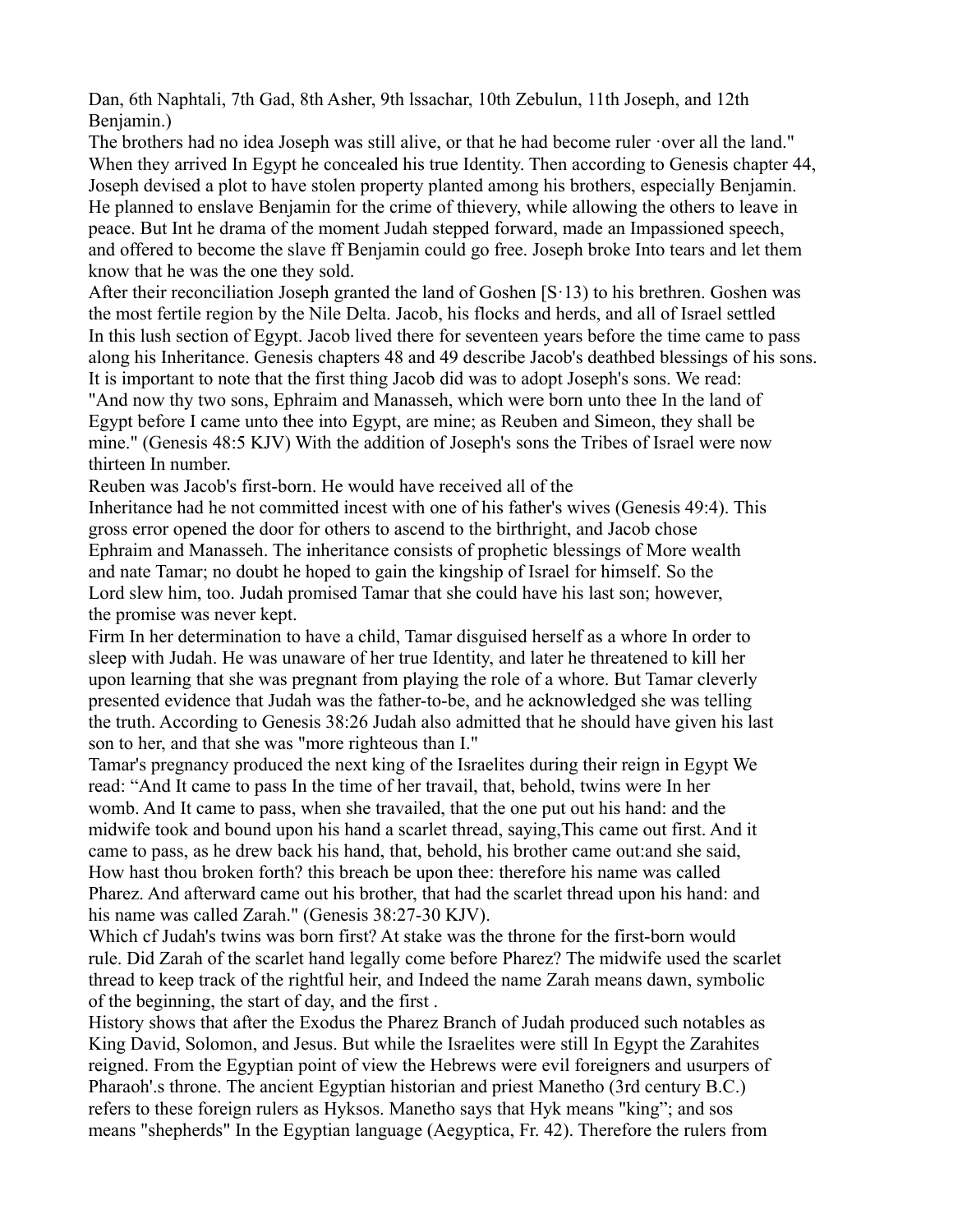the Zarah Branch of Judah were known as the Shepherd Kings.

The Egyptians hated the Hyksos. This brings to mind Joseph's warning to his brethren that they should avoid telling Pharaoh about their occupation, for every shepherd is an abomination unto the Egyptians• (Genesis 46:34 KJV). Some names of the Zarahite royalty have been preserved, Semitic names like Jacob and Hur. Their great leaders, Chalcol and Darda, appear In 1 Kings 4:31 and 1 Chronicles 2:6. The reference in 1 Kings 4:31 Is an attempt-centuries later-to explain that Solomon's wisdom even excelled the wisdom of the last fine of Hebrew kings. the Shepherd Kings In Egypt. The Hyksos Period ran from about 1700-1550 B.C., at which point their garrisons were destroyed by anew Pharaoh from the south.

The collapse of the Zarahite rule in Egypt is recorded in a simple Biblical statement. We read: "Now there arose up a new king over Egypt, which knew not Joseph." (Exodus 1:8 KJV). The Bible goes on to describe the Israelite enslavement, and then it tells the story of Moses, the Hebrew deliverer. Moses would lead the conquered Israelites toward the Promised Land of Canaan, in the Exodus which some scholars date to 1453 B.C. Take note though that the Exodus led by Moses was not the first Hebrew departure. Ancient Greeks and Egyptians were well acquainted with more than one Exodus for example the Greek historian Diodorus Siculus (c. 80-20 B.C.) tells of several flights to freedom in his series of books called the *Library of History.* In one reference to the Israelites (Bk. 40. 3) Diodorus says that "the aliens were driven from the country of Egypt ,That "the most outstanding and active among them banded together, and they" were cast ashore In Greece and certain other regions: That "their leaders were notable men, chief among them being Danaus and Cadmus." But that the greater number were driven Into what Is now called **Judaea,**" and that "colony was headed by a man called Moses." Diodorus is clearly describing common sense events that must have taken place during the battles In which the Zarahltes were overthrown, prior to the Exodus. Hebrew tribal chieftains, the rich and powerful citizens, and the royal Zarah Branch of Judah would surely have had their escape routes planned as their diminishing armies and garrisons were destroyed. Indeed, all who could afford the price would gladly pay for passage aboard the ships and fleets power from God. These blessings have passed from Abraham to Isaac to Jacob, and all the way down to our present day. Even though Manasseh was the elder, Jacob switched the ranking and elevated Ephraim. We read: "he also shall become a people, and he also sailing for"Greece and certain other regions". The wealthy Hebrews reached safe landfalls. But the poor Israelites were left behind to be enslaved, and their descendants waited for the deliverer Moses.

shall be great: but truly his younger brother shall be greater than he, and his seed shall become a multitude of nations." (Genesis 48:19 KJV). Historical evidence indicates that theTribe of Ephraim ltas become the •multitude of nations" in the United Kingdom with Its British Commonwealth. Many believe that the •grear Tribe of Manasseh is none other than the world's superpower, the USA. Jacob split the birthright blesslngs between Ephraim and Manasseh. He then divided his inheritance package further by granting Judah the scepter and lawmaking responsl blllties. Judah had previously offered to become Joseph's slave In exchange for Ben• jamin, butnow theTribe of Judah(Jews) would produce thekings. Jacob declares:"Judah, thou art he whom thy brethren shall praise: thy hand shall be in the neck of thine enemies: thy father's children shall bow down before thee. Judah is a lfon's whelp: from the prey, my son, thou art gone up: he stooped down,he couched as a lion, and as anoldlion; who shall rouse him up?The sceptre shall not depart from Judah, nor alawgiver from between his feet. until Shiloh come • (Genesis 49:8-10 KJV). The lion became the national em blem of theTribe of Judah, and the symbol would have appeared on the flags of Its armies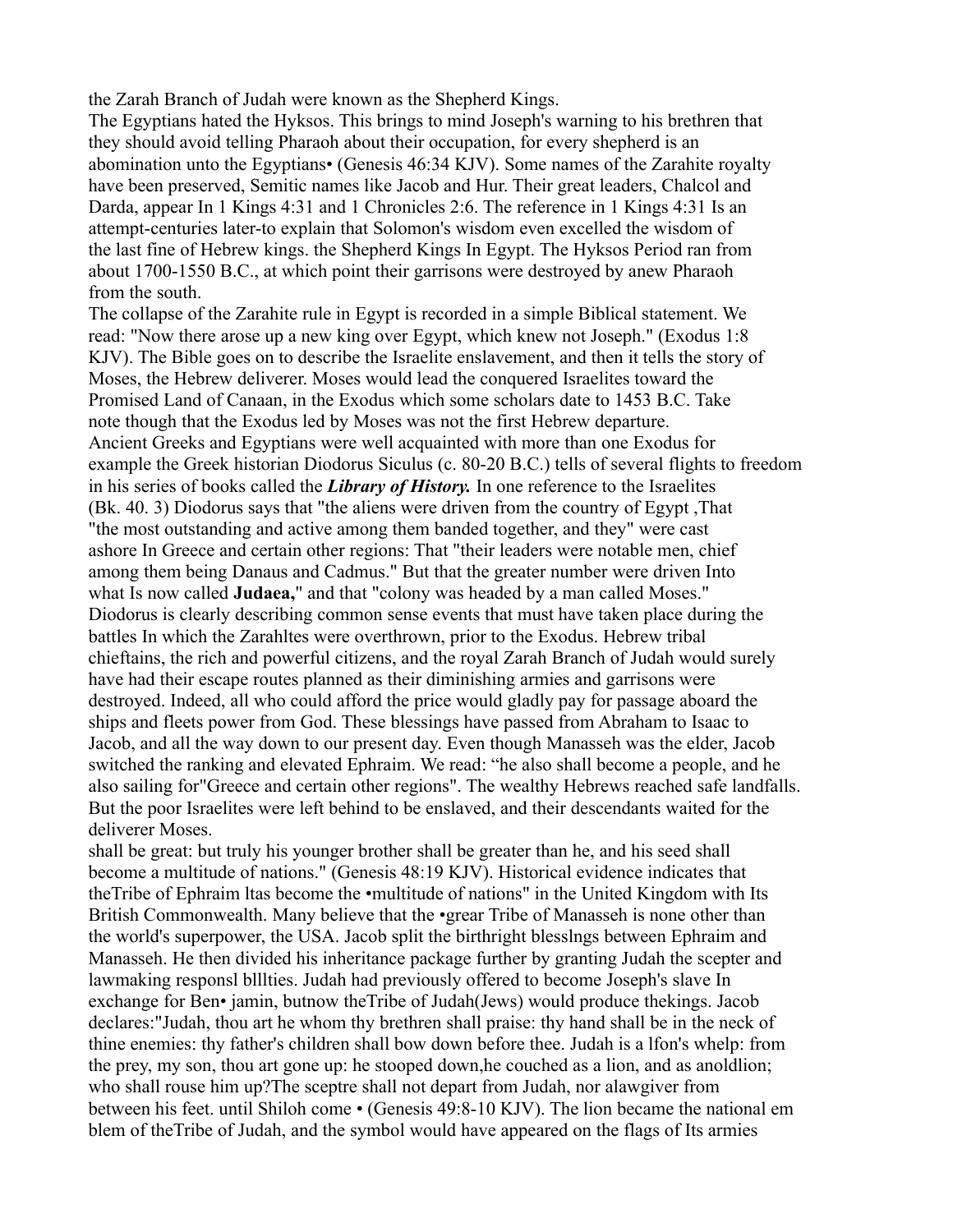(Numbers 2:2-3). ·When Joseph died ason of Judah was the next Hebrew to rule In EgypL Judah's first•born should have reigned, but according to Genesis chapter 38 the loRo slew him. This first son was killed before he and his wife Tamar could produce an heir. Under their soci etal customs the second son of Judah was obligated to impregnate Tamar and "raise up seed to thy brother." In essence the child born would be regarded as an offspring of the dead brother, and the lawful heir to the throne. But Judah's second son refused to irnpregnate Iraq overran Kuwait in the Persian Gulf War (A.D. 1990-1991), the Kuwaiti royal family and others fled the country for safe havens around the world. In another segment of hls books (Bk. 1. 28) Diodorus records certain claims made by the Egyptians. They claim that great numbers "of colonies were spread from Egypt over all the Inhabited world." That the exiles led by Danaus "settled what Is practically the oldest city of Greece, Argos."That the "nation of the Colchi in Pontus and that of the Jews• were established by •certain emigrants from their country." And that even the Atheniansmare colonists from Sais in Egypt."The city of Sais [R-13} Is located In the Nile Delta The "Colchi In Pontus• is Colchls [T-6) on the eastern shore of the Black Sea. The facts presented by Dlodorus and the Egyptians Indicate more than one exodus of Hebrews. The city-states of Argos [N-111 and Athens [N-10), and the nation of Colchls were among those settled by the lsraerttes. Danaus and Cadmus receive mention In the historical list beside their fellow kinsman Moses. We wlll examine each group, each band that escaped the turmoil of a losing war.They salled away from Egypt and away from the pages of the Bible. But the writers of antiquity have preserved knowledge of their destina tions and subsequent lives. The trails of these Hebrews are closely foRowed in Greek literature, laying the foundations for many of the greatest Grecian tales. Argos In the Peloponnesus was the ultimate dest!nallon for the fleet led by Danaus. The Greek historian Herodotus (5th century B.C.) Informs us that the ships made a stop over at Rhodes [P·11).Inhis Histories (Bk.2) Herodotus mentions that a temple of Athene on Rhodes "was founded by the daughter of Danaus, who touched at the island during their flight from the sons of Aegyptus." Obviously the Hebrews had lapsed into paganism. The voyage of Danaus the Israelite, from Egypt to Rhode\_s to Argos, is shown on the map. The Book of Solhls, attributed to Manetho, says that when Danaus arrived In Greece heiookpossession of Argos."The city already existed. Its ruler, a man named Sthenelus, was driven out by Danaus. In the same book Manetho also says that the descendants of Danaus "were called Danaidae: Ancient Greek literature refers to them as both Arglvesand Danaans (Danaidae, Danai). The Danaans spread throughout all of Greece reaching as far north as Macedonia [M-8).The word "Macedonia" retains Dan's name: Mace-DAN-ia. It is Interesting to note an incident that took place a thousand years later during the Olympic Games. According to Herodotus (Bk. 5.) a Macedonian prince named Alexander I wanted to enter a foot-race. His Greek competitors claimed he was ineligible since the games were closed to foreign ers.But Alexander was able to prove his Argive lineage,In essence that h was aCanaan, and he went on to win the race.As his name Implies Danaus was a leader in the Tribe of Dan. The Hebrew Danlteswere known as sailors, sailing merchanls. While the wealthy ship owners in the tribe made their escape from Egypt, many Danites were left behind. Their descendants departed inthe Exodus ledby Moses. It was not an accidental choice that during the subse quent Israelite conquest of canaan, a coastal territory was assigned to the Tnl>e of Dan (Joshua 19:41). Like their ancestors, the mariners of old, the Danites in the PromisedLand retumed to the sea We learn this from Judges 5:17, when Deborah rallied the Israelites to fight and the question was asked: "Why did Dan remain In shipsrOanites often added their name to the places thex reached. Examples of this appear In Judges chapter 18, which descnbes events Involving a group ofDanites who left their territory to conquer more land. Judges 18:12 says that while passing through Judah's territory they "pitched in Kirjath-jearim; and called that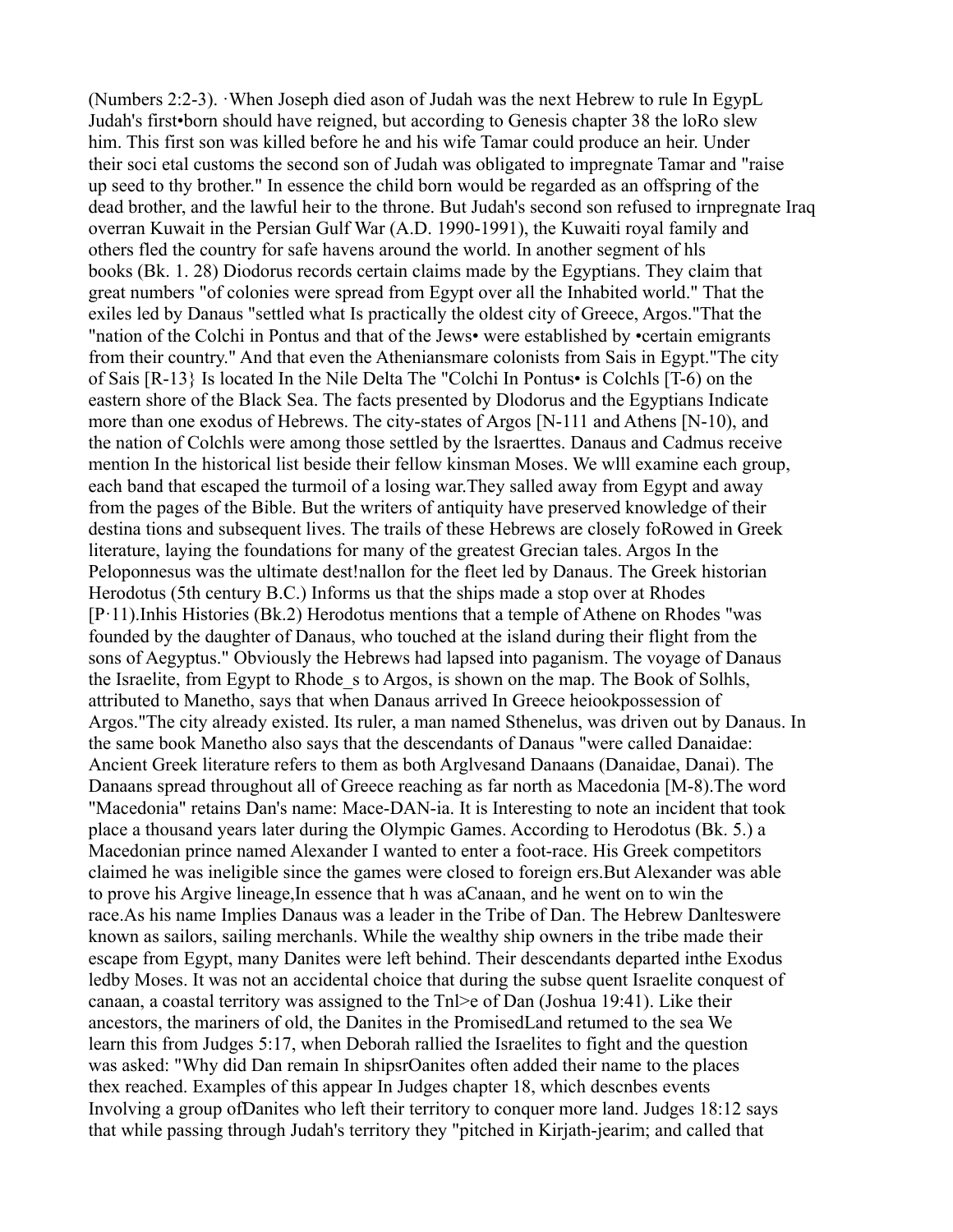place "Mahaneh-dan unto this day." The term "Mahaneh-dan" means the camp of Dan.The raiding party continued northward through Judah's land until they reached the peaceful inhabitants of Laish. They took the city of Laish by 'force. Then according to Judges 18:29, "they called the name of the city Dan, after the name of Dan their father, who was born unto Israel. "In the Hebrew language, which lacks vowels, •oan• consists of the letters ON. Therefore a place with Dan, Den, Din, Don, or Dun in Its name, like Mace-don-ia, is a potential site for a Danita colonyInJacob's blessing of Danhe says,"Dan shall be a serpent by thewtr/, an adderInthe path.••."(Genesis 49:17 KJV). According to some scholars this means the Tribe of Dan will follow winding courses, serpentine trails, leaving their DN marks to act as signposts in theThe Jews replied that they were "well satisffed" from their own writings with the Spartan king's claim of kinship through Abraham. AndItIs Interesting tonote that King Arius (Areus) sealed his letter with the Tribe of Dan's emblem, the eagle and snake (dragon) As previously cited Diodorus Slculus lists Cadmus as one of the Important Hebrews driven from Egypt. Cadmus founded the Greek city-state of Thebes [N-1O}, and Herodotus credits his group for bringing the letters of the alphabet from Phoenicia [T-11) to Greece (Bk. 5.). While Dlodorus places him with the Israelites, according to Herodotus (Bk. 2.) Cadmus was also considered a Phoenician prince from the city of lyre [T-12). Using this Information we canspeculate that Cadmus was a fleet-owning Hebrew, probably from the seafaring Tribe of Dan, who conducted business In the Phoenician ports. Oanltes and Phoenicians often cooperated on voyages with intermingled crews. Maybe Cadmus mar ried Into the Phoenician ruling class, or acquired one of their princesses for his harem. Perhaps he was simply half Hebrew and half Tyrian like the man In 2 Chronicles 2:14. His flight from Egypt to Tyre and then to Thebes, Is shown on lhe map. Colchls, on the eastern coast of the Black Sea, was the destination for another colony of Israelites. Dlodorus mentions them in the same breath with Danaus as previously cited. Furthermore, Oiodorus links the Colchl to the Jews and Egyptians when he says these three nations practice the custom of circumcision (Bk. 1. 55). Greek history also preserves an Intriguing connection between the Danaans and the Colchl, In the legend of Jason and the Argonallts.This famous story Involves a Greek king who put away his wife In favor of another woman.The divorced wife, worried for the safety of her two children Helle and Phryxus, set lhem on a flying ram. The ram flew to Colchis but Helle fell off near Troy. Princess Helle died In the sea at the strait named for her, the Hellespont. Prince Phryxus continued on to Colchis where he sacrificed the ram;Its Golden Fleece was placed In asacred grove.Years later Jason went to Colchis In search of the Golden Fleece. Jason was a royal relative of Phryxus from a neigh boring Greek kingdom. He and his brave Argonauts, the bold he roes in Danaan tales, were successful In their quest. And Jason brought the Golden Fleece back to Greece. The elements in the Golden Fleece story provide the Ingredients for a Hebrew Inheritance quarrel. Did the mythmakers pick Colchls out of the blue because they needed a destination for the ram's flight? Or Instead, were Helle and Phryxus simply sent to Colchls to live with their Israelite relatives? Phryxus was crown prince, but with his mother's cf1VOrce his life was in danger. His father's new wife would kill him to clear the way for her own children to reign. There fore Helle and Phryxus escaped by sea, perhaps In aboat wilh thenations Otey reach. Ancient Jewish authorities say that the snake was one of the emblems used on Dan's Rag, along with the eagle. The Scriptures indicate that the symbols for the four eading tribesimage of a ram on Its sall. Troy could have been a stop along their course, for theTrojans controlled the Hellespont strait. (We willlearn that the Trojans were descendants of Abraham, too.) Helle stayed are Judah's lion, Ephraim's ox or bull, Reuben's face of a man, and Dan's eagle (see Ezekiel 1:1 0 and Revelation 4:7 when appl!ed to the CS!"P positions th !! l.oRo established in Numbers 2). The Oanites brought their eagle and snake emblems to Greece.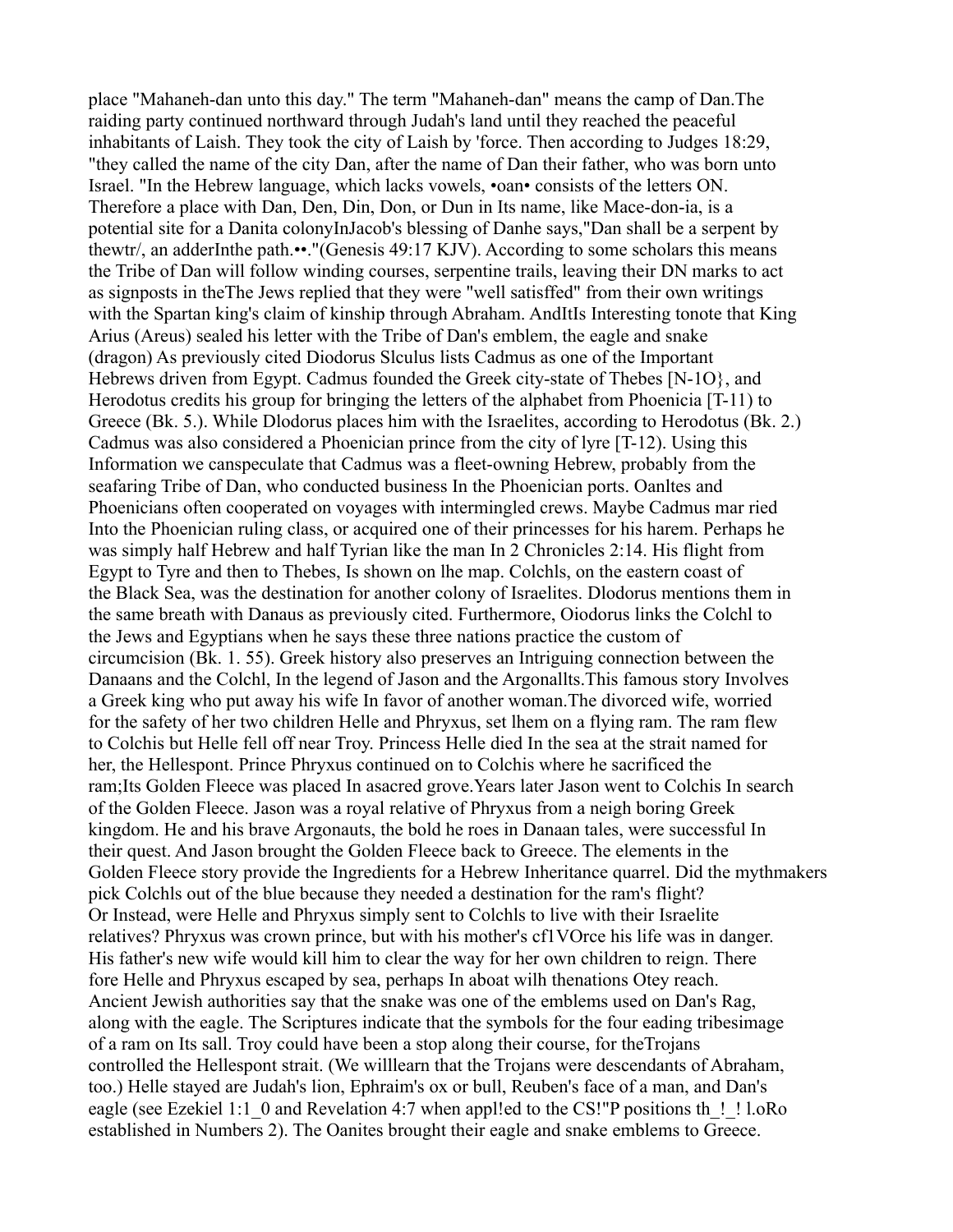Perhaps the first writ ten reference to Dan's symbols is hinted at in Homer's fliad, concerning the 12th century B.C.TrojanWar.By this time period the Greek Danaans had grown powerful, possessing many independent city-states. The TrojanWar began when a prince of Troy [0-9) named Paris ran off with Helen, the queen of Sparta [N-11). Menelaus was the king of Sparta He called upon his kinsmen

chieftains of Greece to help him recover his wife. King Agamemnon, who ruled over the Argives from Mycenae [N-1OJ, was the brother of Menelaus and the one chosen to lead the Danaans inbattle.The sailing Tnl>e of Dan put together the world's largest fleet, and the famous thousand ships made landfall at Troy.

The Hebrew Trojan War lasted ten years. During one of the battles the fighting men of Troy tried burning the Greek ships on the beachhead. According to Homer they hailed al a moat, momentarily, and witnessed a terrifying omen in the sky. We read: "Just then as they desired to cross, a bird flew by them, heading to the left across the army, an eagle beating upward, in its claws a huge snake, red as blood, alive and jerking, full of fight; It doubled onitseH and struck the captor's chest and throat. At this the eagle inits agony let go and veered away screaming downwind. The snake fell in the mass of troops, and Trojans shuddered to see the rippling thing fie in their midst.•.." (Iliad, Bk. 12). The terror caused by this omen is understandable;still,It takes on greater meaning when we realize that for the entire war the Trojans saw this very Image of an eagle clutching a snake. For this was the emblem on the OafllllUl banners, the battle flags of the Tribe of Dan. With the invention of coinage at the close of the 7th century B.C., Dan's eagle and snake began to appear on the early issues from some of the Greek city-states. For ex ample starting inabout 5 0 B.C. sliver coins from Chalcis [N-1OJ depict these symbols, as seen in Figure 1;production ended in 146 B.C. with the coming olthe Romans. Likewise the coins from Elis [M-11) show an eagle grasping a snake. The Danaans of Ells con trolled the famous festival site of Olympia. Their coinage was actually Issued from the site, throughout the centuries, in connection with each celebration of the Olympic Games. Agure 2 represenls an Ells silver stater minted between 471-452 B.C.

The Canaan city of Sparta was also known as Lacedaemon. King Arius reigned there from 309- 265 B.C., during which he sent aletter of great significance to Onias, the Jewish high priest at Jerusalem. Onlas led the priesthood from 320-290 B.C. The letter initiated an exchange of epistles, about one hundred and fifty years later, between the Jews and Spartans. These letters are recorded in 1 Maccabees 12:5-23 and 14:20-23, and in the• AntiquitiesoftheJews(Bk. 12. 4 and Bk. 13. 5) written by the Jewish historian Josephus (1st century A.O.). We read: "AREUS, KING OF THE LACEDEMONIANS, TO ONIAS,

SENDETH GREETING. We have met with a certain writing, whereby we have discovered that both the Jews and the Lacedemonlans are of one stock, and are derived from the kindred of Abraham. It Is but just, therefore, that you, who are our brethren, should send to us about any of your concern as you please. We will also do the same thing, and esteem your concerns as our own, and will look upon our concerns as In common with yours. Demotoles, who brings you this letter, willbring your answer back to us.This letter Is four square; and the seal is an eagle, with a dragon in his claws.• (Josephus, Bk.12. 4).

.at Troy or she fell overboard and was lost. And Jason's voyage was

pro an attempt to bring back Phryx , t!le crown prince and rightful heir.

. Athens friuncfed 6y th-e legendary King Cecrops. As previously cited Dlodorus says the Athenians came from "Sais In Egypt: Cecrops must therefore have led one of the bands of fleeing Hebrews.The ancients describe him as hallman and hallsnake.This suggests he had arelationship with theTribe of Dan and their snake symbol. Some schol ars maintain that Cecrops Isnone other lhan Chalcol of the Zarah Branch of Judah. Chalcol and Darda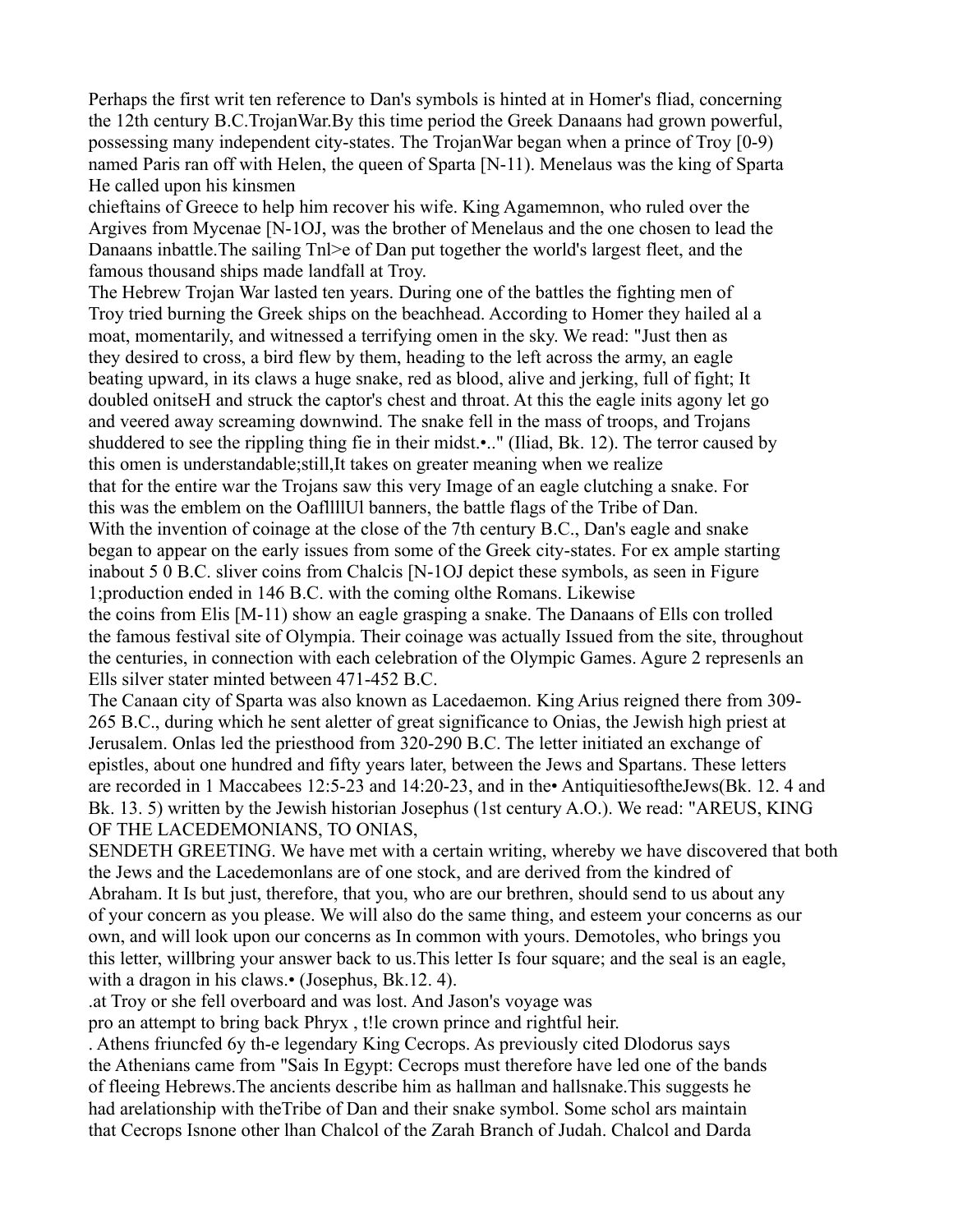were Zarahltes that later generations remembered, especially when compar ing great rulers to Solomon (1 Kings 4:31 and 1 Chronicles 2:6).

In early Athenian history the people had a connection to the island of Crete (0-12). Tradition says the Athenians paid tribute to the Cretan, King Minos. Each year they sent him acertain number of their youth to be devoured by his famous Minotaur housed in the Labyrinth. The tribute ceased when Prince Theseus of Athens slew the Minotaur. With this information we can speculate that during Chalcol's (Cecrops) flight from Egypt his group's first landfall was at Crete. Chalcol and his band of Israelites were allowed to sail on to establish Athens, but they owed the mighty Cretans a debt for their safety and fresh supplies. The debt was paid each year In the tribute of Athenian youth. And the payments were stopped when Theseus proved Athens had flnally become a formidable power to Crete. Chalcol's flight from Egypt to Crete to Athens is shown on the map. Chalcol (Cecrops) Is said to have founded twelve cities. The city of Chalcis with Its eagle and snake coinage, located north of Athens, would seem to retain his name. Due to the lack of vowels In Hebrew, the Golden Fleece region of Colchis could represent an other variation of the name Chalcol. Like their Phoenician counterparts, the seafaring Oanites and Zarahltes spread colonies throughout the Mediterranean. It is even said that Chalcol planted a royal dynasty of Irish kings in Ulster [B-1]. Indeed, the ancient Greeks often spoke highly of the Irish. They called them the Hyperboreans, meaning the people who live beyond tho north wind. Dlodorus says that the Hyperboreans ·are most friendly disposed towards the Greeks, and especially towards the Athenians...: (Bk. 2. 47). The legends of Ireland also record early contact with the Greeks. lnformat!on con tainedIn the Irish Leabhar Gabhala (Book of Invasions) indicates that In ancient times the Island underwent a series of frve invasions. Geoffrey Keating (c. A.O. 1570-1646) com piled a history of Ireland using the Leabhar Gabhala and sources that are now lost. In Keating's History of Ireland from the Earliest Period to the English Invasion, he describes the firstInvaders ascolonists ledby Partholanus. They came from Mlgdonia, or the"Mlddle of Greece; and they all perished In a plague. The second group were kinsmen of the Partholanians called Nemedlans. The Nemedlans were harassed by Fonnorlan (Fomorian) pirates from Africa. Eventually they threw out the Formorian mariners, but fearing their retum the Nemedlans departed Ireland and went back to Greece. The third colonization was carried out by descendants of the Nemedians known as Firbolgs (Fer-Bolgs). Before their arrival the Flrbolgs had stopped off InSpain.They were called the "men of theleather bags; perhaps in reference to bagpipes. The fourth conquest of Ireland was accom plished by another branch of the Nemedians, the Tuatha De Danann. Keating says that some antiquarians claim the Tuatha De Oanann came "from Athenian territory." And the fifthInvasion was carried out by the Mileslans, whose history traces back to Greek lonlans from Miletus. (See Volume Ill for more Information on the Mileslans.) From the Irish point of view all of the people who colonized their island were Greeks,vith Chalcol and the Tuatha De Danann [A-2) having family ties to Athens. The term Tuatha" means a tribe of people. According to the Encyclopaedia Britannica (15th ed.), Tuatha De Danann" ls Gaelic for the "People of the Goddess Danu. Other experts offer l much si mpler meaning and Interpret "Tuath De Danann• as the Tribe of Dan. Greek)anaans from the Hebrew Tribe of Dan became the Tuatha De Danann of Ireland. Before their Invasions of Ireland the lsraelltes established settlements In Spain. Th,panlsh tiUe •oon• is derived from Dan, whose name means that heJudges. Within Spains the Important Ebro [D-9} river, signifying the Hebrew river.The term "Iberia also repre;ents the word Hebrew. Iberia, Iberians, and the Iberian Peninsula of Spain and Portugal;imply mean the Hebrew country, the Hebrews, and the Hebrew Peninsula [B-11]. It Is nteresting to note that dictionaries and encyclopedias list two places known as Iberia.:>ne Is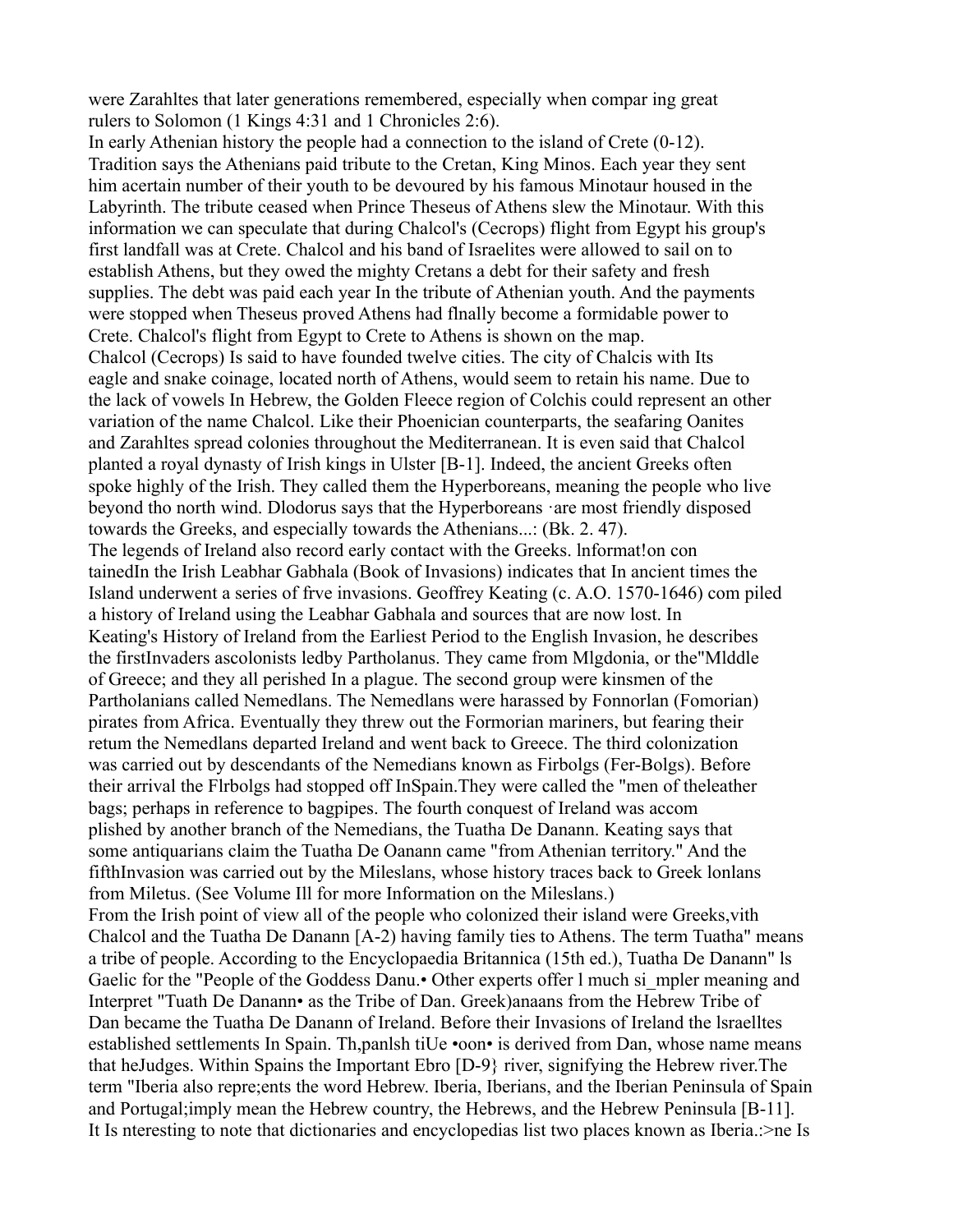Spain and Portugal, and the other IberiaIsthe Israelite region south of the CaucasusT-5) on the eastern border of Colchis (see Volume II). When the Hebrew Invaders sailed rom Spain they apparently brought their name to the Emerald Isle. For the Irish wer:ailed Hibernians, and to this today Ireland is known as HiberniaAlong the Ebro river lies the city of Zaragoza [D-9). When the site was taken by the omans they named it Caesaraugusta in honor of Emperor Augustus Caesar. It Is gener- 311y believed that the name Zaragoza is derived from Caesaraugusta, but perhaps the Jpposlte happened. 01 all the Spanish towns captured why was this place chosen t,onor the emperor? Could not the Romans have recognized the similar sounding syl:ables of an earlier Zaragoza, with those in the name Caesar Augustus? In Hebrew the term •gaza• means strong. Zaragoza is comprised of the two words Zarah-gaza, meaning Zarah's stronghcld. Surely It is more than coincidence that we find this stronghold of Zarah located by the Hebrew (Ebro) river.

Chalcol was a member of the ruling Tribe of Judah, descended from Zarah of the scarlet thread. When he and the Danaans set sail from Greece their course brought them to Spain. Along their westward route certainplaces stand out like Hebrew stepping stones in the sea. For example the small Island of Gozo [J-12), located north of Malta [K-12), sounds like another •gaza" stronghold. And the large island of Sardinia [H-10) retains elements of both Zarah and Dan In Its name: Zar-Din-la. The journey and migration of Chalcol and the Danaans from Greece to Sardinia, then to the Hebrew (Iberian) Penin sula, and eventually to Ulster and all of Ireland, is shown on the map.

Troy's dynastic fine of kings starts with Dardanus. A stream of scholarship holds that Dardanus is the same person called Darda In the Bible (1 Kings 4:31). Like his brother Chalcol, Darda was a Hyksos leader from the Zarah Branch of Judah. He and hisTrojans were descendants o1 Abraham. The Dardanelles, once known as the Hellespont strait, takes Its name from Darda. TheTrojans believed their ancestors orlglnally came from Crete.The Roman poet Vergll (70-19 B.C.) wrote the Aeneid, In which theTrojan Aeneas leads aband of escapees from the fall of Troy to■ c rete.•.the land of our falhersl" (Bk. 3). According to the Roman histo rian Tacitus (c. A.D. 55- 120), Crete also had a rink to the Jews. In his Histories (Bk. 5) Tacitus says, "The Jews are said to have been refugees from the Island of Crete ,vho settled In the remotest corner of Libya in the days when, according to lhe story, Saturn

was driven from hls throne by the aggression of Jupiter.This Is adeduction from the name 'Judael' by which they became known: the word Is to be regarded as a barbarous length ening of 'ldael', the name of the people dwelllng around the famous Mount Ida in Crete." Combining the information given by Vergll and Tacitus with our knowledge of the pre Exodus flights, the following Is deduced. During a war, an •aggression; Darda was driven from his land in Egypt and fled to Crete. Perhaps his ship or fleet accompanied the band led by his brother Chalcol. These Zarahites named the famous mountain on Crete after the name of their tribe, Mount Judah (Mt. Ida [0-121). Chalcol sailed on to establish Ath

ens, and Darda sailed on to Troy. It ls Interesting to note that there Is a second Mount . Judah (Mt.Ida [0-91) located south of Troy. ApparenUy Darda and his Hebrews continued the tradition started on Crete by naming another mountain for the royal tribe.

 $\ln(11$  recently the Trojan War was considered little more than a myth. Even the exist ence of Troy was chalked up as an Imaginary place belonging In the realm of tales told around campfires. But from the days of Helnrrch Schliemann's digs at Troy acentury ago, the true facts have begun to emerge. We now know that Homer did not tnvent the Trojan War in his Iliad. Just as Colchls was not an accidental choice of destinations for Jason and the Argonauts. Troy was not picked on a whim by the world's greatest poet. The Greek Danaans who laid siege to the city came from the stock of Abraham, as did the Trojans. Indeed, the heroes on both sides of the conflict were related.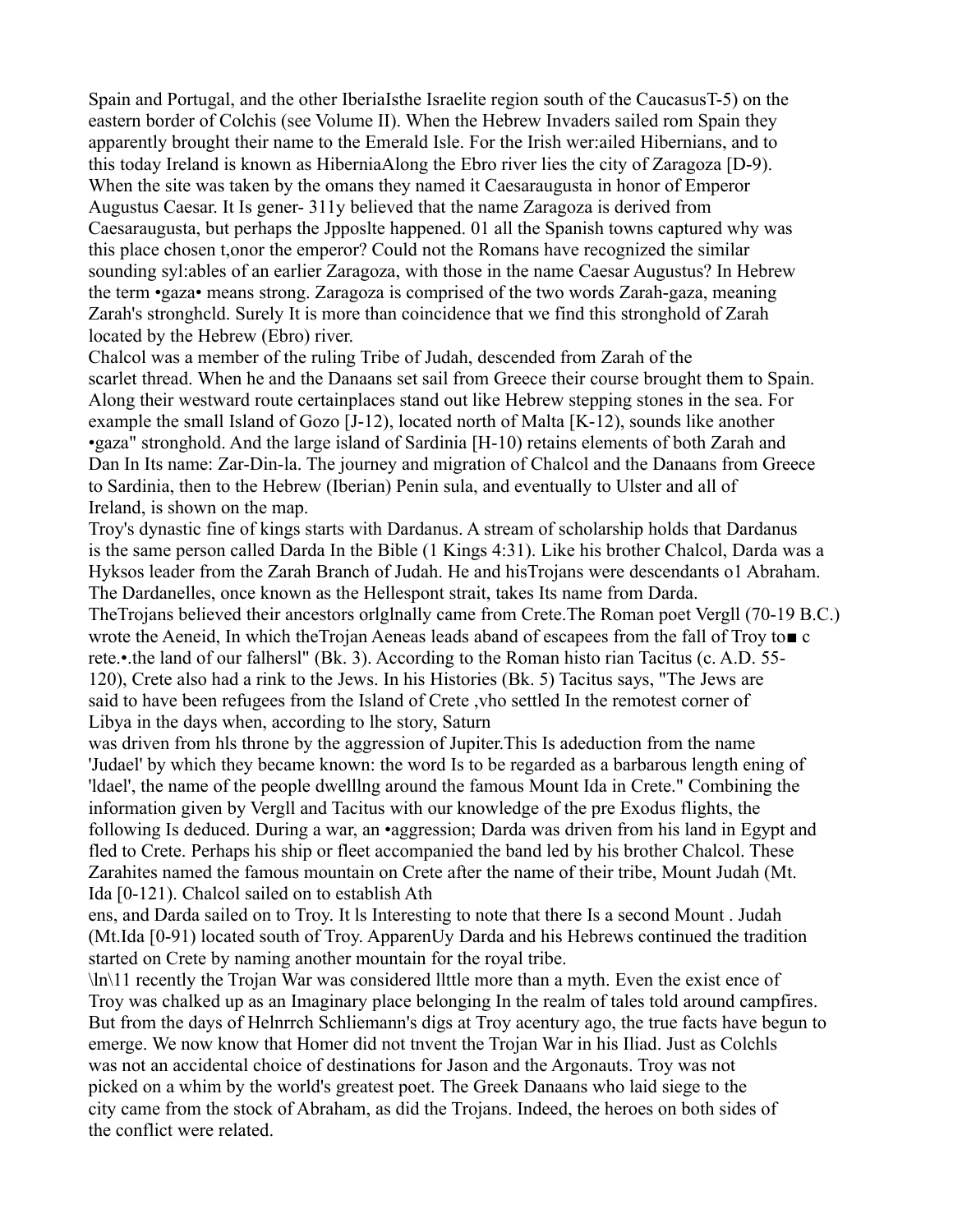In essence the Iliad tells a story about an Israelite quarrel. Prince Paris the Zarahite hadbeen visiting his kinfolk at Sparta. When he took their Queen Helen back to his city of Troy, a thousand ships from the Tribe of Dan set sail to fight for her return. The long and bloody struggle we call the Trojan War was an all-Hebrew hostility.

Troy fell after ten years of siege, ending the war around 1184 B.C. Her citizens were slaughtered, many were enslaved by the Danaans. But out from the flames and plunder of their city some small groups of Trojans managed to escape. Inlater historical writings we learn that a Trojan prince ruled in Sicily [J-11), another band headed for Spain, and Aeneas red his followers to Crete. According to Vergil's Aeneid, Crete was only one of many stop-offs for the ships of Prince Aeneas. His final destination was Italy. Aeneas waged battles, won a bride from the Latins, and founded a new Trojan state al Lavlnium [J-9). Vergil proudly proclaims that Julius Caesar sprung from this•greatTrojan line"(Aeneid, Bk. 1).

The lineage of Aeneas, theTrojan prince of the Zarah Branch of Judah, Is chronicled by Geoffrey of Monmouth. In his History o the Kings of Britain (Bk. 1), a grand work com-\_ plated during the 12th century A.O., Geoffrey recounts the details surrounding a man namedBrutus. Brutus·was a great-grandsonof Aeneas. At the age of fifteen, while aiming for astag, he killed his father In a hunting mishap. His relatives expelled him from Italy, so Brutus went to •certain parts of Greece· where he discovered Trojan slaves. These kins men of his were born into slavery, descended from those captured during the fall of Troy.

Geoffrey says that with the passing of time Brutus grew mighty and wise.The Trojans in Greece flocked to him, and begged him to lead a slave revolt. They numbered about seven thousand men. When Brutus sent a message to the King of Greece declaring their freedom, commenced. The Trojan forces succeeded in destroying the Danaan army a nd capturing their king. Later anagreement

was worked out In which the Greeks

provided three hundred and twenty-four ships and supplies for the Trojans to leave their country. The King of Greece gave Brutus his daughter In marriage to seal the treaty. It could be said that their marriage was the final act In theTrojan War; a fitting end to the war waged for the love of Queen Helen.

Brutus and his Trojan fleet sailed for a new land.Their course took them south to Africa and then westward, as shown on the map. Along the coasUlne of Africa they were pes tered by pirates. (We previously learned that the Greek Nemedlan colony In Ireland had been attacked by pirates from Africa Indeed, this area would become the Infamous Bar bary Coast whose pirates fought the US Navy andMarines, the British, and the French as recently as the last century.)

Brutus landed his fleet in Mauretania [E-13), and accordlng to Geoffrey the Trojans "ravaged the untry from end lo end." When their ships were resupplied with food they sailed out of the Mediterranean,beyond the Pillars of Hercules, and landed on the Atlantic side of Spain as shown on the map. In Spain, on the Hebrew Peninsula, they discovered "four generations born to exiles from Troy." Their leader was a Trojan named Corlneus.

An alliance formed when Brutus and Corineus realized their mutual kinship. Together their united forces sailed around Iberia to the mouth of the Loire [F-6) river, as shown on themap.TheTrojans anchored and according to Geoffrey they explored thelandinsearch of food, fresh game. When the king In this region of France learned of the huge fleet, he sent messengers to determine If they had come for peace or war. Warfare commenced when the envoys met Corlneus and two hundred Trojans hunting without permission. Thousands died in the battles that followed. Geoffrey says theTrojans fought their way throughout the territory, and In one place along the Loire they built a fortified camp. The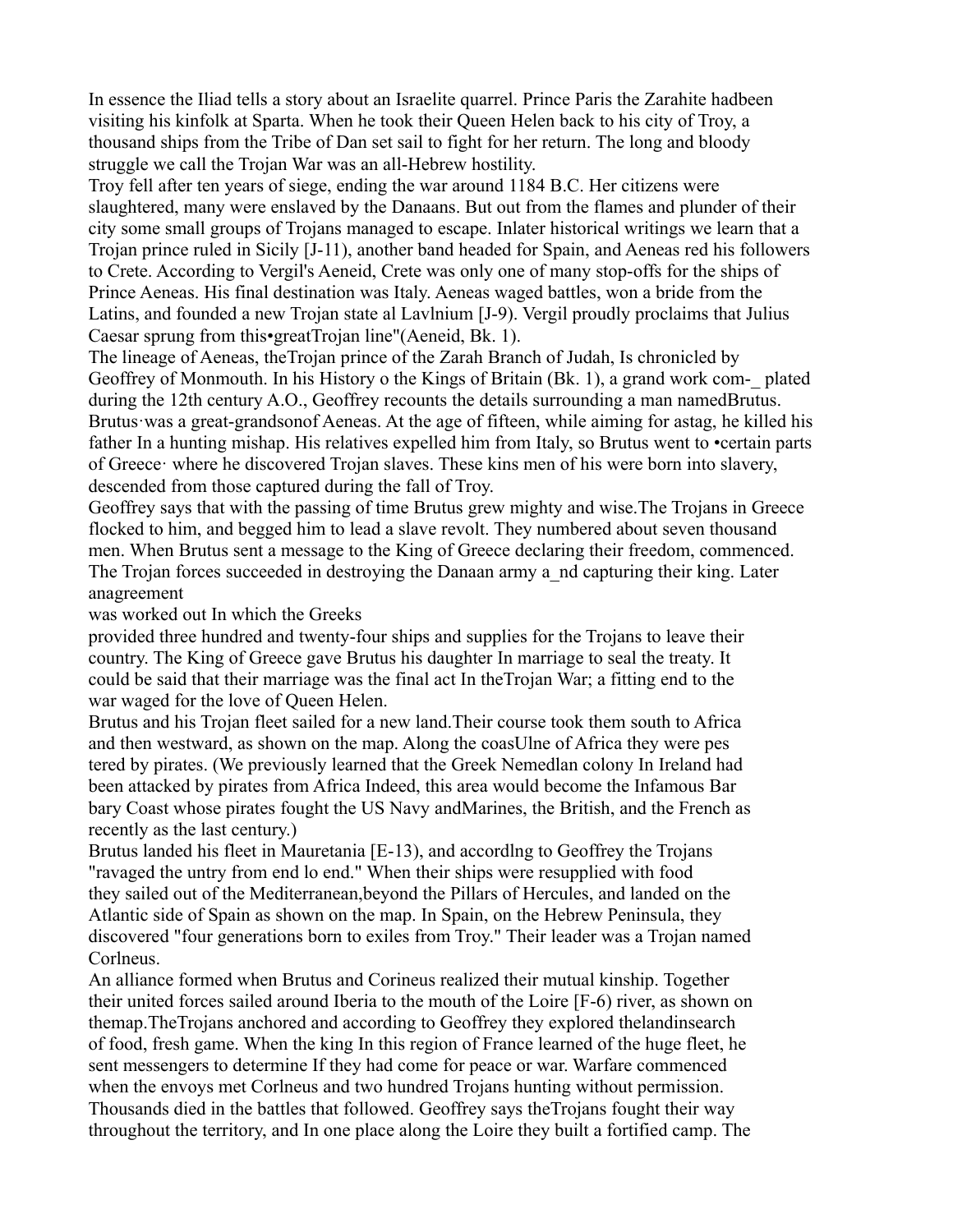camp was named Turnls, for Brutus' nephew Tumus who is buried at the site. Camp Turnis Is known today as the city of Tours [E-6). Even though Brutus and his men were eventually forced back to their ships, due to the constant arrival of new armies from the neighboring kingdoms, the French people have not forgotten the Trojans. On modem maps of France one can easily spot the city of Troyes and the capital of Paris, reminding us of Troy and the Trojan prince who ran off with Queen Helen.

According to Geoffrey, Brutus and Corineus sailed the fleet from the mouth of the Loire to the shores of Britain, as shown on the map.They found theIsland virtually uninhabited. Brutus called It Britain from his own name, and his band of Trojans became known as Britons. They divided the island among themselves. Brave Corineus received the south ern tip and called the kingdom Cornwall [c-4), which derives from his own name. Geoffrey says that Brutus explored the Island, bunt a capital, and "called it Troia Nova; meaning New Troy. Scholars can prove that the site of New Troy [D-3) Is now called the City of London.

The royal kings and queens of Britain trace their lineage to Brutus. (The kings of the Scandinavians, Merovinglans, Franks, and Saxons also trace their lineage to the Tro jans.) The Trojan dynasty In Britain is a continuation of the Zarah Branch o1Judah. While the eagle and snake are symbols for the Tnbe of Dan, Judah's emblem has always been the lion. When Jacob blessed Judah he compared him to three types of lions: a young whelp, a strong hunting non couched for the klll, and an old majestic lion (Genesis 49:9). Interestingly according to John of Glastonbury {14th century A:.D:) theTrojan arms consist of "silver, with three lions red, turning their heads to their backs, from the time of the coming of Brutus; until King Arthur adopted the symbol of the cross. Today the lion still appears Inthe regal heraldry of Britain. And while the BriUsh people represent theTribe of Ephraim, with its multitude or Commonwealth of Nations, the British royals belong to the Tribe of Judah.

# JACOB'S PILLAR

rlor to Jacob's sojourn In Egypt, before any of his sons were born, the Hebrew patriarch lived in Canaan. According to Genesis chapter 28, his father Isaac com manded him to •not take a wile of the daughters of Canaan." Instead, Isaac sent his obedient son on a journey to distant relatives Insearch of abride. During the trip an event of great Importance happened. Jacob and his descendants would never forget the life changing Incident.

We read:"And Jacob went out from Beersheba, and went towardHaran. Andhelighted upon acertain place, and tarried there all night, because the sun was set; and he took of the stones of that place, and put them for his pillows, and lay down In that place to sleep. And he dreamed, and behold a ladder set up on the earth, and the top of It reached to heaven: and behold the angels of God ascending and descending on It. And, behold, the

LoRo stood above it. and said, I am the Looo God of Abraham thy father, and the God of Isaac: the land whereon thou liest, to thee will I give It, and to thy seed; And thy seed shall be as the dust of the earth, and thou shalt spread abroad to the west, and to the east, and to thenorth, and to the south: andIn thee and In thy seed shall all the famines of the earth be blessed. And, behold, I am with thee, and will keep thee in all places whither thou goest, and willbring thee again Into this land; for I willnot leave thee, until I have done that which I have spoken to thee of." (Genesis 28:10-15 KJV). Most people who study these verses refer to them as the vision of Jacob's ladder. His dream of angels climbing up (:lnd down was impressive. The figure of God at the top, assuring Jacob that the birthright blessings of Abraham and Isaac would belong to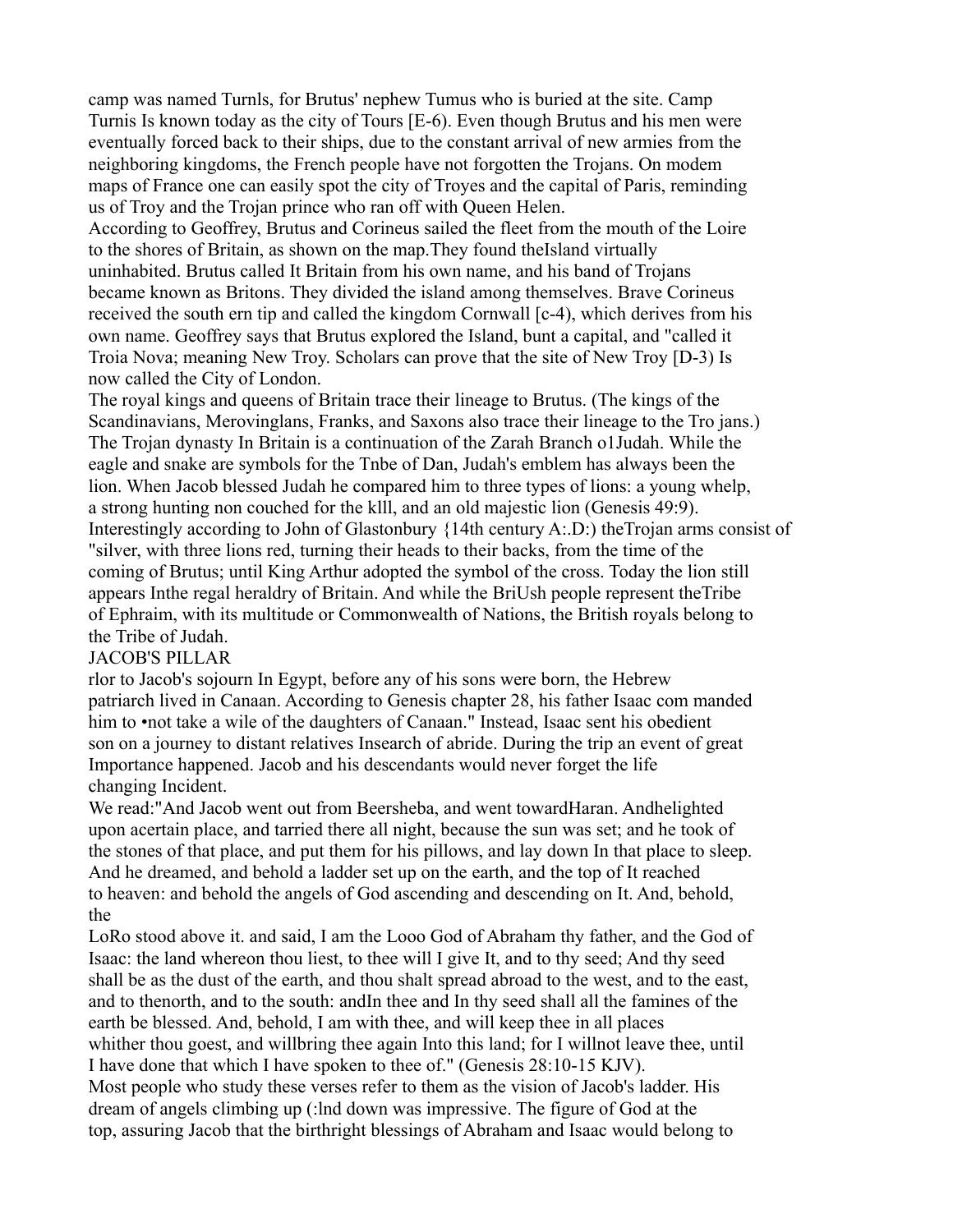him, was slgnlflcanl It was a day to remember. It was a place to remember. And this was the beg!Mlng of a special relic known to scholars as Jacob's PIiiar. We read:"And Jacob awaked out of his sleep, and he said, Surely the Looo is in this place; and I knew it not. And he was,afraid, and said, How dreadful Is this placel this is none other but the house of God, and this is the gate of heaven. And Jacob rose up early In the morning, and took the stone that he had put for his pillows, and set II up fora pillar, and poured oil upon the top of It. And he called the name of that place Bethel: but the name of that city was called Luz at the first.And Jacob vowed avow, saying, If God willbe with me, and willkeep me in this way that I go, and will give me bread to eat, and raiment to put on, So that I come again to my father's house In peace; then shall the l..oRo be my God: And this stone, which I have set fora plllar, shall be God's house: and of all that thou shalt glye me I will surely give the tenth unto thee." (Genesis 28:16-22 KJV).

Jacob named the place Bethel [T-12), meaning God's House. He anointed the rock he had used for his pillow by pouring oil on top of ii. Then he declared that this "pillar" stone was also God's house, Bethel. Two decades later the lord acknowledged Jacob's ac tions. He ordered him back to canaan by saying, 1 am the God of Bethel, where thou anolntedst thep! Uar, andwhere thou vowedst avow unto me:now arise, get thee out from this land, and return unto the land of thy kindred." (Genesis 31:13 KJV).

Bethel played a central role in Jacob's fife. Significant events occurred while he was at this site. Genesis chapter 35 says that when Jacob returned to Bethel he built an altar, and God called him Israel, meaning a prince who has power with God. To commemorate the place he set up another stone pillar (Genesis 35:14). Setting up a rock, or a pile of stones, was a common practice used to designate a place of Importance. Some scholars believe he simply rededicated the original stone on which he had dreamed, since there was no reason to have two stones marking the spoL One monument stone would help prevent the site from disappearing wilh lime. However, If Jacob decided to take the orig! • nal Bethel stone with him, keeping God's House In his tent, then it makes sense to set up this second plllar to mark the spot Did Israel keep the stone? Old the rock, God's House, accompany the Tribes of Israel on their journey into Egypt? Certain clues suggest that Jacob's Pillar was Indeed too valuable to have been left behind in Canaan.

One clue Is found on theIsland of Crete where Sir Arthur Evans, the famous archaeolo gist, recognized several common factors among the Israelite and the Mycenaean cul tures. Evans discovered that the Cretan Mycenaean religion had sacred pillars known as baetyfae, a term derived from Bethel. Apparently when the ruling Zarahites sailed to Crete during their flight from Egypt, in addlllon to naming Mount Ida (Mount Judah) after their tribe, they must have set up stone pillars called "Bethels.• It would seem then that mem bers of the Zarah Branch of Judah were familiar wHh Jacob's PIiiar, an object they would have qulckly forgotten If Jacob had left it behind In Canaan.The baetylae on Crete served as the Bethel rock, the House of God they had last seen In Egypt.

The Bible has further clues that indicate Jacob's Pillar was a stone carried by the Israelites. For example during Jacob's prophetic deathbed blessings of his sons he en• trusted Joseph's family with the Shepherd Stone. He dld this using a parenthetical break

Inserted In the middle of Joseph's blessing. We read:

•••.(from thence is the shep herd, the stone of Israel:)••-• (Genesis

49:24 KJV). This statement haspuzzledmany scholars who believe

It is part of theMessianic proph

ecies. But they know the

Babylonians conquered the House of Judah, the prophet Jeremiah delivered the stone to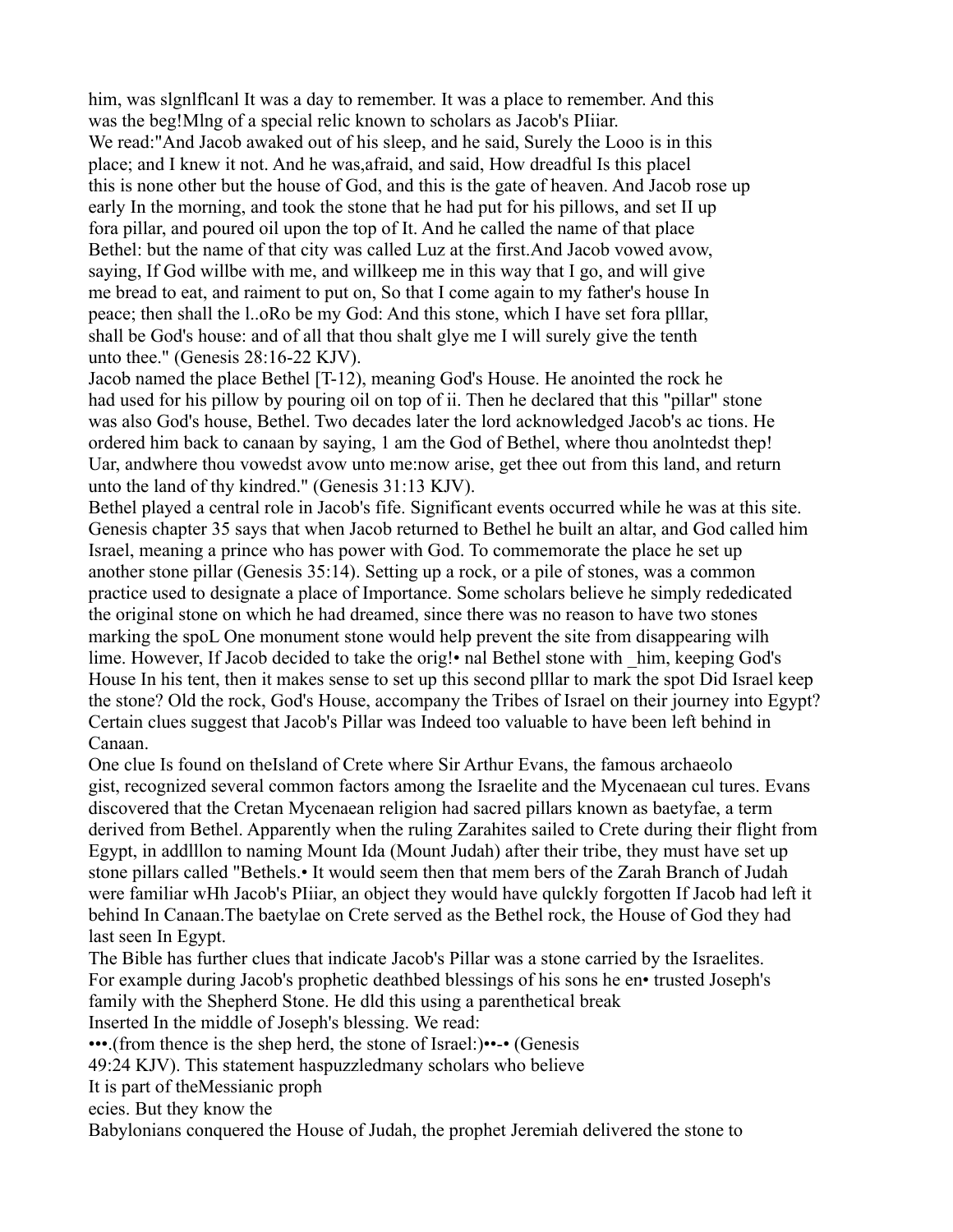Ireland In 583 B.C. (see Volume Ill).In Ireland the rock became known as Ua Fail (Leeah Fall), which denotes the Stone of Fate. All the Irish kings, descendants of the royal Tribe of Judah, were crowned upon the stone at Tara.

During Its stay InIreland the Cells told folk tales Involving the rock. For example a work called The Colloquy of the Ancients, written sometime after A.D.1478, says LiaFall served as a truth and lie detector by changing colors while witnesses gave testimony upon the stone.The same work also indicates the Stone of Destiny could determine the fertileness of women. We read: •...when a barren woman trod on It, It was a dew of dusky blood that broke out on It; when one that would bear children tried It,It was 'a nursing drop'...that It sweated." Did Jacob's PHlar actually change colors and sweat drops of milk? In the past the Irish believed Lia Fail did these things, Just as lntelRgent Jews and Christians continue to believe Moses procured water from the rock.

According to the Dinnseanchus (Histories of Places), a work compiled in the 12th cen tury AD., Lia Fall ls"the stone that roaredunder the feet of each king that took possession of...lreland." The Colloquy of the Ancients says that "When Ireland's monarch stepped on toIt the stone would cry out under him, and her three arch-waves boom.•.•• Perhaps these loud booming echoes arose from the thunderous clapping and shouting associated with the anointing ceremony, the same noise Athaliah heard when the young lad was placed on the plllar InJerusalem (2 Kings 11:12-13).

Jacob's Pillar remained In Ireland for about a thousand years. Then around A.O. 496 anIrish prince named Fergus gained a foothold In Scotland.To legitimize the prince's new kingdom with an anointing ceremony, his father, the King of Ireland, sent Lia Fall toFergus. The rock never returned to Tara. ·

In A.O. 643 King Kenneth MacAlpln completed the Irish conquest of Scotland. He had Lia Fall brought to the Scottish village of Scone, and there the rock became known as the Stone of Scone. ItIsInteresting to note that the English chronicler Wilfiam of Rlshanger (c. A.O. 1250-1312) describes the Stone of Scone used In the Scottish coronations as the •regal Slone, which Jacob placed under his head," for a pillow at Bethel. In A.O.1296 King Edward I of England conquered the Scots.Then in A.O. 1301 he installed the Stone of Scone In his Coronation Chair at Westminster. The English monarchs, born In the Tribe of Judah, receive their king dom while sltt!ngIn this chair Messiah comes from the llibe of Judah, not the lin eage of Joseph. So what is the Shepherd Stone? -8oma...surmlse that the containing Jacob's Pillar. Geological Investigations indicate the rock could not have come from any of the quarries in thevicinity of TaraShepherd Stone Is Jacob's Pillar. They believe this Bethel rock, God's House, was In

Jacob's tent when he prophesied on his deathbed In Egypt. It was the most significant stone In Jacob's llfe, and the oldpatriarch gave the heirloom to .doseph. Since the Israel ites were shepherds and the Zarahites became known as Hyksos, the Shepherd Kings, It seems reasonable that Jacob's Pillar was also known as the Shepherd Stone.

When Moses led the Israelites out of Egypt and Into the wl!demess, the Bible mentions •apartict!lar stone.The Hebrews used this rock as their miracle source for water.The loRo says to Moses: "Behold, I wiU stand before thee there upon the rock In Horeb; and thou shalt smite the rock. and there shall come water out of it, that the people may drink." (Exodus 17:6 KJV). This was not •a• rock In the wilderness, but "the" rock. The loRO directs M es' attention to a speclffc stone, and one that everyone knew-Jacob's PIiiar. Numbers chapter 20 gives proof that the rock accompanied the Israelites on their jour ney. For we learn that the stone provides waler again; however, this time It Is not at Mt. Horeb [T-14) but at Kadesh [T-13). Also note that when the lsraelitres sought permission to pass through the territory of Edom, Numbers 20:17 says they promised to drink none of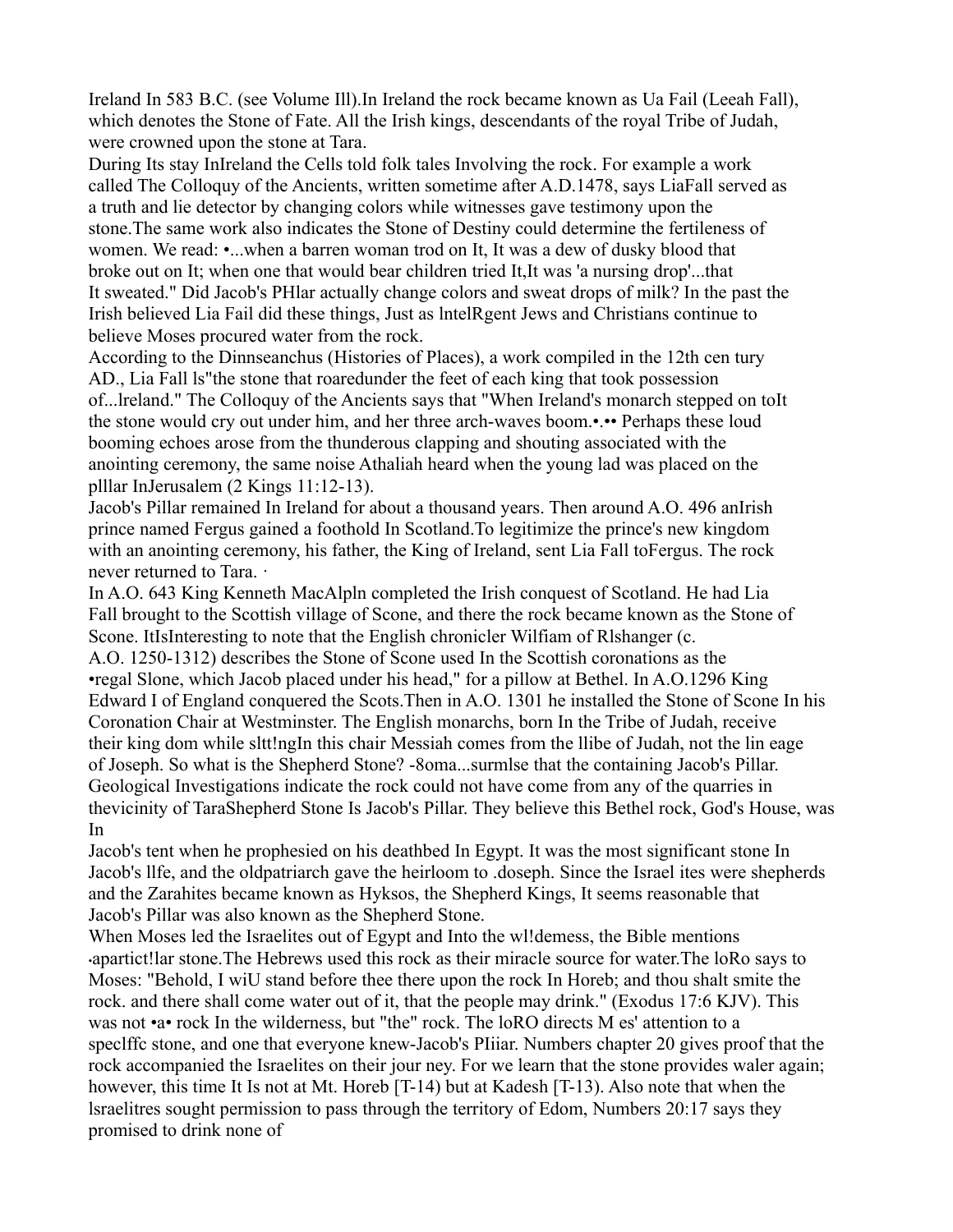the Edomltes' water.This suggests they had their own source of water, the rock. In !he New Testament the Apostle Paul Implies that the rock was a special stone that traveled from campsite to campsite. He says they"dld all drink the same spiritual drink: for they drank of that spiritual Rock that followed them: and tha1 Rock was Christ.· (1 Corinthians 10:4 KJV). Jacob's Pillar symbolizes Christ the Shepherd. It is the.Shepherd Stone entrusted to the birthright sons of Joseph, In particular theTribe of Ephraim.

In later years Jacob's Pillar became the object of prime Importance in the official cer emony to anoint the kings. We learn this In the episode Involving Athaliah's murderous takeover of the throrie (2 Kings 11). According to the Bible, Alhallah thought she had "destroyed all the seed royal,• and she reigned as queen. But one child escaped the slaughter and was hidden. In the seventh year the child's protectors brought him to the temple guards. He was given the crown, anointed, and they clapped and said, "God save theking.• Athallah heard the noise inthe temple. We read:"And when she looked, behold, the king stood by a pillar, as the manner was, and the princes and the trumpeters by the king, and all the people of the land rejoiced, and blew with trumpets: and Athallah rent her

clothes, and cried, Treason, Treason.• (2 Kings 11:14 KJV).

Biblfcal translators believe a pillar is a tall column.Therefore Inalescrlblng the anointing ceremony they say "the king stood by a plllar,• as was the custom. Others interpret it asby "the" p!llar, since a specific pillar was intended. In the parallel account of Athaliah's epi sode, found fn 2 Chronlcles 23:12-13, it says "the king stood at his pillar:' Once again we see a specific pillar being used, and one that belongs to the king. But some scholars render the phrase as "upon" or •on• the pillar, In reference to the rock Instead of a tall column. Therefore we can surmise that when Alhallah saw the lad standing ·on·Jacob's Pillar, she understood the significance and cried treason. Alhallah could not have recog nized the child, for he was a baby when she tried to kill him seven years earlier.The boy was unfamiliar to her. But the custom of placing the next king on the rock during the anointing ceremony, made It clear to Athallah that she was no longer In charge.

Today Jacob's Pillar sits under the Coronation Chair at Westminster Abbey. Historical records confirm that It arrived at London In the lollowlng manner. Arst, shortly after the or Scone; however, its sandstone texture Is Identical to a rock formation at Bethel In the Holy Land. Today the official guides of Westminster Abbey proclaim the rock as Jacob's PIiiar. The stone ls 26  $\frac{3}{4}$  inches long, 16'I. Inches wide, with a depth of 10  $\frac{3}{4}$  Inches, It has alengthwise groove on top.Two worn Iron rings, one at each end, are attached to the rock. The rings are rustproof, which suggests they were made from the nickel-Iron alloy found In meteorites. Interestingly the Egyptians, ewn earlier than 3400 B.C., were work Ing wHh the nickel-Iron from these extraterrestrialsources. A pole for porters canbe slipped through the rings as shown in Figure 3. The forty years Moses and the lsraefites spent wandering In the wilderness would account for the worn rings and the groove. British royalty, induding the current queen, trace their lineage to both the Pharez and Zarah Branches of Judah. British Celts and Anglo-Saxons belong mainly to the Tribe of Ephraim, and they are the guardians of Jacob's Pllfar.

#### **BIBLIOGRAPHY**

*(Noto: An IJSlorlslc* • *procadlng a pub{Jcatlon's 11\$1ing /ndicllto& tho WOik has* boon *dtad wflhJn Ulis volumo.)* Albright, wanam FoxwoO. *Tha BlbllcaJ Aulod frwnAbnihllm to Eznl.* Now'l'brk:HorperTon:hbooks. 1963. *AJlon,J.H.Judllh':JScoptteand.Josoph':JBlrthtighL* 19th ad.Mcmmac, Mass.:OcsUny Publishers, 1917. "Anol\ymous (od.). Bib/o *R Handbook.* London: Tho CoYollanl Publbhing Co. LTD, 1972. Bufflnc:h. lhcmu. *Bulllnch's Myt/lolog)( NaN* York: Tho Modom lllnry, n.d. Cap1. E. Raymond. *Jacob's Pl11ar.* Thousand Oaks, Calll.: Arllsan Salos, 1977. C4pl. E. Raymond. *MlssJno Links OlsccMwd In Ass)T/atl* lkbl,ls.Thousand Oaks, .: Arllsan Sales. 1985. Capt. E. Raymond. *Study In*Thousand Oaka. Calif.: Artisan Sales, 1986.

ColllDII, l.oonllrd. *Tha 814 ol MinM: Tha Dlsoo!lotflu ol* &:hlJl:nuuln *and Evans.*New Yollc FoCls On FDa Publlc:a• lions, 1953. FoSlor, Thomas. *Btill!Jn's Royal Thtona.* Blodcbum, Vic., Aus1rllllll: Acacia Prvas PTY. LTD, 1988. GAwlof, Colonel J.C. *Dan:Thoolsmol.*lhousmld 04k1, Col .: ArUaan Sales, 1984.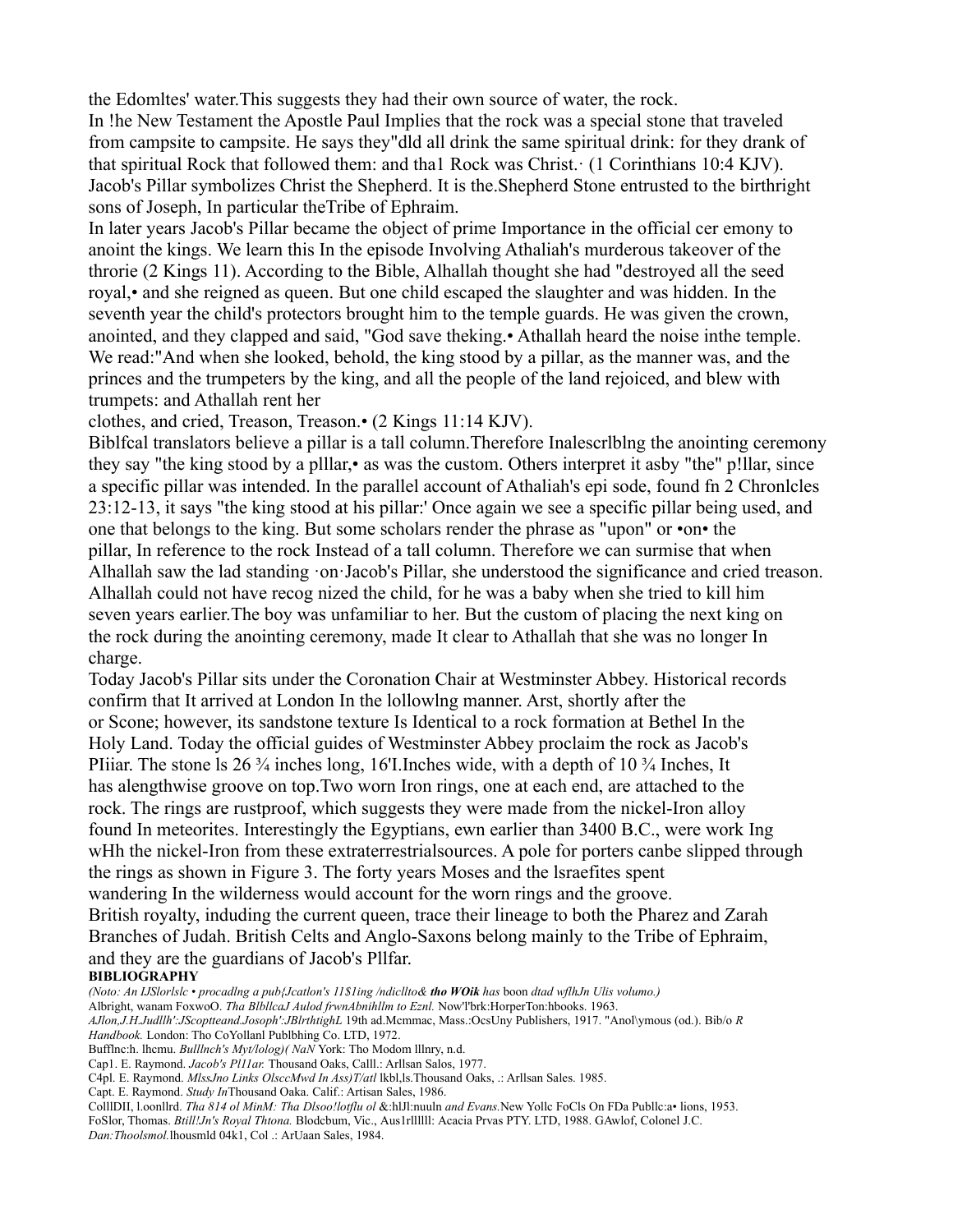•Qoof!roy of Monmoulh. *Geoffrey of Mcnmouth: Tho Hislo,y of Ula Kings ol Britllin.*T11111S- Lewis lhOIJ)O. London: Penguin Books, 1968.

'Herodotus. *Herodotus: Tha Historlos.* Trans. Aubrey do Sollncow1, rl/N, A. A. Bum.London: Penguin Books, 1972. •Hornor. *Tho /1/a.d.* TlllllS. Robort Fitzgorald. Gardon City, Now \'bric: Anchor Books, 1975. "Josophua, Flav!ua. *Tho Works of Flavlus Josaphus.* 4 vols. Tmn11. WilQarn Whlston, A. M. Gia11d Rapids, Mich.: Baker Book HOU\$O, 1974. 'Mallclho. *t.fllMtho.*Tl1lns. W. G. WllddeD. Cmnbrldgo, Mass.: Harv.ire! University Pross, 1940. MJI *ot tho Royul Hol/\$0 at BrltD/n.* (Gcnoalogy Chart). :111a Covllllllm Nixon, Enid D. (ed.).*Wcsdnmtor Ablxly OffJdat Guido.* Rov. ad. London: Dean 11nd Chapter of Woslmlnslor, 1988. Schllomann. Holnrich.. 1lll)' *and Its msllls.* Ed.Phl!lp Smllh. Now\'brk: *koo* Press, 1976.

•Soar, Daw! R. *Grook Coins and Their\l.wos.* 2 wla. l.ondon: Soaby Publlcallons LTO, 1978-1979.

Shllnlcs. HolShcl."Oanallns llnd OanlCls-Woro !ho Hobnlws GrccltT *8tbllcal II* No.2 (Juno.

1976).

'Slcul111, otodorus. Dlodorus *cl* Sb'I}( 12 wls.1nins. C. H. Okll&lhcr, C. L Shannan. C. Bmdbd Wollu, Ruuol

**M.** Goor, llnd Francis R. Walton. Cambltdgo, Mass.: Hatwrd Unlwtslty Pross, 1933-1967.

Sl:llgor. Lawranco E.'When C8naanftcs llnd PNllsllnos Rulod Alhl:lllan: *BlblScD/ AR:tlaoologyRaviaw\_* XVII No. 2 (March/April, 1891).

"llldMI- *Tho HislDtm. Rav.*ad. Trans. Kannclh Wo!l4sloy. London: Ponguln Books, 11186.

'Vorgll. *1bo Mneid.*Thins. Pa!Jlc Dickinson. NM Yolfc A Monier Book, 1961.

Wood, Mlc:hact. *In S.wm oltho T,r,/:ul v.-tir.* Now Focla OnFHo Publlc3llons. 1985.

### **LOST TRIBES OF ISRAEL STUDY MAPS VOLUME II DEPORTATIONS BY ASSYRIA**

The Israelite conquest of the Promised Land starts with Joshua's success at the Battle of Jericho.The precise date for this famous battleIsa subject debated among archaeologistsand historians. One opinion places the event at the close of the 15th cen tury B.C., during which all the city's Inhabitants were slaughtered,except for those in the house with Rahab the canaanlte whore. Rahab displayed her faithIn God by helping the Israelite spies at Jericho (Joshua chapter 2).In retum for her assistance the spies told the woman to bind aline of "scarlet thread·in the window.This secret signal indicated that her home should be spared, and when the dty fell Rahab was saved. Later we find her linked with the Pharez Branch of Judah In the genealogy of Matthew 1:5.

Rahab's scarlet thread reminds us of thebirth of Judah's royal twins, Zarah and Pharez (Genesis 38:27- 30).

According to the Bible a scarlet thread was tied to Zarah's hand as It appeared from the womb, signifying that he came first. But his hand went back In and Pharez was born. HadIt not been for that thread the Pharez Branch of Judah would have reigned from the start However, Zarah of the scarlet thread was legally considered the first-born, and as such the Zarahltes ruled overthe Hebrews during their sojourn inEgypt. Imagine the centuries of envy caused by that thread. Eventually the Pharezites would come to power in the Holy Land, because the Zarah Branch fled from Egypt to Greece and elsewhere {see Volume I).The Pharezites could then claim Rahab's secret signal as a scarlet thread of their own. And her lineage produced King David, Solomon, and Jesus. With the death of Joshua central authority among the Hebrews vanished for four cen turies. The Tribes of Israel dispersed as they set out to acquire their particular territorial allotments. An occasional alliance formed between different tribes when the need arose

to help each other. But for the most part the individual tribes acted Independently.

During this time judges such as Deborah, Gideon, andSamson led groups of Israelites inbattles. One of themost gruesome Biblical episodes of this periodis recorded inJudges chapters 19-21. It deals with the rape, death, and mutilation of a Levite's concubine; the crime was committed In the territory of Benjamin. According to the record all the tribes gathered to demand the lives of the guilty men, and when the Benjamltes refused to hand them over civil war commenced. The small Benjamite army killed tens of thousands of their Israelite brothers. But the tide of battle changed. Men, women, and children were destroyed in agenocide that left the Tribe of Benjamin with only six hundred men. Reallz-

1ng they were aboono Wipe out an entire tribe·the Israelites came to their senses; We read:•And they said, Thero must be aninheritance for them that be escaped of Benjamin, that a tribe be not destroyed out of Israel.• (Judges 21:17 KJV). If this verse is taken prophellcaliy then somewhere on our globe all of the Tribes of Israel exist Christians can be thankful that the remaining Benjamltes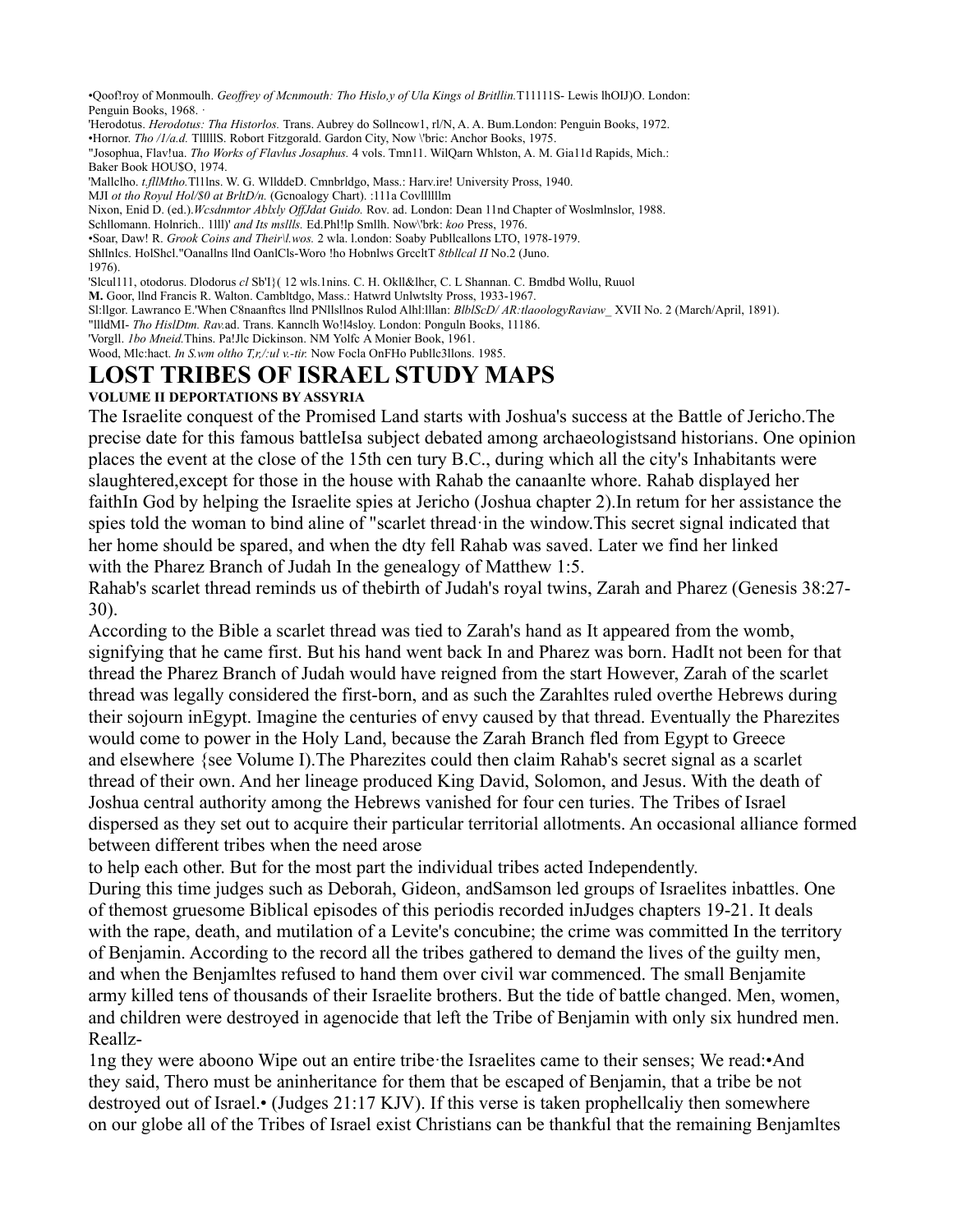were allowed to survive and take wives; other wise, the tribe's most notable member, Paul the apostle, would never have been born.

In time the people demanded a return to central leadership. Although the right to rule belongs to the royal Tribe of Judah, a Benjamite named Saul was made king. But at the end of the 11th century B.C. Saul's short-lived dynasty gave way to Klng David of the Pharez Branch of Judah.We read:- So all the e!ders of Israel came to the king to Hebron; and king David made a !eague with them in Hebron before tho Lord: and they anointed David king over Israel. (2 Samuel 5:3 KJV). David fought many battles and established his capital at Jerusalem [T-12]. (Please note that map coorr!lnates appear in brackets.)

Whentheunited tnbes controlled the !and and their enemies ceasedhoslluties, 2 Samuel chapter 7 says the

prophet Nathan brought David some remarkable promises from God. The promises include aperpetual dynasty for the House of David and the assurance of an addillonal country for Israel. Prophecies of a never-ending Davidlc llne are well-known and studied by scholars, although few experts dare to name theperson occupying David's throne on earth today. But the promise of another land for Israel is rarely examined. We read: •Moreover I will appoint a place for my people Israel, and will plant them, that they may dwell In a place of their own, and move no more; neither shall the chlldren of wicked ness afflict them any more, as beforetlme; (2 Samuel 7:10 KJV). This other place in which Israel will •move no more• cannot be Palestine. For history shows that not only were the so-called Lost Tribes deported, but when the Romans came they expelled Jews from the Holy Land, too.The concfllion stipulated In the promise con cerning the·children of wickedness·who would afflict Israel no more, whichIs a reference to Egypt andneighboring countries, also eliminates Palestine as the other land. For Egypt andher allies have fought the Jews fn several wars since the Jewish return to Palestine In A.O. 1!J48. While Volume Ill examines the perpetual dynasty and explains who sits on David's throne today, this volume offers evidence that the other land is tho British Isles. When David died his tenth son Solomon ascended the throne. History records him as the great builder of the Temple at Jerusalem. Through treaties and marriages Solomon also secured a relative degree of peace between Israel and her neighbors. By the end of his life he had negotiated so many deals, sealed with the acceptance of brides, that his personal harem contained 700 wives and 300 concubines. These foreign women, includ ing an Egyptian princess, caused Solomon to worship their pagan gods. For his sin of Idolatry the LORD said, •••.I will surely rend the kingdom from thee, and will give It to thy servant. Notwithstanding in thy days I will not do it for David thy father's sake: but I will rend it out of the hand of thy son. Howbeit I will not rend away all the kingdom; butwm give one tribe to thy son for David my servant's sake, and for Jerusalem's sake which I have chosen: (1 Kings 11:11-13 KJV). This predicted split occurred around 930 B.C., when Solomon died and his son Rehoboam came topower. David's dynasty continued as prom ised, but the kingdom's size was greatly reduced.

In order to pay for the splendid Temple, plus other extensive bulldlng projects, taxation during Solomon's reign was described as a "heavy yoke." According to 1 Kings chapter 12, a tax rebellion ensued when.Klng·Rehoboam refused to lighten the yoke and threat ened to Increase IL The small Tribe of Benjamin remained loyal to the royal Tribe of Judah, as did the Levite priests spread throughout the land. But the other tribes chose a man named Jeroboam for their king, as predicted by the prophet Ahljah (1 Kings 11:31). Jeroboam had been in charge of part of the construction work under Solomon.

The rebeifion produced a divided Israel with two Independent nations. King Rehoboam reigned in Jerusalem over the two-trlbed southern nation known as the House of Judah [T-13). In tlme all the people of the southern kingdom were simply called Jews. Kmg Jeroboam, from the birthright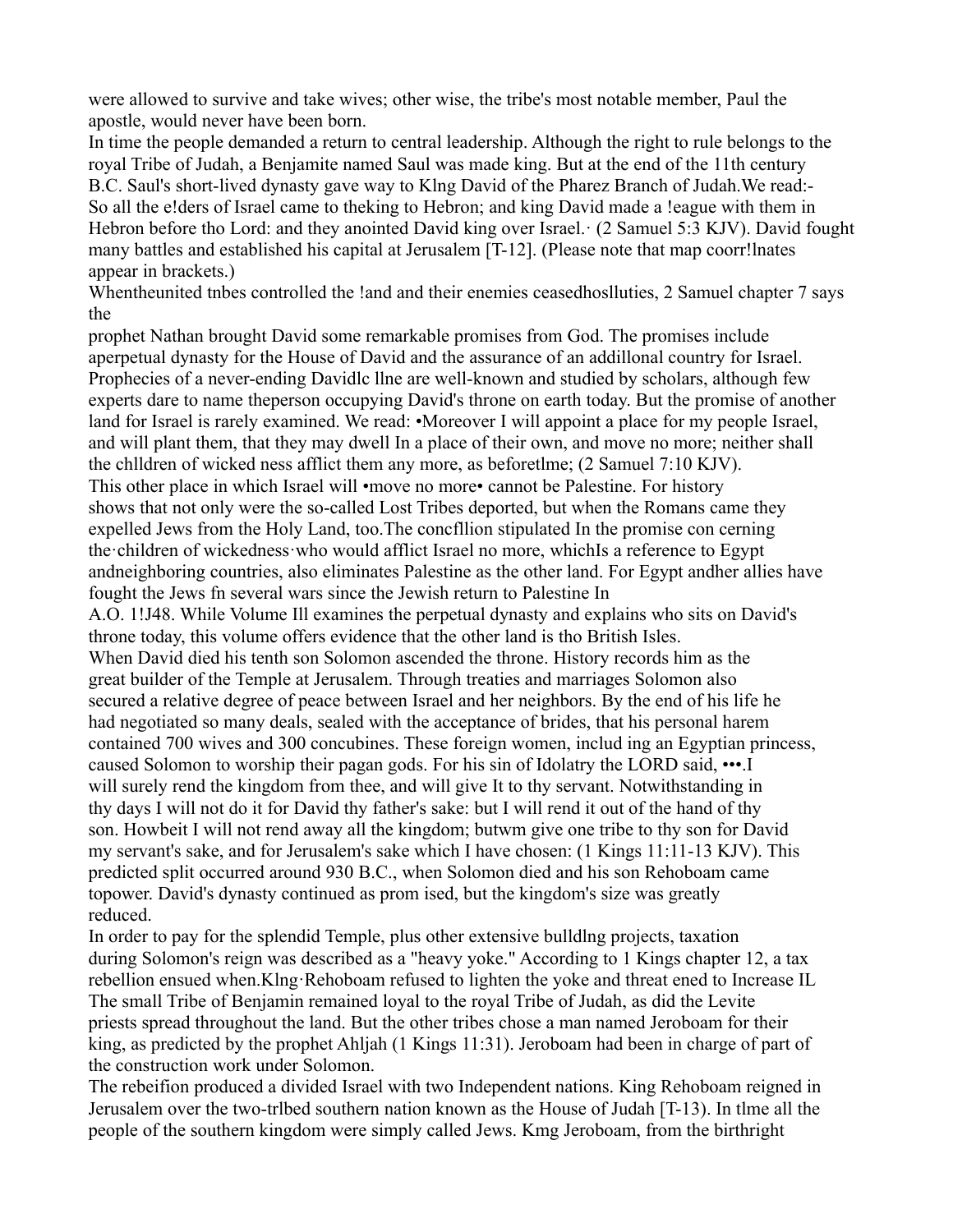Tribe of Ephraim, led the ten-tribed nation referred to in the Bib!e by such names as Israel, Samaria, Ephraim, the northern kingdom, and tho House of Israel [T-12]. It is important to understand that there are two separate nations. Indeed, the first Biblical reference to •Jews• says they were attacked by "Israel" (2 Kings 16:5-6).

When the Israelites were united their borders stretched from Egypt to theriver Euphrates [T-9). United they were too powerful for their neighbors to conquer. But now that they were bitter enemies and divided, the decades that followed brought warfare. Numerous battles were waged against such nations as Egypt, Moab (T-13), and Syria [T-11] as descn'bed in the Biblical books of Kings and Chronicles. And two centuries of hatred, filled with a pat tern of on and off fighting, existed between the House of Israel and the House of Judah. King Jeroboam died around 909 B.C. His son Nadab reigned over the House of Israel for two years. The dynasty of Jeroboam came to an end when Nadab was assassinated by Baasha "of the house of lssachar" (1 Kings 15:27 KJV). Baasha destroyed the entire lineage of the house of Jeroboam, and he established Tirzah [T-12] as the capital of the

northern kingdom of Israel (1 Kings 15:33).

When King Baasha died his son Elah reigned for two years. King Elah in tum was murdered by Zimri, the •captain of half his chariots" (1 Kings 16:9 KJV). Zlmrl took the throne and then executed the entire male lineage of the house of Baasha (1 Kings 1B:11). When news spread that Zimrl had seized power, around 885 B.C., warriors from the ten tribes made Omri their king. Omri was captain of the army that was besieging the Phfiis tlnes at Gibbethon. We read:•And Omri went up from Gibbethon, and all Israel with him, and they besieged 1irzah. And it came to pass, when Zimrl saw that the city was taken, that he went into the palace of the king's house, and burnt the king's house over him with fire, and died,. (1 Kings 16:17-18 KJV).

After the fiery suicide of Zimri the ten northern tribes split into two parts. Half of the people made a man named Tibni their king, while the other half continued to follow Omri (1 Kings 16:21). In circa 880 B.C.KingTibni died and King Omrl gained control over all the House of Israel. Since the palace had been burnt to the ground in Zlmri's suicide, Omri chose another site for his royal residence. We read:•And he bought the hill Samaria of Shemer for two talents of silver, and built on the hill, and called the name of the city which he built, after the name of Shomer, owner of the hlll, Samaria.• (1 Kings 16:24 KJV).

King Omrl estabfJShed Samaria [T-12) as the new capital of the northern nation. The neighboring countries took notice of his deed. For example the Assyrians, with their capi tal at Nineveh [W-5), would soon regard the House of Israel as Beth Khumri (Blt-Khumri), meaning the House of eJmrf. Omrl's name became synonymous with Israel.  $\cdots \cdots \cdots$  During the dynasty started by Omrl the House of Israel grew In stature. A temporary peace was made with the House of Jutlah, and the nation of Moab was subjugated. Archaeology has recovered the famous Moabite Stone confirming tho Importance of Omri. The stone monument was erected In the 9th century B.C. by King Masha of Moab; it recounts alocal victory achieved against Israel. Excerpts from the Moablte Stone declare that "Omrl, king of lsrael•••oppressed Moab many days•••.And his son succeeded hlm...but I have triumphed over him and over his house ..........................................."Actually, according to 2 Kings 3:27, the

House of Omrl {Israel) decided to stop their onslaught of Moab when Mesha sacrificed his eldest son In front of them.

Omrl's son Ahab was the next man to rule over the ten tribes. In order to strengthen Israel's relations with the coastal cities, he had married Jezebel, a Phoenician princess fromlyre [T-12). While troubles persisted with Syria, all the kingdoms in the region soon faced a greater threat, the Assyrians. From Nineveh the Assyrians were carving out an empire. They gained control of their southern neighbors in Babylon, they pushed west ward to collect tnbute from the cities of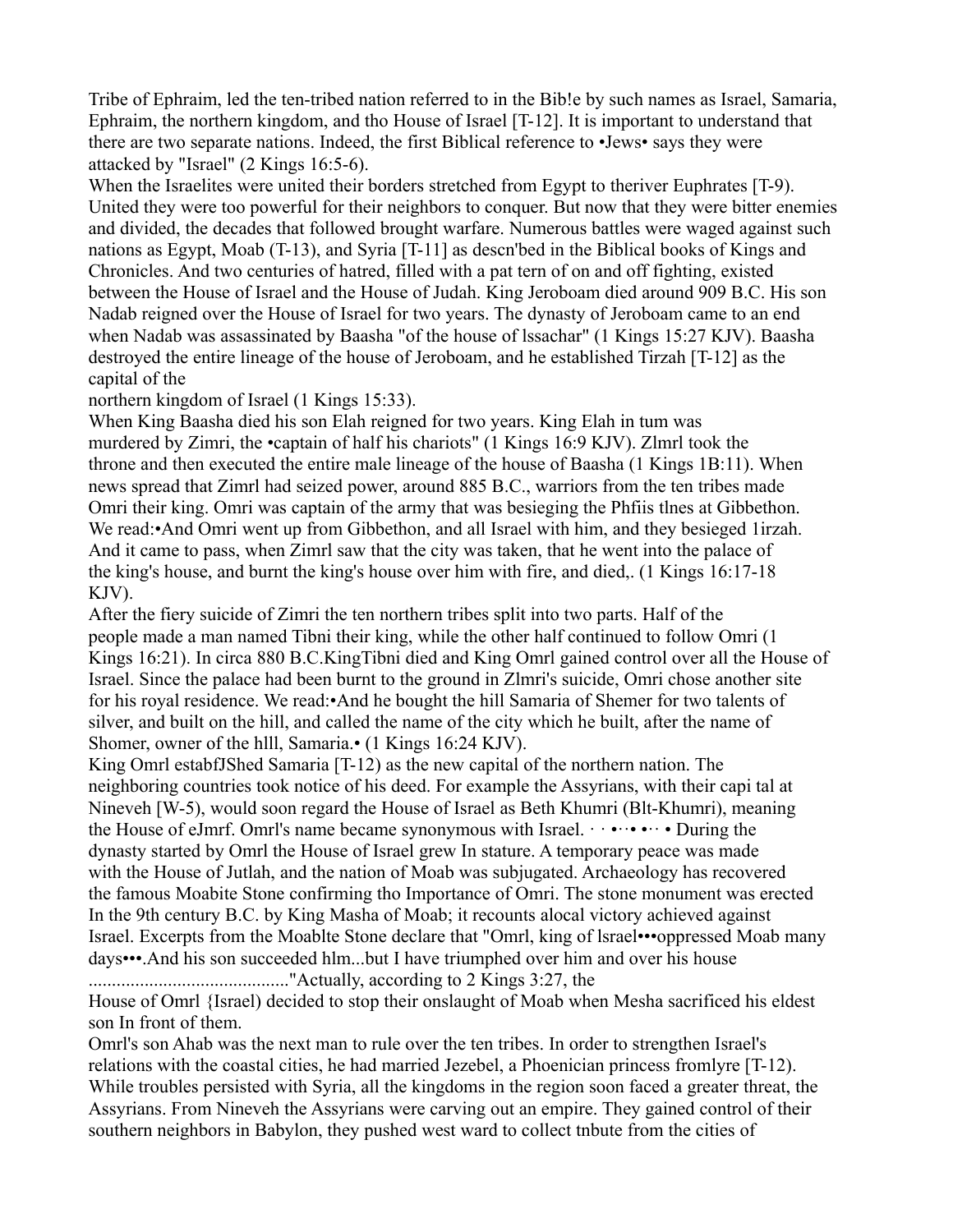Phoenicia [T-11), and they moved Into Syria. In 853 B.C. King Shalmaneser Ill of Assyria fought acoalition of twelve kings at the Battle of Qarqar in Syria. His famous Monollthlc Inscription (the Kurkh Stele) lists "Ahab the Israel ite• as part of the coalition. Shalmaneser claimed victory. But it seems that Ahab and the others achieved at least a draw, since years went by before the Assyrians advanced beyond Qarqar and into Israel.

When Ahab died the next kings of the House of Omrl returned to local warfare against Moab and Syria. Omn.,s dynasty came to an end around 841 B.C. At that time Bisha the prophet sent a young man to Jehu, a captain of the army, to anoint him king of the north ern nation. Jehu was told to exterminate all the sons of Ahab, and he obeyed (2 Kings 10:11). ItisImportant torealize that King Jehu andOmrl were unrelated.Butin the Assyrian point of view all the rulers of the House of Israel at Omrl's capital, the city of Samaria, were looked upon as members of Beth Khumrl (Bit-Khumri), the House of Omri. We learn this from the Black Obelisk, a monument of Shalmaneser Ill depicting his mliitary accom plishments. One scene on the obelisk shows Jehu paying homage; an Inscription reads: "The tribute of Jehu, son of Omrl•.•."

From Its beginning the House of Israel worshiped strange gods under the rule of King Jeroboam.The prophet Ahijah predicted that one day the loRO "shall root up Israel out of this good land,• and he •shall scatter them beyond the river,• Euphrates (1 Kings 14:15 KJV). In the 8th century B.C. the prophet Hosea elaborated on this prediction through the naming of his three chHdren. We read:"And the l.oRo said unto him, Call his name Jezreel; for yet a little wh17e, and I will avenge theblood of Jezreel upon the house of Jehu, and wiD cause to cease the kingdom of the house of lsrael••••Call her name Lo-ruhamah: for I will no more have mercy upon the house of Israel;but I will utterly take them away Cali his

name Lo-ammi: for ye are not my people, and I will not be your God.• (Hosea 1:4, 6, 9 KJV).The name "Jezreel" means God will sow, as in scattering; •Lo-ruhamah• means not pitied, as in not having mercy; and "Lo-amml" means not my people.

Hosea also prophesied that once they were scattered the House of Israel would grow into a vast multitude. And "in the place where It was said unto them, Ya erenot my people,  $\mathfrak{D}$ 

there it shall be said unto them, Ye are the sons of the living God." (Hosea 1:10 KJV). Their immediate future looked disastrous and dismal. But ultimately these so-called Lost Tribes would become Christian nations that worship the living God.

In 745 B.C.Tiglath-Pileser became king of Assyria. To control the empire he instituted a resettlement policy against troublesome tribes.Tiglath-Pileser moved them hundreds of miles from their tribal homelands, in order to stop any influence they may have had on neighboring sheiks.This prevented larger revolts.Heplaced the deportees in buffer states to act as military cushions against the empire's greater enemies. During his reign Tiglalh· Pileser, also known as Pul, marched toward the Holy Land and received tribute from King Menahem of Israel. The payoff ensured that the Assyrian army •turned back, and stayed not there in the land" (2 Kings 15:20 KJV).

When Menahem died his son reigned for two years.The son was overthrown by one of his captains, a man named Pekah. King Pekah of Israel joined forces with the king of Syria and attacked the Jews. In response, King Ahaz of the House of Judah •sent mes sengers to Tiglath-pileser king of Assyria, saying. I am thy servant and thy son: come up, and save me out of the hand of the king of Syria, and out of the hand of the king of Israel...: (2 Kings 16:7 KJV).

At the request of Ahaz the Assyrians returned with violence. We read:·rn the days of Pekah king of Israel came Tiglath-pileser king of Assyria, and took ljon, and Abel-beth maachah, and Janoah, and Kedesh, and Hazor, and Gilead, and Galilee. all the land of Naphtali, and carried them captive to Assyria." (2 Kings 15:29 KJV). This large portion of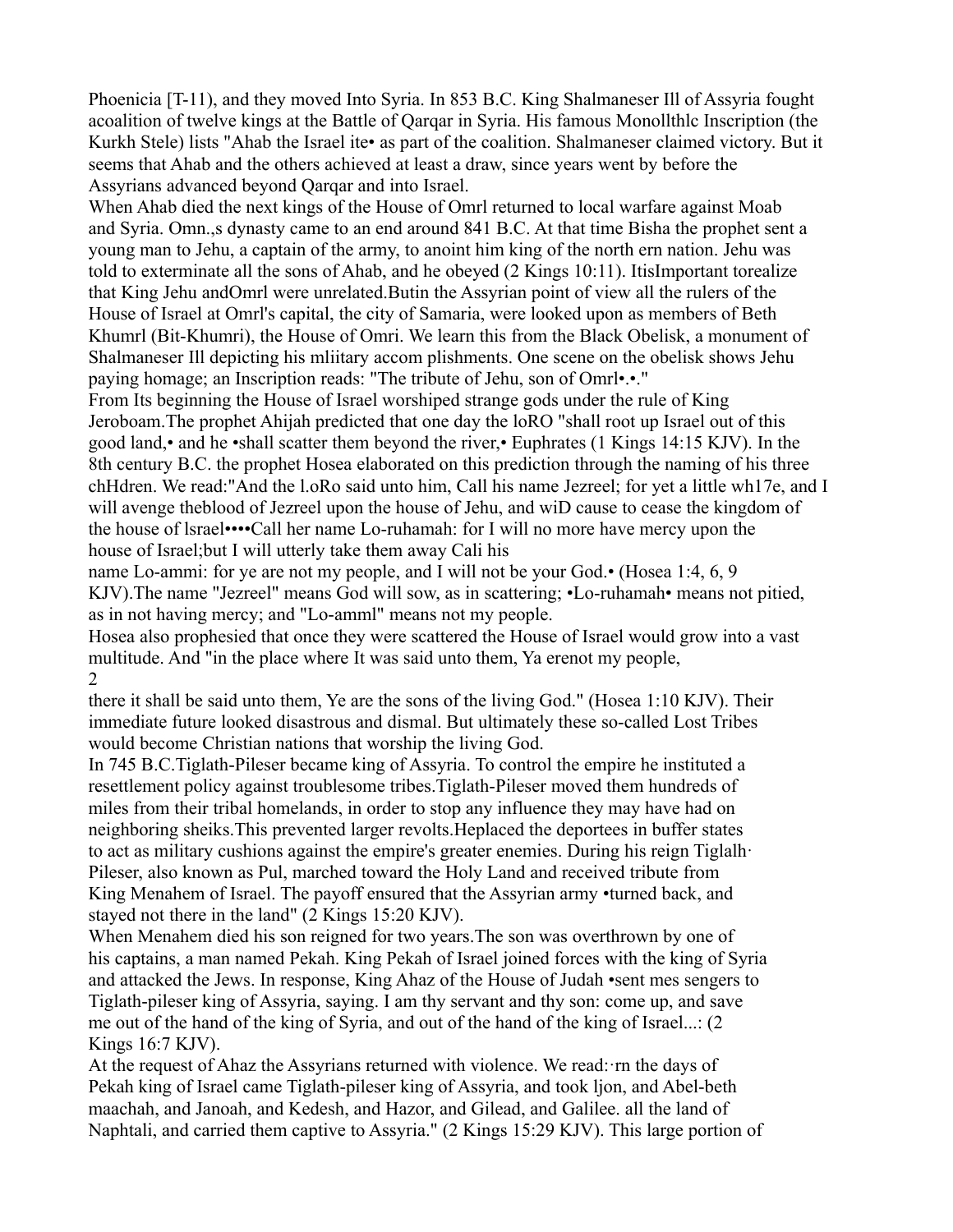the House of Israel was conquered by 732 B.C. According to 1 Chronicles 5:26, the Assyrians took •even the Reubenites. and the Gadites, and the half tribe of Manasseh, and brought them unto Halah, and Habor, and Hara, and to the river Gozan..•. According to the traditional theory, the captured members of the House of Israel were deported north to a buffer zone on the other side of the Euphrates. It is believed that Halah and Habor were towns along the river Khabur (V-5). Scholars point to the similarity of "Habor" and "Khabur." The traditional theory also says that Hara is the same city as Haran [U-4). and Gozan [U-4) is located on a tributary of the Khabur. But other theories exist because these places, or places with similar sounding names, can be identified throughout Mesopotamia. Indeed the Khabur, river or canal, Is acommon name within the Tigris [W-5) and Euphrates water networks.

Shalmaneser V (727-722 B.C.) was the next king of Assyria to invade the remaining people in the House of Israel. He came at a time when Israel was ruled by King Hoshea, and he besieged Samaria. Shalmaneser died before the capital feU, but King Sargon II completed the task in 722 B.C. The Assyrian Annals record Sargon's boast of success fully capturing Samaria and carrying off "27,290 of the people." In 721 B.C. all the Israel ites in the northern kingdom had been conquered and deported. We read:"And the king of Assyria did carry 8Wa'f Israel unto Assyria, and put them in Halah and in Habor by the river of Gozan, andin the cities of the Mades: (2 Kings 18:11 KJV, also see 2 Kings 17:6). The 8th century B.C. marks the historical beginning of the so-called Lost Tribes. The House of Judah remained a viable nation in the Promised Land, but as the prophets precflCted Israel was gone

(2 Kings 17:18, 23).

According to Assyrian records Jews were also taken during the conquest of Palestine. This fact, that a large portion of the House of Judah underwent deportation, is frequently overlooked. In the days of mighty Tiglath-Pileser, •Judeans· are mentioned as captives; they were transferred lo the border region of northern Syria. The majority of the Jewish citizens were removed during the reign of Assyria's King Sennacherib (704-681 B.C.).

The annals of Sennacherib appear on the famous Taylor Prism In the British Museum, and on a similar clay cylinder at the Oriental Institute of the University of Chicago. The annals say. "As to Hezekiah, the Jew. he did not submit to my yoke, I laid siege to 46 of his strong cities, walled forts and to the countless small villages In their vicinity, and con• quered them....l drove out of them 200,150 people, young and old, male and female "

The chronology offered in the Bible dates this huge expulsion of Jews to 701 B.C. We read: "Now it came to pass In the fourteenth year of king Hezekiah, that Sennacherib king of Assyria came up against all the defenced cities of Judah, and took them." (Isaiah 36:1 KJV. also see 2 Kings 18:13). Although Jerusalem held out against the invaders, many citizens of Judah were conquered and sent to the buffer zones.

The Lost Tribes obtained a certain degree of autonomy within the buffer zones. This Is deduced from the book of Tobit; It provides a glimpse into their lives. According to the book, Tobit was a member of the Tribe of Naphtali, one of the first Israelite tribes captured In 732 B.C. During the reign of Shalmaneser he became the "purchasing agent" for all the king's needs. We read:·every now and then until his death I would go to Media to buy goods for him. I also deposited several pouches containing a great sum of money with my kinsman Gabael, son of Gabri, who lived al Rages, in Media.• (Tobit 1:14 The New Amari• can Bible). II stands to reason that if the Lost Tribes had been enslaved then Assyria's king would not have paid them for their goods. Therefore common sense says that Tobit's Israelite kinsmen possessed some amount of freedom In the zones.

During the last century archaeologists Sir Austen Henry Layard and Hormuzd Rassam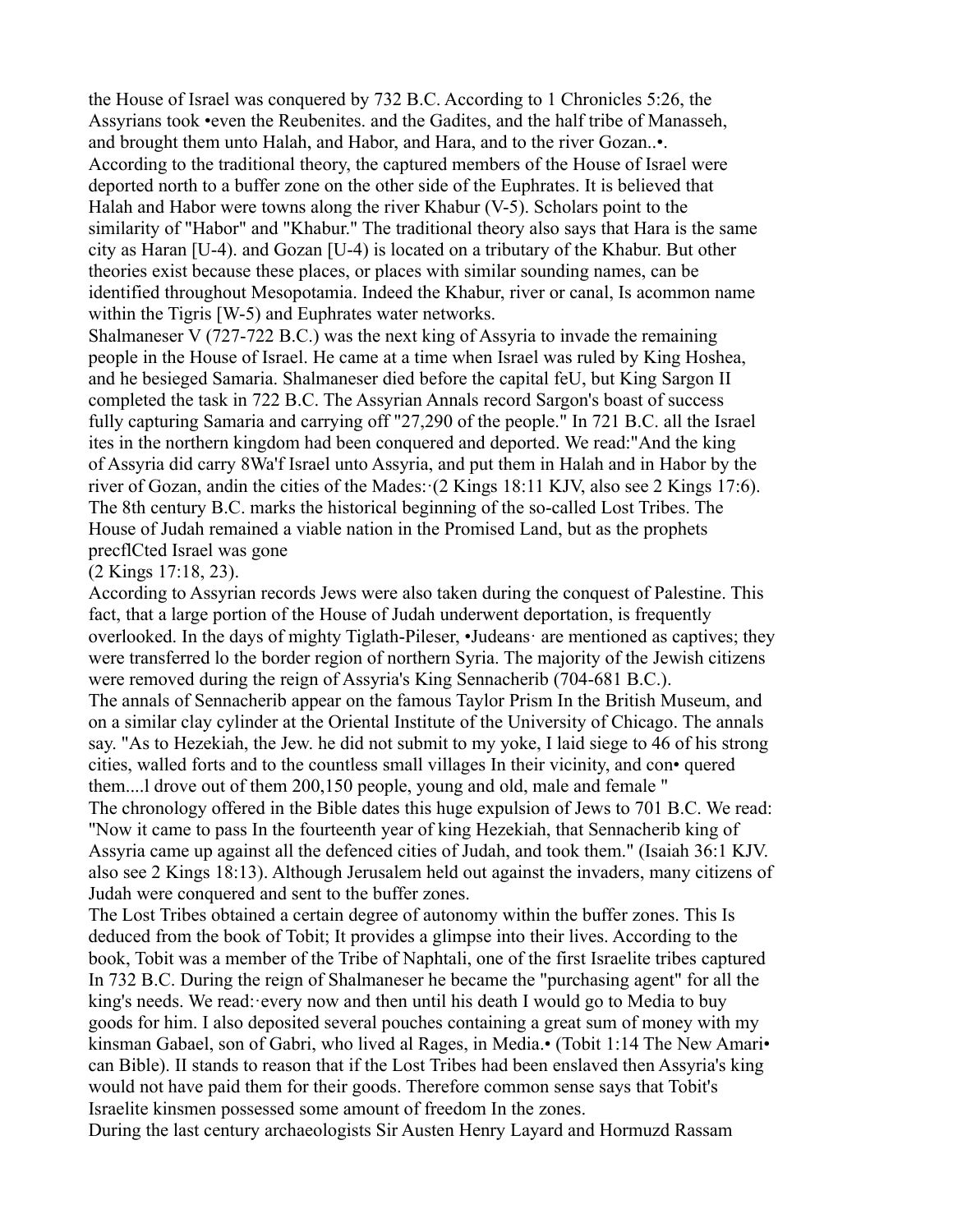uncovered the ancient archives of Nineveh. When the 23,000 cuneiform tablets and frag ments were translated in part, scholars learned that some of the records deal with events Involving the Lost Tribes. Among the tablets are frontier reports from Assyrian spies at the border of Urartu [X-3). The reports say that in 707 B.C. the king of Urartu brought his armed forces south, by Lake Van [W-3} toward Lake Urmla [X-4) In Media. to attack "the land of Gamir." According to Assyrian Royal Letter 197, the Urartian army was slaugh tered when people from the land of Gamir counterattacked.The surviving soldiers were chased out of the buffer state and back into their own country. At any moment the spies expected the land of Urartu to be conquered by people from the land of Gamir. Another report confirms thal the army of Urartu suffered a complete rout in the conflict: nine of their governors (commanders) were slain with the king in full flight. History shows that the Urartlans lost their country. And the Initial battlefield, located southeast of Lake Urmla, involved the House of Israel in the buffer zone the Bible calls the "cities of the Medas." Were the Lost Tribes of Israel also known as the people of the 1and of Gamir" (Ga-me ra·a·a), the Gamera or the Gimlra? Previously the Assyrians labeled them Beth Khumri (Blt-Khumri), meaning House of Omrl. Israelites pronounced "Omri" with a guttural "h" which the Assyrians rep resented as "Kh" or "Gh,•

The deportation In 721

B.C. brought Israel to the Halah, Habor, and Gozan buffer zone; just like the first resettlement in 732

B.C. An area called the "cities of the Mades• is also mentioned, indicating the estabr1Shment of a sec

ond buffer (2 Kings 17:6). The Mades [Y-5) lived in Media, the northwestern part of present-day Iran at the southern end of the Caspian Sea [Z-2). The city of Ecbatana (V-5) would serve as their capi tal; the city of Rages [Z-5) is modern day Teheran.

According to the Septu agint version of 2 Kings 17:6, the Assyrians placed the House of Israel in "Alae, and in Abor, near the rivers of Gozan, andIn the mountains of the

Medas.· A second theory on the location of the buffer zones says that all as In Khumri or Ghomri. The Assyrians also had a habH of reversing the final

syllable In words, so that the -n in Ghomri was In

verted to "ir." Using these facts experts declare that the Lost Tribes, Beth Khumrl .. Ghomri = Ghomlr, are the same people the cuneiform tab lets describe as living in the 1and of Gamlr." Un gulstlcally the names

Gamir, Gamera, and Gimlra are derivatives of "Omrl." Our ability tokeep track of the numerous name changes is essen

tial for studying the Lost Tribes of Israel.

In circa 700 B.C., ac cording to the two buffer zone theory. the tribes in the Gozan [U-4) buffer decided to pack up and leave. Perhaps the arrival of the 200,150 Jews. de ported by Sennacherib in

deportees from Israel

were dumped into a single region, a region centered around the Oezel Owzan [Y-5) by the cities and mountains of the Made 701 B.C., gave them strength to break out. Per haps the zone could not support the extra people dumped IntoIt.Or maybe the Jews started a backAdherents to this theory believe the Qezel Owzan river (Oizil Uzun, lhe Red Uzun) is theRiver Gozan, Halah (Alae) is the town of Khalkhal [Y-4), and Habor (Abor) is Abhar [Y-5). The total number of buffer zones-one, two, or even more-ls still not determined. In this author's mind the traditional theory of two zones seems correct, for in later history the Lost Tribes appear as two separate groups. This would indicate that at some point in time the deportees became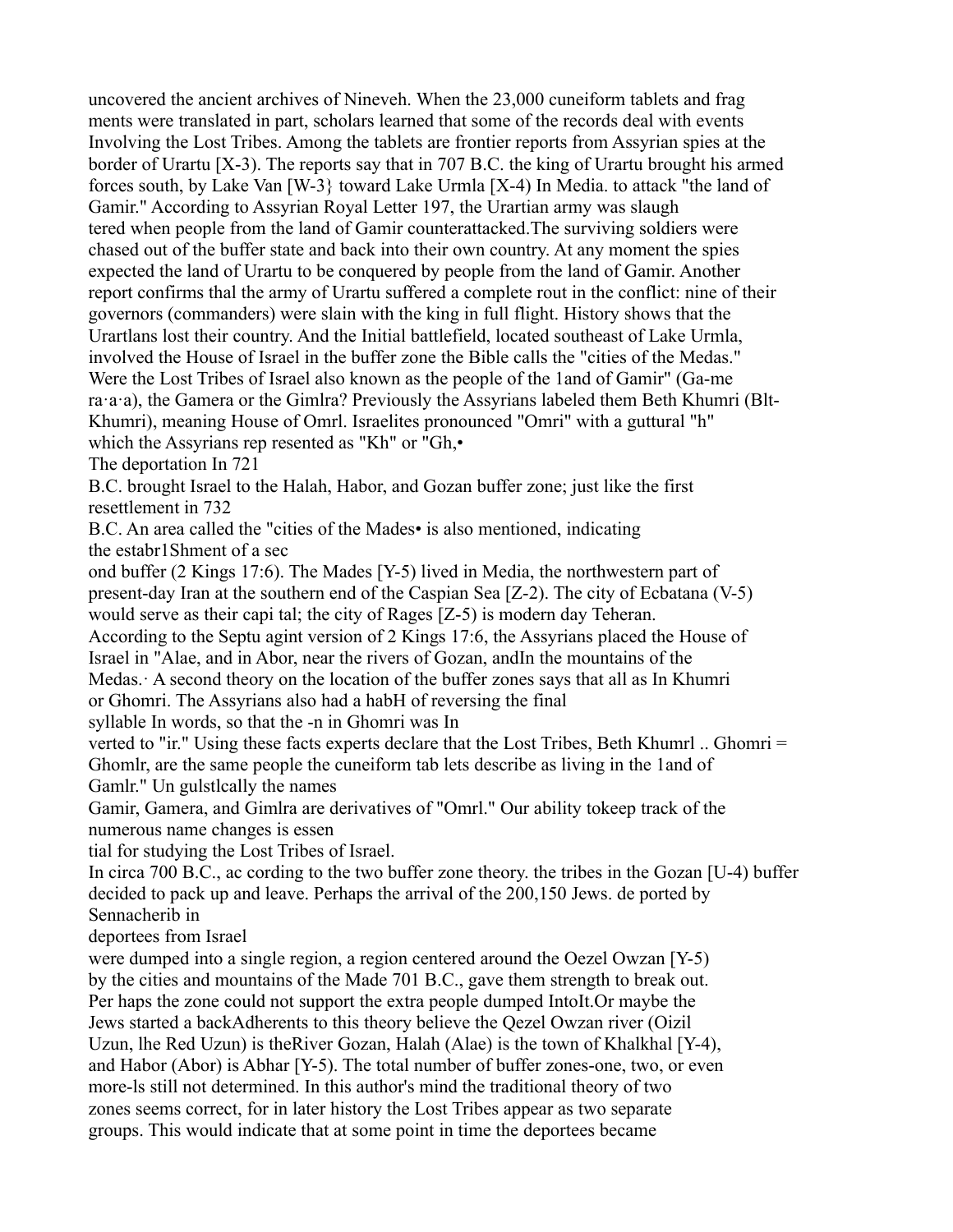divided.If the Assyrians had placed them Intwo buffer zones at thestart (the areas enclosed by the dotted lines shown on the map above) then with the passage of time their subsequent and continued separation Is understandable.to-God movement among repentant Israelites, and together they sought a new placewhere "they might there keep their statutes, which they never kept In their own land."The prophet Ezra records their departure In one ol his visions. We read: "Those are the ten tribes, which were carried away prisoners out of their own land, in the time of Osea the king, whom Salmanasar the king of Assyria led away captlve But they took this counselamong themselves, that they would leave the multitude of the heathen, and go forth into a further country, where never mankind dwelt, That they might there keep their statutes, which they never kept in their own land. And they entered into Euphrates by the narrow

3

passages of the river. For the most High then shewed signs for them, and held still the flood, till they were passed over. For through that country there was a great way to go; namely, of a year and a half: and the same region is called Arsareth." (2 Esdras 13:40-45 KJV, A.D.1611 ed.). (Note: Supporters of the single buffer zone theory believe that after the tribes conquered the Urartu in 707 B.C., and spread northwald into their territory, a portion of the Hebrews decided to cross the Euphrates and head for Arsareth.)

Some may find it difficult to accept that millions of people would walk away to another land. Yet In recent years we have seen televised pictures of mass migrations. For ex• ample in A.O. 1994 an estimated 2,000,000 Rwandans left their country to escape tribal fighting. And let us not forget that nearly 2,000,000 Kurds headed for theborder regions of Turkey and Iran, following the Persian Gulf War against Saddam Hussein of Iraq. Indeed, the Kurds traveled over some of the same hills and mountains that once felt the footsteps of the Lost Tribes of Israel.

When the Israelites were leaving the buffer zone, the country of Phrygia (Q-8) was invaded from the east by themysterious Cimmerians.The invasion Is mentioned by Greek historians such as Strabo (c. 63 B.C.-A.D. 21). The capital of Gordlum (Q-8) fell around 696-695 B.C., and King Midas of Phrygia committed suicide:•..•Midas drank bull's blood, they say, and thus went to his doom." (Strabo, Geography. Bk. 1. 3. 21). Waves of Cimmerlans spread northward to take control of the southern shore of the Black Sea.The coastal city of Sinope [R-7] fell to them, and in a short period of time they occupied terri• tory from Phrygia to Sinope to the headwaters of the Euphrates. Who were these myste rious people?

According to the Encyclopaedia Britannica (15th ed.). "The origin of the Cimmerians is obscure.• But obscurity vanishes when we realize the Cimmerians

invaders were the Lost Tribes. They left their buffer zone around 700 B.C. Ezra tells us they took a year and a half to go through the

·narrow passages; the headwaters of the Euphrates. Their direc tion of travel led them straight toward Phrygia, as shown on the map. And Gordium was conquered about two or three years after they crossed the Euphrates. Slmply stated, either two groups en tered Phrygia at the same historical moment, or the Clmmerfans and the Lost Tribes were one in the same people. Historians know that the Greek name for the Cimmerians, Klmmeriol, is the

equivalent of "Glmlra." Greek authors used the  $K\bullet$  for that guttural "h" in Omri, which the Assyrians represented as "Kh" or "Gh." Therefore the Lost Tribes of Israel called Garnera (Ga• me-ra-a•a) or the Gimira became the Klmmerioi, the Cimmerians.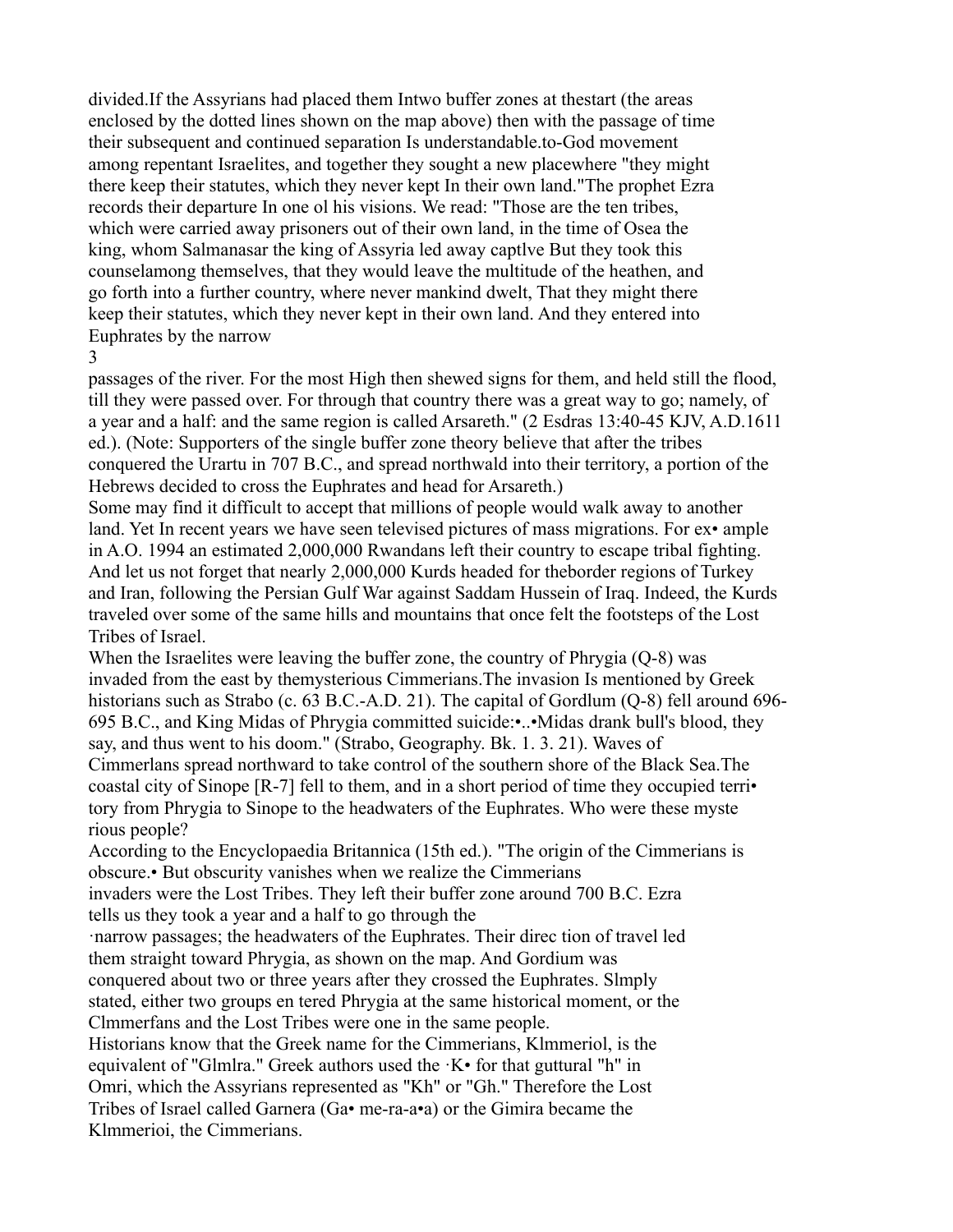Information onthe Cimmerian members of the Lost Tribes is found in the writings of Greek historians and the Assyrian archives. These records reveal that in 679 B.C. King Esarhaddon of Assyria defeated

the Moesi were related to the people In Mysia (P-9) near Lydia (Bk. 7. 3. 2). We should note that the Apostle Paul traveled through Mysia during his mission to take the Gospel to the "lost sheep of the house of lsraer (Matthew 10:6; Acts 9:15, Acts 16:7).

Along the Danube, from theregions of Arsareth and Moesia, emerged agroup of people that the Greeks called Celts (Keltol and GalataJ). In circa 600 B.C. the Celts were already migrating westward, using the Danube as a highway Into Europe. Historians regard their new culture as part of the Hallstatt Period. This is in reference to the great finds discov ered by Johann Ramsauer at Hallstatt  $[1.5]$ , a village In central Austria, In A.O. 1846.

From about the 5th to the 1st centuries B.C. Celts were the dominant force in Europe. This was their La Tena Period, named for the culture uncovered at La Tene  $[G6]$ in SWlt zerland. The Celts settled all of France and crossed the Pyrenees [E-8) Into the Iberian (Hebrew) Peninsula of Spain. In the 5th century B.C. Herodotus declares that Celtic tribes were also living "beyond the Pillars of Hercules" (Bk. 2). This Indicates that some had salled to Ireland just like the Tribe of Dan (Tuatha De Danann (A-2)), and to Britain like the Trojans of Judah at New Troy [D-3). (See Volume I on the Tuatha De Danann and Tro• jans.) In the 1st century B.C. the Greek historian Diodorus Slculus says the Romans call the Celts "Gauls; and in ancient times they "were called Clmmerians• (Library of History, Bk. 5. 32). With knowledge of these changing names, Beth Khumrl "' Ghomri .. Gimira .. Clmmerians = Celts, scholars proclaim that the Celtic nations are the Lost Tribes of Israel. While waves of Celtic Hebrews followed the Danube Into the heart of Europe, other Cimmerlans were driven north when Scylhians invaded Arsareth In the 6th century B.C. They were pushed along the Carpathian Mountains to the Baltic Sea  $(J \cdot 1)$  as shown on the map. Oiodorus says these Clmmerfans "dwell beneath the Bears• (Bk. 5. 32), which means Poland, Germany. Holland, Denmark, and therest of Scandi· navia under the bear constellations of Ursa Major and Ursa Minor. Diodorus adds that the people of Cimbri [H-1), the Cimbrians, de rive their name from Cimmerians. Note that the Celts of Wales may also retain their Cimmerian name, for they are called Cymry (C-3). Western Europe, from top to bottom, belongs to the Lost Tribes. Around 400 B.C. they entered northern Italy and overran the Etruscans (1-8). Roman citizens soon became their lifelong foes when, according to Diodorus, Celts captured their city (Bk. 5. 32).

Rome [l-9) suffered this bitter humUlatlon In circa 390 B.C. About fifty-five years after their brief capture of Rome, Alexander the Great met with the Lost Tribes along the Danube. He sought a treaty of friendship that would keep the Celts out of Greece, allow· Ing him to go off and conquer the Persian Empire. Although Alexander was concerned that he failed to impress them, the treaty held firm. But after his reign Celts did Invade Greece, plundering the sanctuary at Delphi (N-10) in 279 B.C. One group, the Galatal,

aClmmerian (Gimira) king named Teuspa. The battle occurred In a district west of the upper Euphrates. But the Cimmerfan nomads were not conquered. Early In the reign of Assyria's Ashurbanipal (668-627 B.C.) they began spreadingInto further territory.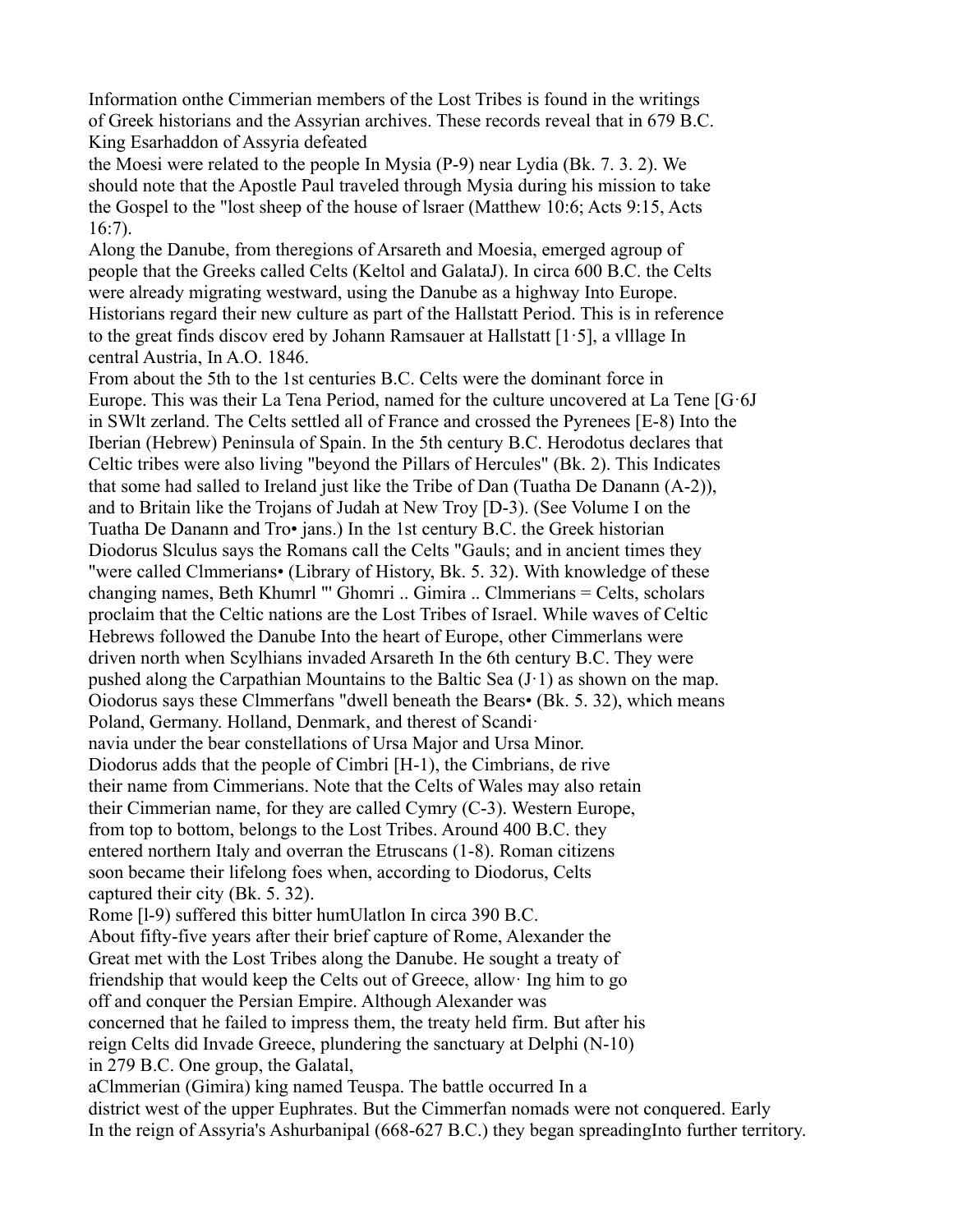The states

even returned to Anatolia and resettled the old Phrygian territory. This territory became known as Galatia. Most scholars believe that the AposUle Paul's Galatians letter went to their CelUc descendants. During the Punic Wars, Romans worried that the **Carthaginians** 

ofTabal (S-8) and Hilakku [R•1OJ looked to Assyria for help; even thepowerful King Gyges of Lydia {P-10) sought Ashurbanipal's assistance. The Assyrian texts reveal that on the same day Gyges (Gugu) petitioned for help, his Lydian army temporarily repelled the Cimmerian invaders. During his reign Gyges paid tribute to Ashurbanipal. He also fought against the Greek lonians at Mlletus {P-10). (Note: In Volume Ill we will learn that the Milesians of Miletus were members of the Lost Tribes via the pre-Exodus voyages.)

When Psamb"k I of Egypt rebelled against the Assyrian Empire, Gyges stopped paying tribute to the Assyrians and formed an alliance with the Egyptian king. Ashurbanipal cursed the Lydian king and prayed that his "body would be thrown down before his enemy."The prayer came true when Gyges died while battling a second Clmmerlan Incursion. The Lydian capital of Sardis {P-10) fell to the nomadic Invaders In 652 B.C. In less that fifty years the Lost Tribes had spread across Anatolia, stretching from the Euphrates to Lydia and from the Black Sea to Cilicla  $(S-10)$ .

According to the 5th century B.C. historian Herodotus (Histories, Bk. 1) King Ardys ruled next in Lydia (c. 651-613 B.C.). During his reign warfare continued against the Gre cian might at Miletus. The Trerans (Treres), a tribe from Thrace [0-8] with close connec tions to the Cimmerians, entered the region and once again the Lydian capital of Sardis was sacked. Strabo says that the Trerans were probably Cimmerians (Bk. 1. 3. 21).This would Indicate that Cimmerian members of the Lost Tribes had crossed into Thracian territory after conquering Phrygia, Sinope, and the southern shore of the Black Sea (c. 695-652 B.C.).  $\cdot$ When King Ardys renewed Lydia's relations with Ashurbanipal, the Lost Tribes began to lose ground in Anatolia. Rrst the Assyrians managed to drive the Clmmerians out of Cilicia from 637-626 B.C. Then around 630 B.C. the Mlleslans successfully planted a colony at Sinope on the Black Sea.Andfinally the Lycfians grew in strength, and Herodotus credits their King Alyattes with the total expulsion of the Clmmerians at the close of the 7th century B.C. Driven from Anatolia, the Clmmerfans entered the territory of their Thracian allies and kinsmen as shown on the map. It Is interesting to note that an Important river in Thrace was called Hebrus ( $N.8J$ , reminding us of the Hebrews. In time the Lost Tribes occupied the northwest coast of the Black Sea, including the Crimea [0-5). The term "Crimea• apparently derives from their Cimmerian name. This northwest coast of the Black Sea was Arsareth, the land Ezra saw them heading toward where they planned to follow the laws of Moses (2 Esdras 13:42-45). The term "Arsareth" means mountains of Sareth. These mountains are the modem day Transylvanian Alps [N-6) and Carpatliian Moun• talns (N-4). The Sareth or the Serelh [0-5) river is spelled "Siret" on current maps. Evidence suggests that the Lost Tnbes also occupied the territory above Macedonia (M-8) and Thrace on the southern bank of the Danube [N-6). There we find the land of Moesia {N-7), bringing to mind Moses and Mashiah (Messiah). 5th century B.C. coinage with the name Mosses {MOilEn), tentatively attributed to an unknown chieftain of Macedonia, was perhaps issued instead from this new Israelite region of Moesia. Strabo gives an account of the Moesi (Mysi) that describes them as •god-fearing" people (Bk. 7. 3.3). Maybe for a short period of time they did return to the Mosaic laws. Strabo also says would unite with the Celts to deS11roy them. In fact it almost happened when Hannibal

tried to form a Celtic-Carthaginian alliance, as he crossed the Pyrenees to attack Italy in 218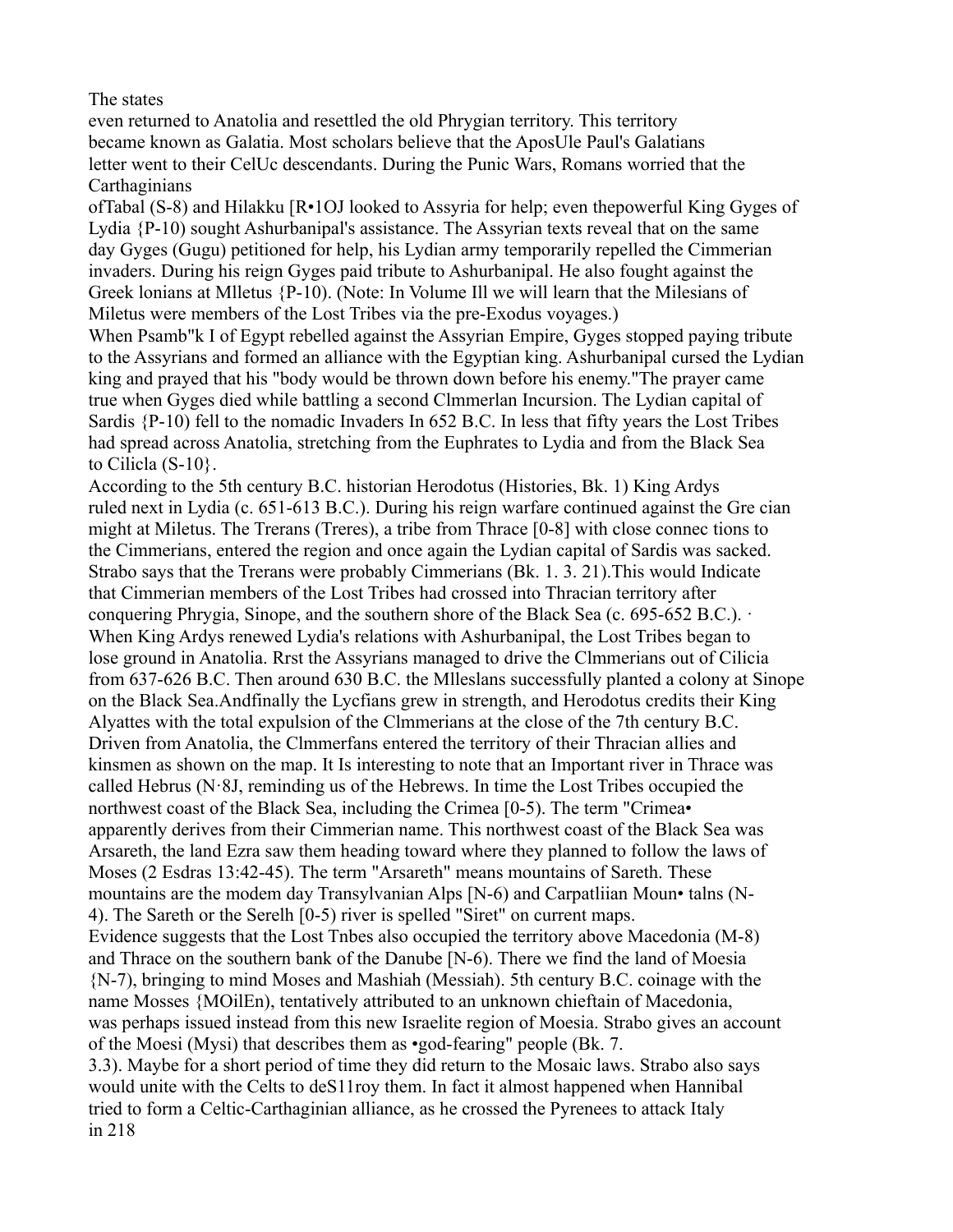B.C. But Rome survived, won the wars, and In time became the master of Europe. The Celts, especially the Lost Tribes living inBritain, fought many battles against the Romans as they struggled for independence. And when Rome's empire eventually crumbled, the Lost Tribes regained control of Western Europe to this day. We have traced the Celtic lsraelltes from the Gozan buffer zone to Europe. Let us now learn what happened to the Lost Tribes living in the "cities of the Mades" buffer. They were responsible for defeating the Urartlans In 707 B.C.The victory gave them control of the land above lakes Van and Urmla, up to the region of Colchis [W·1). (See Volume I on the Hebrew connection to Colchis.) The Assyrians called them Glmlra. But with the victory over Urartu these members of the Lost Tribes threw off that label in favor of a more meaningful name, the name of theirpatriarch Isaac. Prior to their deportations theprophet Amos (c.760 B.C.) had already called them the "house of Isaac• (Amos 7:9, 16 KJV). And some believe they fulfilled one aspect of an ancient prophecy given to Abraham, which says, •.•.tor in Isaac shall thy seed be called: (Genesis 21:12 KJV).

Evidence shows that the people in the House of Isaac became known as the fearsome Scythlans. Prayer texts belonging to Assyria's King Esarhaddon (680-669 B.C.) mention the anxiety he felt concerning too Increasing might and Intentions of these Lost Tribes. He calls them lskuza warriors. The name lskuza Is derived from Isaac or lsaaca. In Hebrew the different forms of "Isaac· i11clude yls-khawk, ylts•khawk, tsaw-khak, and saw-khak. Throughout these variations the s-k sound persists, the same s•k sound found In the Assyrian term "lskuza.• The Initial •1• In lskuza is dropped In Greek forms of the name, such as Skuthae, from which the term "Scythian• derives. Esarhaddon's concerns caused him to form an alliance with Iha Scythlans. And he gave his daughter In marriage to an lskuza king named Bartatua. The Scythlans grew In power and quickly extended their territory to include the south ern and eastern shores of the casp!an Sea. Some of them headed east. reaching Af• ghanlstan. Others attacked northward across the Ataxes [Y-3) river. Archaeological artl· facts, datable bronze bowls, reveal that the site of Karmir Blur (X-2) was destroyed around 625 B.C. About this same lime Herodotus says a group of Scythlans briefly Invaded Syria and Palestine (Bk. 1). Perhaps this was an attempt to return to the Promised Land. The Egyptian ruler Psamtlk I (c. 663-61O B.C.) sought a treaty to keep them out of Egypt, and he purchased peace from them. In addition to their swift attacks, the Scythians were known for their rapid ability topack up and move their family tents or booths. Some suspect that the Hebrew Feast of Booths or Tabernacles, called SUccoth, Is the source for their Scythian name. The Assyrian Empire collapsed when Babylonians and Medas rebelled. The Scythians also attacked, and the nomadic Hebrews participated in the fall of Nineveh in 612 B.C. A few years later the remaining Assyrian forces at Haran were destroyed, and the Scythians returned to their territory north of lakes Van and Urmia The Babylonians andMedas entered into atreaty.The granddaughter of King Cyaxares the Mede was given in marriage to Prince Nebuchadnezzar of Babylon, and the two allies

# 6

divided the world equally among themselves. The treaty designated all the land south and west of the Tigris river to the Babylonians, which would soon spell doom for the House of Judah and Egypt (see Volume Ill).The regions north and east of the Tigris, which included all land belonging to the Scythians, were assigned to the Mades. This led to repeated conflicts between the Lost Tribes and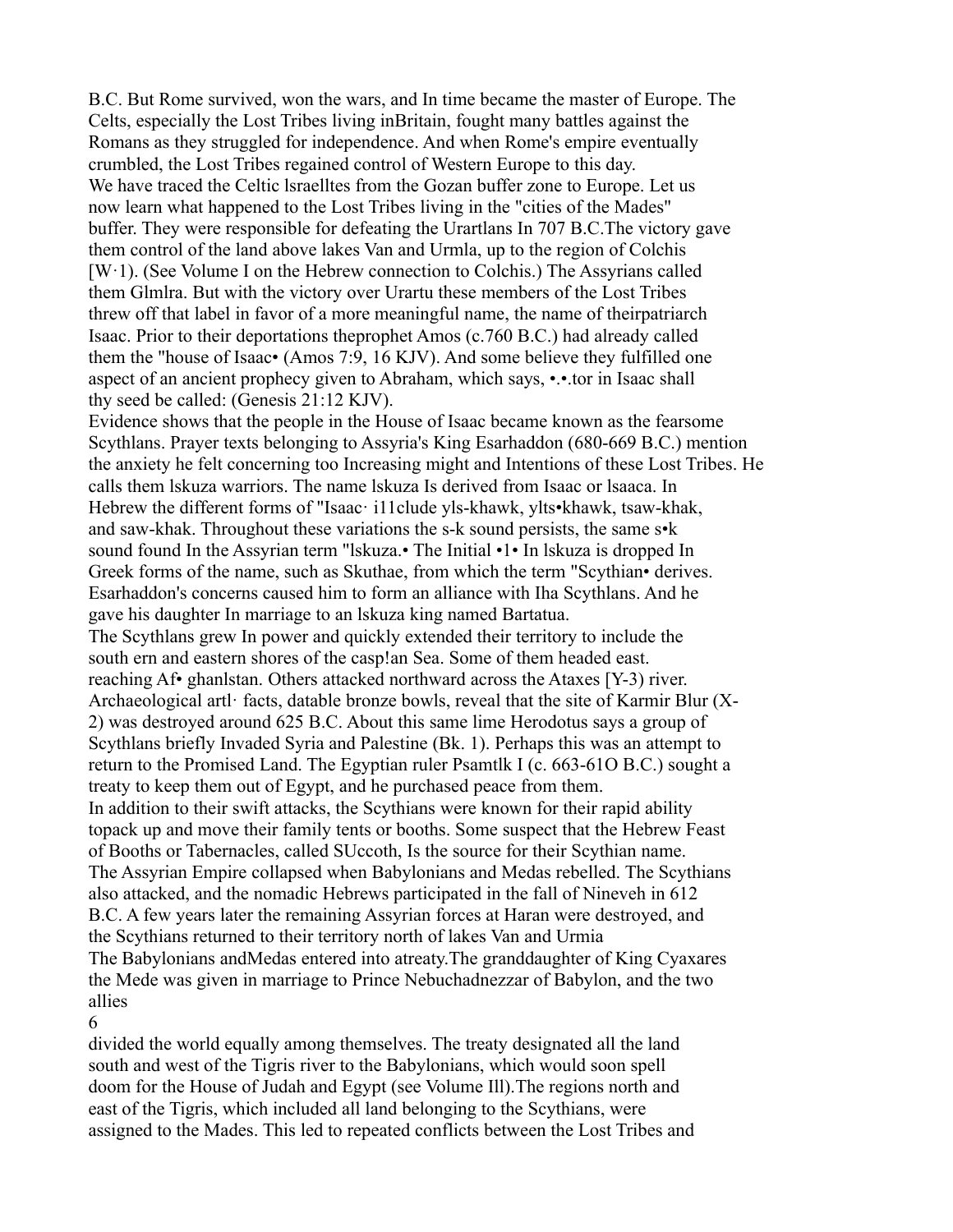the Mades (Medo-Persian Empire).

Herodotus claims that the Medes regained their territory around the Caspian Sea when King Cyaxares (625-585 B.C.) assassinated a great number of Scythians (Bk. 1). To carry out this deed he made sure the Scythlans were drunk during a banquet Later, from 590- 585 B.C., a war took place between King Alyattes of Lydia and Cyaxares. Herodotus says this Median-Lydian war occurred when Cyaxares belittled the hunting skills of certain Scythians (Bk. 1). In tum the Scythlans murdered one of his young boys, presented the body's meat as fresh game for the Median king, and then fled to Alyattes who refused to hand them over when the Medas arrived. The fighting lasted until the Babylonians medi ated a peace agreement In 585 B.C. In order for this Median-Lydian war to have taken place in Anatolia, Cyaxares must have first forced his way through the Lost Tribes above Lake Van. These Scythians were pushed northward across the Araxes river.

From the fall of Nineveh to the start of the Median-Lydian war, about 612-590 B.C., members of the Lost Tribes traversed the Caucasus through the Darlel Pass  $(X-1)$ . It is interesting to note that one of the peaks bordering the pass, this Scythlan Gate or the Gate of Israel, is called Mount Zion. The Roman writer Pliny the Elder (A.D. 23-79) refers to the pass as the "Gates of the Caucasus: which he places in the region of Hiberia

(Natural History Bk. 6. 15. 40). The term "Hiberia" or Iberia (W-1) denotes the land of Hebrews located south of the Caucasus along the river Kura [Y-2}. Pliny also mentions a tributary of the Kura (Kur) called the "river Hiberus,• meaning the Hebrew rivor (Bk. 6. 11. 29).Upon reaching the other side of the pass the Lost Tribes occupied the territory around the northeast shore of the Black Sea.The earliest Scythian tomb at Kelermes [S-5) dates to circa 580 B.C. Further Incursions westward were instrumental Inmoving their Cimmerian brothers out of Arsareth as previously explained.

In 550 B.C. the Persian leader Cyrus the Great acquired the empire of the Medes. He

and his army spent the next few years subduing the Lydians and conquering Anatolia. Then In 539 B.C. Cyrus captured Babylon, uniting the Babylonian Empire south and west of the Tigris with his Medo-Persian Empire.

Historical records during the period of Persian dominance present the world as seen through the victor's eyes. As expected the Lost Tribes acquired another designation: the term "Sacae.• Herodotus says these people armed themselves with bows, daggers, and the sagaris battle-ax, and that "Sacae is the name the Persians give to all Scythian tribes" (Bk. 7). Diodorus Slculus adds that the Scythians living east of the Caspian Sea were also "known as the Sacae" (Bk. 2. 35. 1). And Pliny confirms that the Persians gave "the gen eral name of Sacae"to Scythian tribes (Bk. 6. 19. 50). The term •sacae·has the sames k sound found in lskuza and Skuthae, the Assyrian andGreek names for Scythians, which in tum come from lsaaca or Isaac. Indeed, Diodorus states that when these people grew in strength they got the name Sacae from one of their "notable kings" (Bk. 2. 43. 5). Clearly the great patriarch Isaac remained famous among the Lost Tribes, the "house of Isaac· (Amos 7:16).

About 529 B.C. Cyrus the Great died while battling the Lost Tribes. According to Herodotus, the Persian leader suffered a gruesome end flighting the forces of Queen Tomyris of the Massagetae (Bk. 1). The term "Massagetae· nneans the great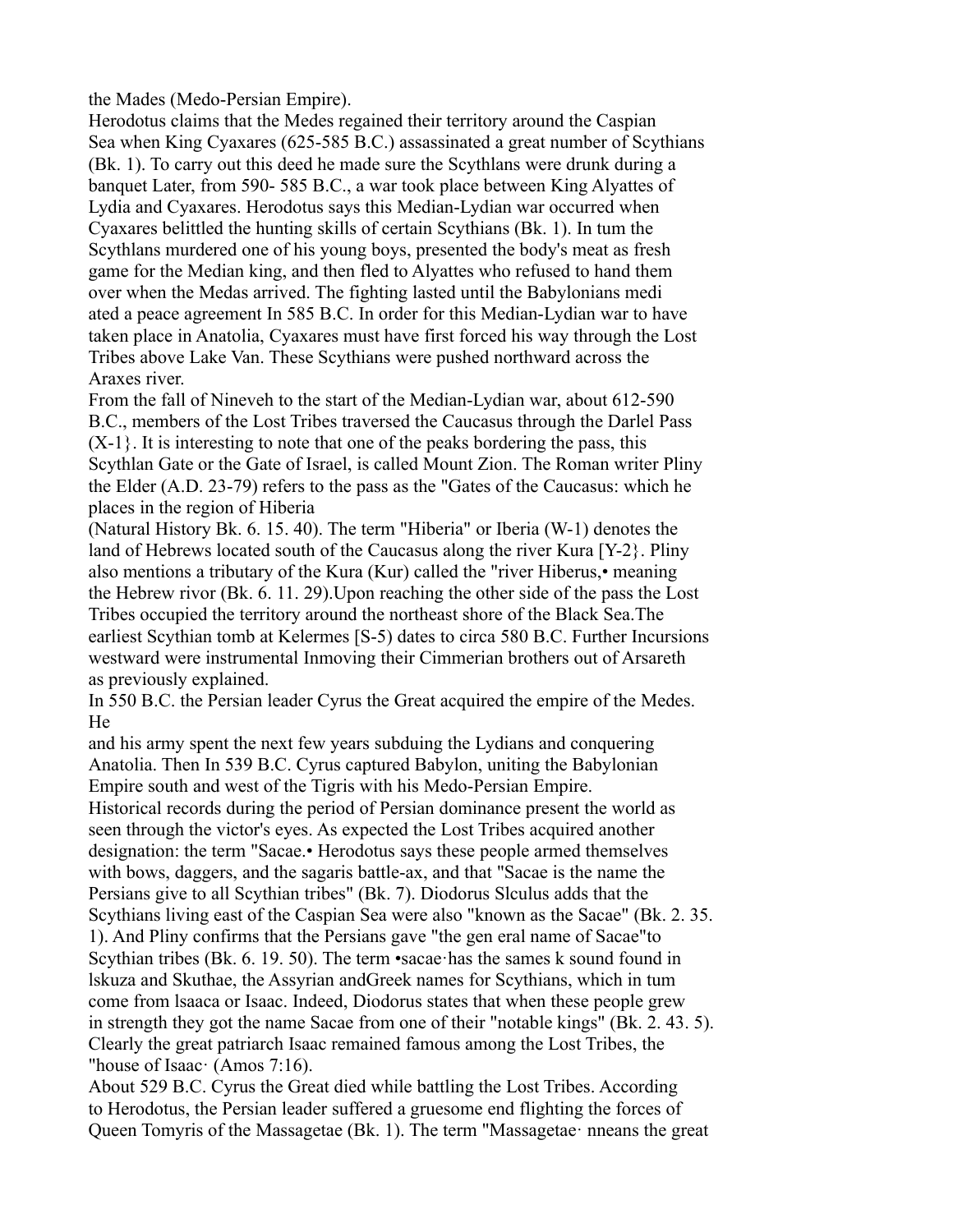Sag or Sak herd. Scholars assert that the s-g sound in Sag is equivalemt to the s-k in Sacae; there fore, the Sacae and Massagetae comprise the same people. The sagaris battle-ax of the Sacae, with its s-g sound, was probably named after them: Sams or Saks. While Herodotus says the Massagetae killed Cyrus, note that Diodorus credits .,he queen of the Scythians· with the deed (Bk. 2. 44. 2). Sacae, Massagetae, and Scythians are synonymous names for the Lost Tribes. In fact the Scythian territory in Armenia, between the Araxes and Kura rivers, was known as Sacasene (Pliny calls it "Sacasani" in Bk. 6. 11. 29). During the reign of Darius the Great (521-486 B.C.) the Persian armies again waged war with the Lost Tribes. This time instead of fighting the Massagetae the empire went after the Royal Scyths of Scythia. These Scythians were descendants of those who tra versed the Dariel Pass; they occupied the Crimea and much of Arsareth on the north shore of the Black Sea. In order to attack them King Darius led his troops across the Bosphorus into Thrace. He then bridged the Danube and Invaded their country. According to Herodotus, the Scythians kept out of range while depriving their enemy of food and water (Bk. 4).They did this by destroying pastures and blocking up the wells and springs. They allowed Darius just enough food to keep his men marching in a weaken state, and they harassed the Persians at opportune moments. One night, in complete frustra tion, Darius left camp with his strongest soldiers to march back across the Danube. Upon realizing that their king had fled, those that remained in campsurrendered to the Scythians.

Southwest of Ecbatana, along an old caravan route at the foot of the Zagros Mountains in Iran, King Darius created a giant blllboard to advertise his might. The monument is about 150 feet long by 100 feet high, carved on the face of a mountain called the Behistun Rock. It consists of large panels with sculptures and columns of Inscriptions on them. The inscriptions present the same information in three languages (Persian, Susian, and Babylonian}, making the monument a cuneiform equivalent of the Rosetta stone.

The carved texts on the Behistun Rock were first copied by Henry Rawlinson from A.D. 1835-1847. After they were translated we learned the texts contain Identical lists of prov inces which Darius claims •are subject unto me." Despite his failed conquest of Scythia, Darius lists some Scythians among the subjugated people. In the Persian inscription they are called Sacae (Saka); the Susian text also names them Sacae (Sakka). But when the Babylonian version reaches this point in the list of provinces it says Cimmerians (Gimirl). Two other trilingual inscriptions belonging to Darius, one on a sheet of gold and one in his tomb, also equate the Scythians (Sacae or Sakka) with the Cimmerians (Glmirl or Gimira). These writings prove that Scythians and Clmmerians are the same people, the Lost Tribes. In the 5th century B.C. the Royal Scyths and their Thracian brothers were allied through marriage. In the 4thcentury B.C. aneastern people called Sarmatians began crossing the river Don [S-2) and pressuring the Scythians. The invaders gradually forced the Lost Tribes fNM! from the region.Beginning in about the 2nd century B.C. the Scythians headed northwestward to the Baltic Sea, as shown on the map. And In the 2nd century A.D. the Sarmatlans successfully supplanted all the Scythians around the Black Sea. The Romans found it geographically confusing to still call the territory along the Black Sea "Scythia," since the Scythlans had left. Therefore they designated that region ·sarmatae; because the Sarrnatians were in control. And to eliminate any chance of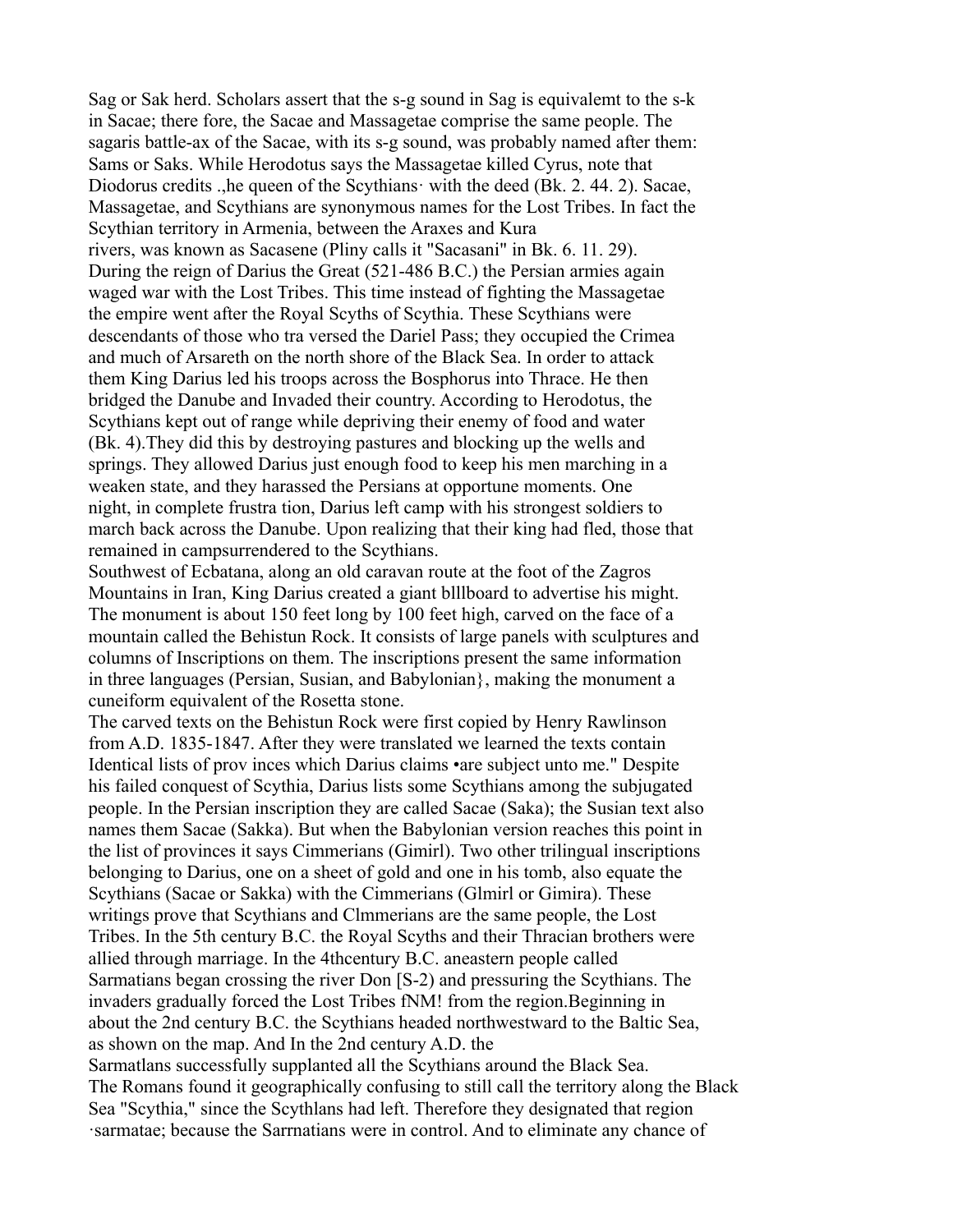misidentification the term "Germani"was introduced for the Scythians living up north.The word "Germani" means Genuine, as in the true or real Scythians. (Strabo, Bk. 7.1. 2, says the Germani are the "genuine Galatae"-Celts. But scholars believe Strabo misunder stood the Roman logic behind the name change, and suspect instead that "Germani" was introduced to denote the original or genuine Scythians.) The Germani flourished by the Baltic Sea. In time distinct tnbal names such as Angles, Jutes, Frisians, Picts, and Saxons [G-31 appeared across northern Europe. God prom ised his people an additional land, which many believe is Britain (2 Samuel 7:10). Thus the Anglo-Saxon Invasion of Britain, in the 5th century A.D., was simply an influx of Israel ites to the Island. The Viking and Norman invasions added more Hebrews. When Picts arrived in the British Isles the historian Bede (c. A.D. 673-735) calls them "Picts from Scythia" (History of the English Church and People, Bk. 1. 1), The poet John Milton (A.O. 1608-1674) says that the Saxons are "descended of the Sacae, a kind of Scythians in the north of Asia, thence called Sacasons, or sons of Sacae " (History of England, Bk. 3).

The term "Saxon• retains the s-k sound, linking them to the sons of Sak (Sax), Isaac sons. Saxon andScandinavian rulers claim Odin as their ancestor. Historian Snorre Sturlason (A.D. 1179-1241) reveals that Odin lived by the Black Sea before heading north (Heims krlngla: Yngf/nga Saga), He led part of the Scythlan migration in the days of the Roman general Pompey (106-48 B.C.). Odin's genealogy is also traced to the Trojans of Judah.

In Volume I we learned that the lion symbolizes Judah, and the eagle and snake belong to the Tribe of Dan. These tribal emblems are found among the Scythians. For example, Diodorus says the Scythians believed their ancestor was bom from a woman whose lower body resembled that of a snake (Bk. 2. 43. 3). And the mythical griffin, comprising the

head of an eagle and the body of a lion, is primarily associated with the Scythians. Figure 1 depicts a griffin seen on Thracian coins of 480 B.C., which was about the same period Scythians and Thracians united in marriage.

In Volume I we also learned that the Tribe of Dan has the habit of marking the territory it reaches with the DN letters of its name. Like signposts along a trail these DN marks Dan, Den, Din, Don, and Dun-extend from the Black Sea to the British Isles. For example if we start in Eastern Europe and head west, the same direction the Lost Tribes traveled, we cross the rivers Don [S-2); Donets [S-3); Dnieper (Q-3), once called Danapris; Dniester (0-3), also known as Danastris; the long Danube [N-6); Eridan (1-7}, which is now the Po; and Rhodan [F-8), now called the Rhone. The DN signposts stretch from Macedonia (M-

81(Mace-Don-la) In the south to Poland's north port of Danzig [K-2), which is also called Gdansk. Danzig Is located by the Codan Gulf [K-1J. Perhaps the Danes of Scandinavia

(Scan-Din-avia) are the most obvious link to the Tribe of Dan.Their entire Danish country of Danmark (H-1) or Denmark is named from Danne-merk. meaning Dan'sland. When the Lost Tribes reached the British Isles the DN marks continued. In Scotland, calledcaledonia (C-1) (Cale-Don-ia),modem maps show many DNplaces such asDundee, Dunbar, Denholm, and Aberdeen near the mouth of the river Don. Britain's Devonshire

was known as Dannohia. And the number of DN names in Ireland, from Dundalk Bay to

Dingle Bay to Donegal Bay, bring to mind the Tuatha De Danann, the Tribe of Dan.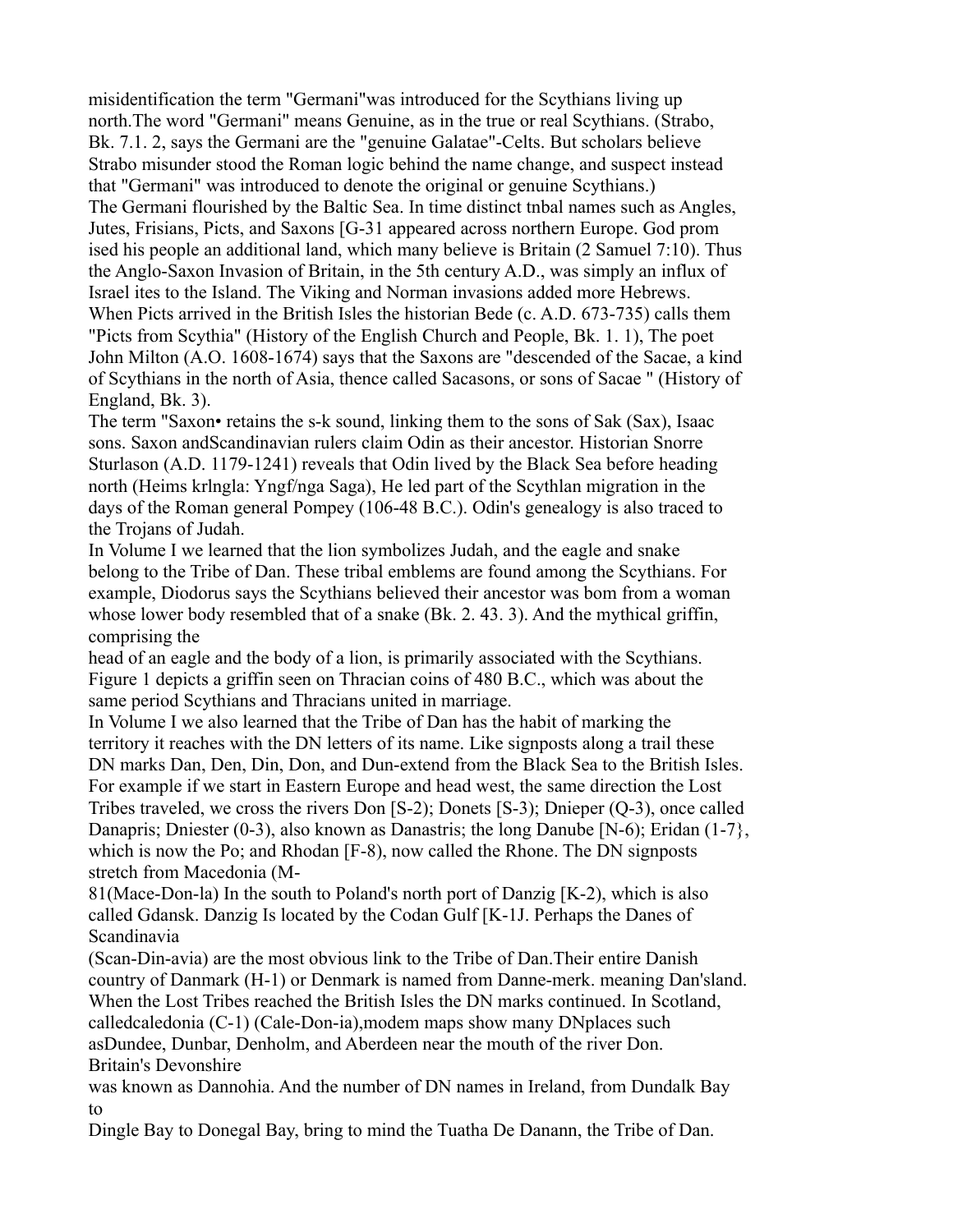Celts, Anglo-Saxons, and Scandinavians represent the House of Israel. Their kinsmen Include the pre-Exodus Hebrews of Spain and Greece, and the Trojan Britons and Ro mans. From Australia to Iceland they have colonized our globe, and no doubt Israelite elements still exist in the old regions of Galatia, Urartu, and Colchis. The New World was established by Hebrew colonials from Spain, France, and Britain. Many identify the USA as the superpower Tribe of Manasseh; the British Commonwealth represents the •multi tude of nations• in the Tribe of Ephraim (Genesis 48:19). The Lost Tnbes of Israel were quick to embrace Christianity. These pagan nations that the loRo once described as "not my people," have truly become-in Christ-"sons of the living God" (Hosea 1:10).

#### **BIBLIOGRAPHY**

*(Noto: An ostamk* • *prea,dlng a pub/JcDIJon's Osting lndlcalDS Iha* **worlc** *ha boon cltad wllltJn* this *wlumo.)*

Andefsen, H.G. "Assyria," *ThaZondotwnPictotfa/Ent:ydoptldJaoftlloBibltJ,*1976. "Anonymous (ed.). *Blblo Rcsun:h Handbook.* London:lho C<MJnant Publishing Co. LTD, 1972.

Aman. *Theof AJt: 1t811dtJr.*Trans. AubroY de Sellncourt. nw. J. Hamlllan. Now'Jbllc Dorset Pross, 1986.<br>"Bode. *A Hisloty of tha English ChUICh and Poop/a.* Trans. Leo Shlllfoy-Price, FIIV. R. E. La1ham. New Tbric: Dorse1

Pross, 1985. · "Blaiklock. E. M. (ad.). *Tho Zondorvan Plctotial Biblo Alias.* Grand Rapids, Mich.: Zondervan Pub!l&hlng Houso.

1972.

"Breriton, Lancelot C. L (lranS.). *Tho Soptuagint Ver.,Jon: Greek and English.* Grand Rapids, Mich.: Rogency RefCll'ClflCG Llbnl/y horn ZondcMln Publishing Houso, t970.

"Capt. E. Raymond. *Missing Links 0/soMJtod in ts.*Thousand Oaks. Calif.: Al1lsan Sa1ca. 1985.

"'Cimmerians," *Encydopaodia &tt.annica. Mit:n.paotfla.* 1977.<br>'Filmof. W. E. *A Synepsis of the MigmiloM of Silliol.* Landon: Tho Nalional MOlllaQO LTD, n.d. "Filmor, W. E. *Our Scythian* Anc:estont. Croydon, Sumiy: W. E.

"Anegan, Jack. *Ught From tho Andont Past:ThoAtdloologlt:al BadqJtound of* JudaJsm *and Christtanlly.* 2d od. 2

vob. Prlncoton, N.J.: Princeton Univotslty Press, 1959.

·Gawter. Colonel J. c. *03n:* The*of lsmo/.* Thousand Ollka, Cail.: Artisan Sales. 1984.

'Harm, GGmatd. Tho Colts: Tho Pooplo who Cllino out al Iha New Vork: SL Martin's Pross. 1976. "Hendolus. Heodotus: The H'isflorios. Trans. /V:Kt!ff de Selincourl. rev.A. R. Burn. London: Penguin Books, t 972. Koppojan. Helone w. *srmngo Panlllcl:* Zi,bu/un a *Tribo al ISINI. Rav.* ed. Thousand Oaks, can.: Artisan Sales.

1984.<br>'Pllny*. Pliny: Natural History*. 10 **-.ols.** Ti'JJns. H. Rackham, W. H, S. Jones. and D. E. Eichholz. Cambridge, Mass.:<br>HAMI'd Unlvorslty Press, 1938·1963.<br>'Sear, David R. *GrHllk Coins and Tllolr* 2 vols. London:

"Sic:ulus, Diodotus. *Diodotus al Sicily.* 12 -.ols. Trans. C.H. *Oldlalhct,* C. L Shonn:wl, C. *Btadtltd* **Wolm,** Russel **M.** Geer, and Fmnc:is R. Walton. Cllmbridge, Mass.: Hmwtd Uniwr5lly Pross. 1933-1967.

"Strabo. *Tho GoogfllPhY of S!Jabo.* e1101s. Trana. Hotaco LOONlld Jonos. cambrldgo, Mass.: HaMlrd u

Press, 1917-1932.

'Strong, J.Imos. Tho Exhaustive Concordance of tha 8/ble. lowll Falls, Iowa:RIvolSkle Book And Blblo Houso, n.d. 'Sturlason, Snorro. HoltmkrIngla: Or /ho LNos of tho N KJngs. Ed.Erling Monson, IrJJns. A.H.Smilh.<br>Now\tmt: Now\tmt: Dowr Publiallloos, Inc., 1990.

Thielo, Edwin R, *Tho Mysterious NurntNJrs al /ho Habnlw Kings*. Gtand Rapids, Mlch.: Zondervan Publishing Houso, 1983.<br>'Thomas. D. Winton (od.). *Documonu From Oki Tesian-t Tmos.* New Vork: Harper Ton:hbooks, 1961.<br>Wood,

*ch:loclagy* XVI No. 2 (MlltCh/Aprll, 1990). 7

# **LOST TRIBES OF ISRAEL STUDY MAPS**

### **VOLUME IV**

**THE CHRISTIAN CONNECTION**

ornearly 2,000 years Christians have proclaimed that Jesus died on the Cross and rose from the grave. Missionaries have covered our globe with the good news that

his death and resurrection provides redemption. While church leaders rejoice ln this won derful message, most of them tend to Ignore Christ's primary mission on earth. This mis• sfon, his crucifixion followed three days later with the miracle of the empty tomb, brought an end to God's official divorcement of the Lost Tribes of the House of Israel.

The Bible refers to the House of Israel and the House of Judah as God's wives. Ezekiel 23 calls them Aholah and Aholibah, twoIdol loving sisters graphicly depleted as whores In the eyes of God. In aocordance with the law ln Deuteronomy 24:1-4, God issued a •bill of divorcement" for Israel. Jeremiah records the divorce:•And I saw, when for all the causes whereby backsliding Israel committed adultery I had put her away, and given her a bill of divorce; yet her treacherous sister Judah feared not, but went andplayed the harlot also.• (Jeremiah 3:8 KJV). Note that despite her adultery Judah remains God's wife. When the House of Israel was divorced, Assyrians swept down and deported them to buffer zones (see Volume II).They became the so-called Lost Tribes of Israel. After leav• ing the buffer zones, they went on to fulfill Hosea's prophecy that describes their condition as scattered, without God's mercy, and no longer God's people (Hosea 1:4-9). In Volume II we learned that one group of the Lost Tribes left the Assyrian buffer zones as Gimira (Cimmerians) and became the Celts. Celtic Israelites went on to occupy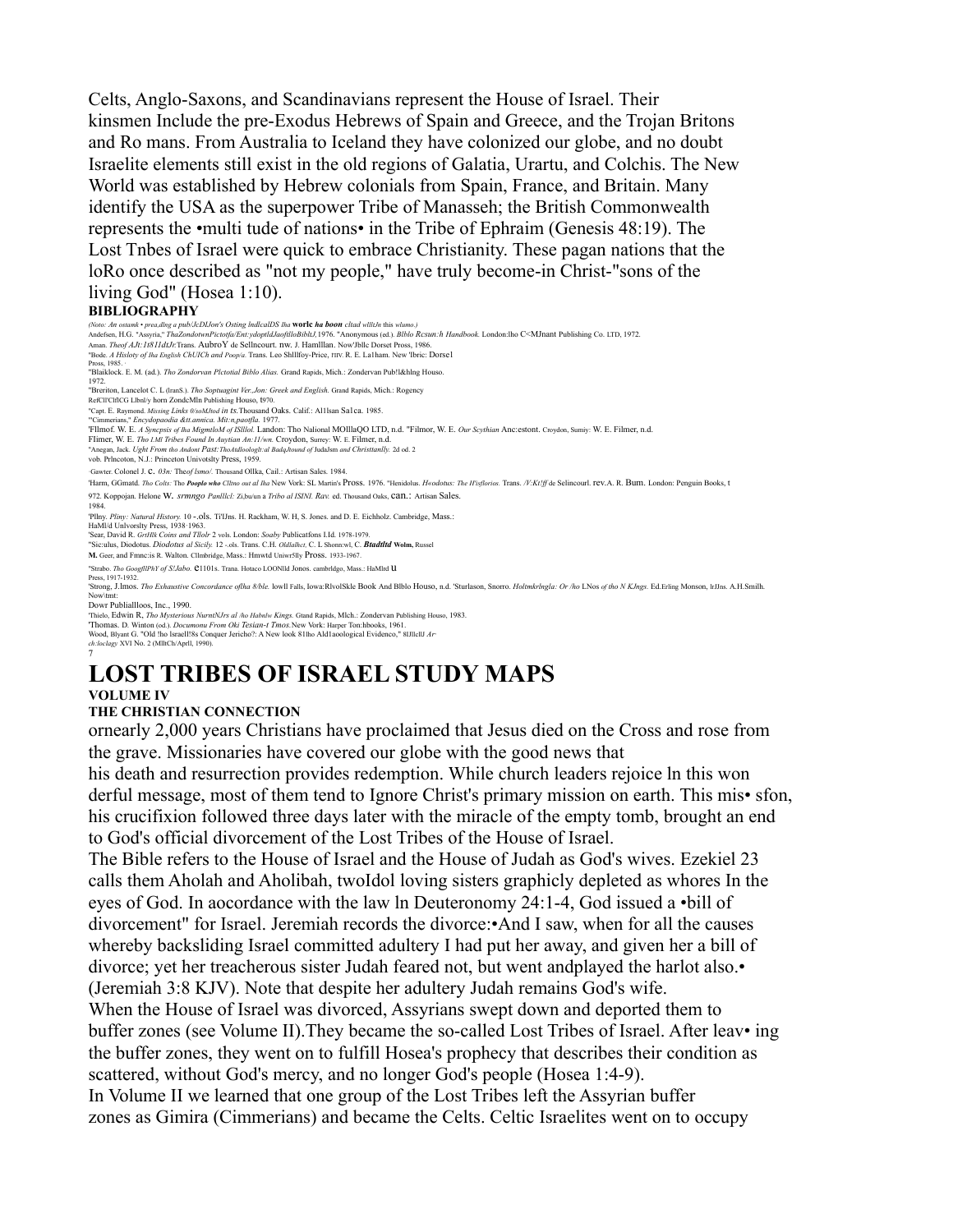West• em Europe and the British Isles; the Romans named them Gauls. We also learned about a second group of the Lost Tribes called lskuza, aname that derives from lsaaca or Isaac. The lskuza became known as Scythians and then Saxons (Isaac sons). When they ml grated north andwest theRomans named them Germani, which means Genuine Scythlans. Their territory reached the Baltic Sea [J-1). (Please note that map coordinates appear In brackets.)

The Lost Tribes were pagans when Jesus walked on earth. But their heathenism, their divorced condition, could change because of Christ We read: "Go and proclalm these words toward the north, and say, Return, thou backsliding Israel, saith the Looo; and I will not cause mine anger to fall upon you: for I am merciful, saith the l.oRD, and I will not keep anger for ever•..•Surely as a wife treacherously cleparteth from her husband, so have ye dealt treacherously with me, 0 house of Israel, saith lhe l.oRD." (Jeremiah 3:12, 20 KJV). Hosea's book concurs that a time will come when their separation from God Is re versed. We read: "Yet the number of the children of Israel shall be as the sand of the sea, which cannot be measured nor numbered; and it shall come to pass, that fn the place where it was said unto them, Ye are not my people, there it shall be said unto them, Yo are

the sons of the living God." (Hosea 1:10 KJV).

The writings of Isaiah (8th century B.C.) act as a guidebook for the Lost Tribes, espe cially the Israelites living in the British Isles. It was to these Islands that Jeremiah dellv• eredPrincess TeaTephi and the Davidic throne (see Volume Ill).Isaiah foresaw Jeremiah's journey when he called him "the righteous man from the east.• We read: •Keep silence before me, 0 Islands; and let the people renew their strength: let

them come near; then let them speak: let us come near together to judgment. Who raised up the righteous man from the east, called him to his foot, gave

the nations before him, and made him rule over kings The isles saw it,and feared; the ends of the earth were

afraid, drew near, andcame.•..But thou, Israel, art my servant. Jacob whom I have chosen, the seed of Abraham my friend. Thouwhom I have taken from the ends of the earth•.•Thou art my servant; I have chosen thee, and not cast thee away.• (Isaiah 41:1•2, 5, 8-9 KJV). The British Isles were known ln ancient times as the •ends of the earth" and the •uttermost part of the earth." Isaiah tells the Lost Tribes destined to live there that a day approaches when they will sing about God. We read: '1'hey shall lilt up their voice, they shall sing for the majesty of the LORD, they shall cry aloud from the sea.

Wherefore glorify ye the l.oRo in the fires, even the name of the LORD God of Israel in theisles of the sea From the uttermost part of the earth have we heard songs " (Isaiah 24:14-16 KJV).

despiselh•.•.Behold, these shall come from far: and, lo, these from the north and from the wesL••." (Isaiah 49:1, 3, 6-7, 12 KJV).

Isaiah 50 reminds the Lost Tribes how they came to be divorced, and mentions the possiblllty of deliverance. We read:'1'hus saith the loRo, Where Is the billof your mother's divorcement, whom I have put away••..Behold, for your lnlqultles have ye sold yourselves, and for your transgressions ls your mother put away ls my hand shortened at all, that it

cannot redeem? or have I no power to deliver•. " (Isaiah 50:1·2 KJV).

The next chapter, Isaiah 51, calls on them to remember their family heritage. The Jews have always known their ancestry. But the Lost Tribes need to be reminded that they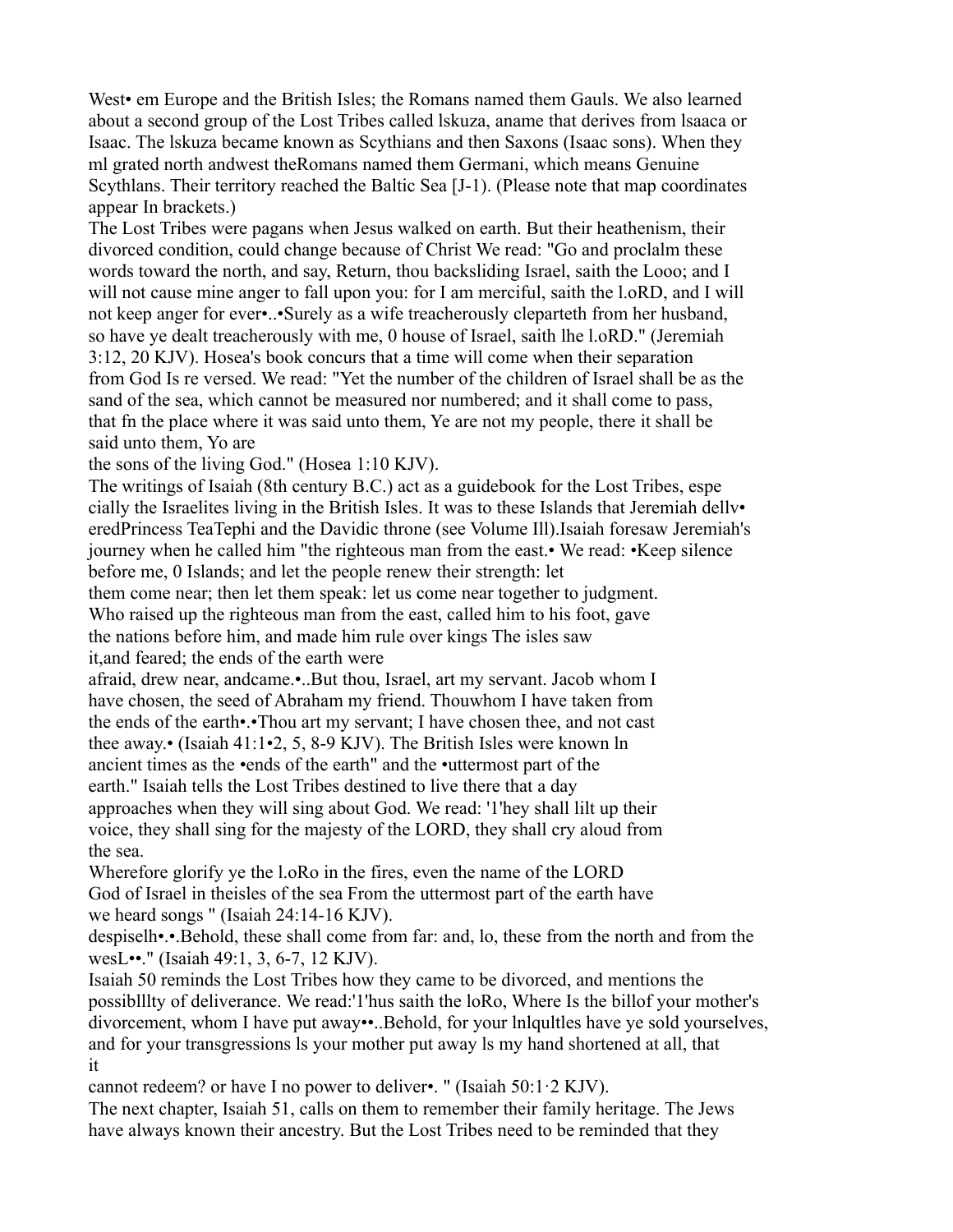originate from Abraham and Sarah. "Look unto Abraham your father, and unto Sarah that bare you•••." (lsalah 51:2 KJV).

Isaiah 52:3 declares that they have sold themselves "for nought; and ye shall be re deemed without money." Then Isaiah 53 describes the crucifudon of Christ, the one who redeems them.We read:•He Is despised and rejected of men •the LORo hath laidon him the iniquity of us all He was taken from prison and from judgment•••for he was cut off out

of the land of the IMng: for the transgression of my people was he stricken. And he made his grave with the wicked, and with the rich in his death he hathpoured out his soul unto

death•..and he bare the sin of many•. " (Isaiah 53:3, 6, 8·9, 12 KJV).

Christianity holds that Jesus fulfilled all the prophetic details ln Isaiah 53. For example he made his grave with the "Wicked" and with the •rich," in that he was crucified between two thieves and then laidIn the tomb of his rich relative, Joseph of Arimathea (Mark 15).It is true that Jesus paid the price to buy the whole world. And In Isaiah's context the main purpose for the Messlah's crucifixion was to restore the divorced wife. Only the death and resurrection of God, the husband, could end the divorce and pave the way for the House of Israel to remarry the l.oRo. (See Paul's comments on this subject In Romans 7:1-4.) Immediately following the crucifixion outlined In Isaiah 53, the 54th chapter tells them to rejoice: "Sing, 0 barren, thou thatdidst not bear;break forth into singing, and cry aloud, thou that dldst not travail with child: for more are the children of the desolate than the children of the married wife....Fear noL..thou shalt forget the shame of thy youth•..•For thy Maker Is thine husband; the loRo of hosts Ishis name; and thy Redeemer the Holy One of lsrael For a small moment have I forsaken thee; but with great mercies will I gather

thee. In a little wrath I hid my face from thee for a moment; but with evertastlng kindness will I have mercy on thee, saith the l.oRo thy Redeemer." (Isaiah 54:1, 4-5, 7-8 KJV). Even Christ proclalms his mission on behalf of the Lost Tribes. We read: '1'hese twelve Jesus sent forth, and commanded them, saying, Go not Into the way of the Gentiles, and Into any city of the Samaritans enter yenot: But go rather to the lost sheep of the house of Israel. And as ye go, preach, saying, The kingdom of heaven is at hand." (Matthew 10:5• 7 KJV). AndIn another Instance Jesus states, •1am not sent but unto the lost sheep of the house of Israel." (Matthew 15:24 KJV). In the light of this mission it seems logical that we can expect to find an early connection between Christ, Christianity, and the Lost Tribes. Chronology preserved In the Gospel of Luke indicates 18 years are unaccounted-forin Christ's life. (Aocordlng to Luke 2:41-42 Jesus was 12 years old when he accompanied his parents to Jerusalem for Passover; then the next recorded event is his baptism, in Luke 3:21-23, at about the age of 30.) lntemal Biblical evidence suggests that Christ had left Nazareth and his own city of Capemaum as a chlld, and that he only returned to this Galilee region as an adult. For example his cousin John the Baptist failed to recognize Jesus at the age of 30 (John 1:31, 33). Plus the people at Nazareth failed to recognize him when he taught ln their synagogue, even though they had some familiarity with his family (Luke 4:22). And when he came to Capernaum, the local officials wanted him to pay the Strangers Tax (Matthew 17:24).This was a Roman tax levled on foreign visitors to the city. Yet Matthew 9:1, ln connection with Mark 2:1, speaks of Capernaum as Jesus· ·own city." Clearly Christ had been away from the area for a long time. Stories handed down in Britain tell us Jesus spent part of his missing years with his mother Mary at the town of Glastonbury [D- 4). Joseph of Arimathea was Jesus' link between Palestine and Glastonbury. Inhisbook St Joseph of Arimathea atGlastonbury (p. 155-159),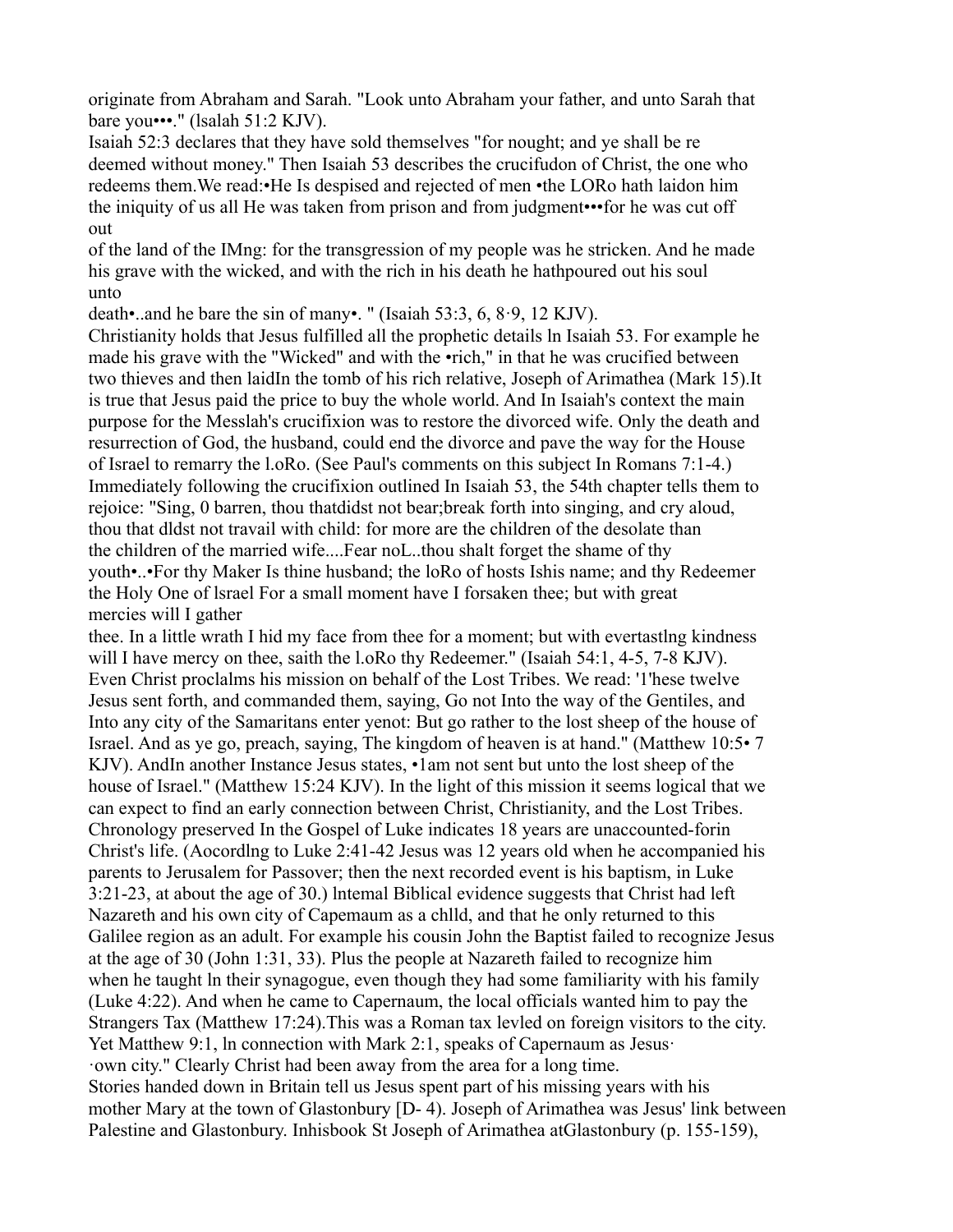author Lionel Smithett Lewis cites British manuscripts, genealogical pedigrees on Christ's relatives, to show Joseph was an uncle of the Blessed Virgin Mary. When Mary's husband died, uncle Joseph became thelegal guardian of her andJesus.Joseph's most notable use of his head-of-the-family status, came when he asked Roman Procurator Pontius Pilate for Christ's crucified body (Matthew 27:57-58). For only a relative could legally clalm thebody. Joseph had access to Pilate through his official status inthe Roman Empire. He held the title Decurion, meaning colonial senator (Mark 15:43 and Luke 23:50 Latin Vulgate). British historian Gildas (6th century AD.) calls him ·nobllls decurlo," an important senator. Joseph probably served in the Jewish Sanhedrin, and he owned a fleet of ships that carried British tin. Memories of the man persist inIt Is Interesting to note that Isaiah 28:11 KJV says the l.oRo will speak to Ephraim (House of Israel) "With stammering lips and an other tongue."The expression •stammering lips" seems an odd way to describe the new language of the Lost Tribes; however, scholarthe mining viUages of Cornwall [C-4), and In our last century Cor•nish children still sang of his arrival In a boaL Their lyrics began:"Joseph was a tin merchant, a tin merchant, a tin merchant• Legends InCornwall, Somerset, Gloucestershire,and as far awaynotice that the Hebrew word for "stammering" Is laeg (lawayg), and when reversed (He brew ls written from right to left) It ls quite similar to "Gael.·Gaelic became the •stammer ing llps and another tongue• of the Celts. It Is still spoken today inparts of the British Isles. Jeremiah also links the Lost Tribes (Ephraim) to the islands. We read: "At the same time, saith the loRo, will I be the God of all the families of Israel, and they shall be my people•.•.for I am a father to Israel, and Ephraim is my firstborn. Hear the word ol the l.oRD, 0 ye nations, and declare it inthe Isles afar off, and say, He that scattered Israel willgather him, and keep him, asashepherd doth his flock." (Jeremiah 31:1, 9-10 KJV).The British Isles are northwest of Palestine. Isaiah gives their location as "north" and"wesl"We read:"Listen,0 isles, unto me;and hearken, ye people, from far Thou art myservant, 0 Israel, In whom I will be glorilied lt Is a light thing that thou shouldest be my servant to raise up the tribes of Jacob, and to restore the preserved of Israel: I will also give thee for a light to the Gentiles, that thou mayest be my salvation unto the end of the earth.Thus saith the loRD, the Redeemer of Israel, and his Holy One, to him whom manas the West of Ireland tell of the voyages Joseph undertook to purchase the British metai. Traditions from Somerset Insist that Jesus was taken to Britain, as a lad, by his great· uncle Joseph. Cornish tales always have Jesus arriving with his mother. Ancient sites on the Island retain names such as "Jesus'Well" and "Wheel (Mine) of Jesus." At Glaston bury Christ built a wattle hut for himself and Mary.Later Joseph converted this hut Into the first aboveground church, which Augustine says was·a church constructed by no human art, but by the hands of Christ Himself.•.." (Eplstolae ad Gregorlum Papam, A.O. 600). In addition to his kinship with Jesus, Joseph was a dlsclple (Matthew 27:57). This placed him at odds with thechief priests andJewish leadership.The Gospel of Nicodemus 9:7-8 says that when Christ was burled the Jewish leaders Imprisoned Joseph. They planned to kill him after the Sabbath. Historian Gregory of Tours (c. A.O. 539-594) says of Joseph:"He was guarded by the high priests themselves, for, as Isrelated inthe accounts sent by Pilate to the Emperor Tiberius, the hatred which they bore him was fiercer than that which they felt for our Lord himself.• (The History of the Franks, Bk. 1. 21). Joseph managed to avoid execution, but his days in Palestine were numbered. After the resurrection In A.O. 33, some of Christ's closest followers became linked with Joseph. Scholars believe his status within the Roman Empire provided them a degree of safety.

Soon however a man named Saul, working on behalf of the high priest, attacked Chris tians with great zeal.The disciple Stephen became the first martyr (Acts 7:59).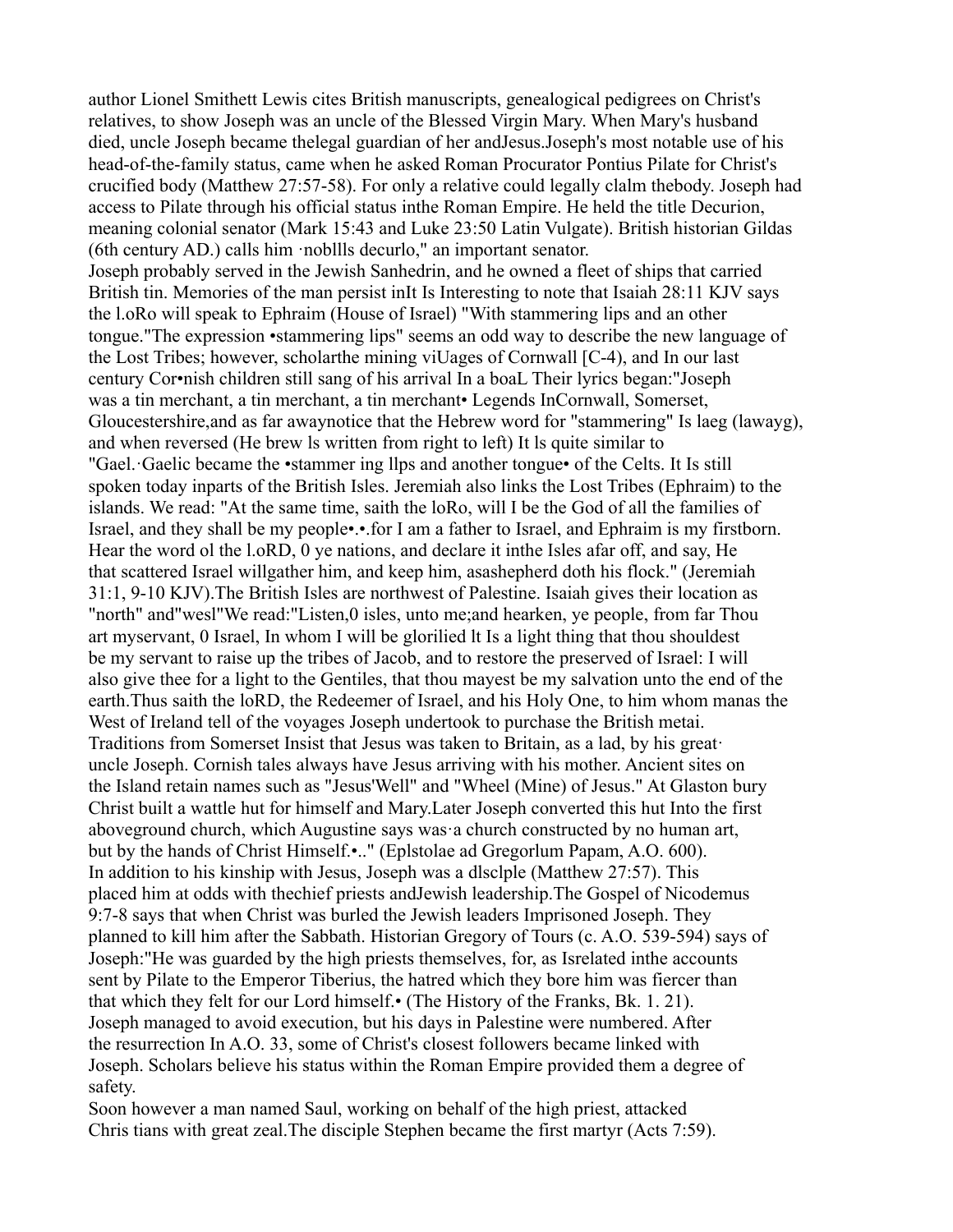Stephen's death was quickly followed by a persecution of Christians at Jerusalem [T12), ·and they were all scattered abroad...except the apostles.· (Acts 8:1). While the apostles remained In Jerusalem-failing to carry out Christ's order to take the gospel to the Lost Tribes Joseph and his group headed for the Mediterranean coast. The excellent harbor at Caesarea [T-12) probably served as the main port for Joseph's fleet of orebearing ships. What happened next to Joseph and the others is told by Cardinal Baronius, the emi nent historian who was appointed librarian of the Vatican in A.O. 1596. Baronius discov ered an ancient manuscript that helped him write his Annales ccclesiastlcl. According to the rare document, Joseph and his group put out to sea in an old boat. The vessel was abandoned by itsmaster andleft with no oars or salls. Miraculously the Christians reached landfall at Marseilles [G-8), in the south of Gaul.

Baronius dates their voyage to A.O. 35.

The encyclopaedia Juda/ca (1971 ed.) tells an interesting story in its article on the town of Aries [G-8). Aries is located near Marseilles. and according to Jewish legend, "one of three rudderless ships bearing Jewish exiles arrived in Aries after the destruction of the Second Temple; in A.O. 70. Although this incident occurred 35 years after Joseph's voy age, one cannot help wondering if the story is actually an account of his incredible trip. We should also note that the Roman historian Suetonius (c. A.O. 69-140) says a vessel loaded with weapons from Alexandria [R-13), Egypt. once drifted to Oertosa [0-10), Spain (The Twelve caesars,

Bk.7.10). It had no helmsman, crew, or passengers. This occurred around A.O. 68, when Emperor Galba was raising an army nearby. Ga!ba took the ship, considering it a good omen of future victories. Another tra<frtlon says Joseph and his group were set adrift by Jewish leaders of the Sanhedrin. We can speculate that the Sanhedrin was hesitant to murder Joseph outright, due to his offi: cial ties to the Romans. However, leaders who once paid Judas ihirty pieces of sliver" for betraying Christ, could easily bribe a boat's pilot and crew into disabling the vessel and abandoning its passen gers. The group of Christians were left to die in the sea. But their boat followed the winds and currents to Cyrene [N-13), in North Africa. And there Joseph acquired oars and sails that would take them to Marseilles. Joseph's voyage from Caesarea to Cyrene, then

on to Marseilles, is shown on the map.

reach the British Isles. We read:"Meanwhile these Islands, stiff with cold and frost, and in a distant region of the world, remote from the visible sun, received the beams of light, that Is, the holy precepts of Christ, the true Sun•..at the latter part, as we know, of the reign of Tiberius Caesar " (De cxcfdio Brlttanlae, section 8).This means Joseph's group reached

the Lost Tribes in Britain between A.O. 35 (the year Cardinal Baronlus says they arrived at Marseilles) and March 16, A.O. 37 (the date Emperor Tiberius died). According to Glldas they were allowed to preach ln Britain "without impediment, and death threatened to those who Interfered" with them (section 8). This indicates Joseph was well-protected by the ruling family, whose members were probably his friends and business acquaintances. According to Freculphus (9th century French Bishop of Usleux)

they were invited over by high-ranking Druids, the primary Doctors of Britain. History reveals that aboU1 this time a Sllurlan king named Bran was an Arch Druid of the British. King Bran had abdicated the throne to his son Caractacus. Later, scholars believe the Apostle Paul converted Bran to Christianity, at which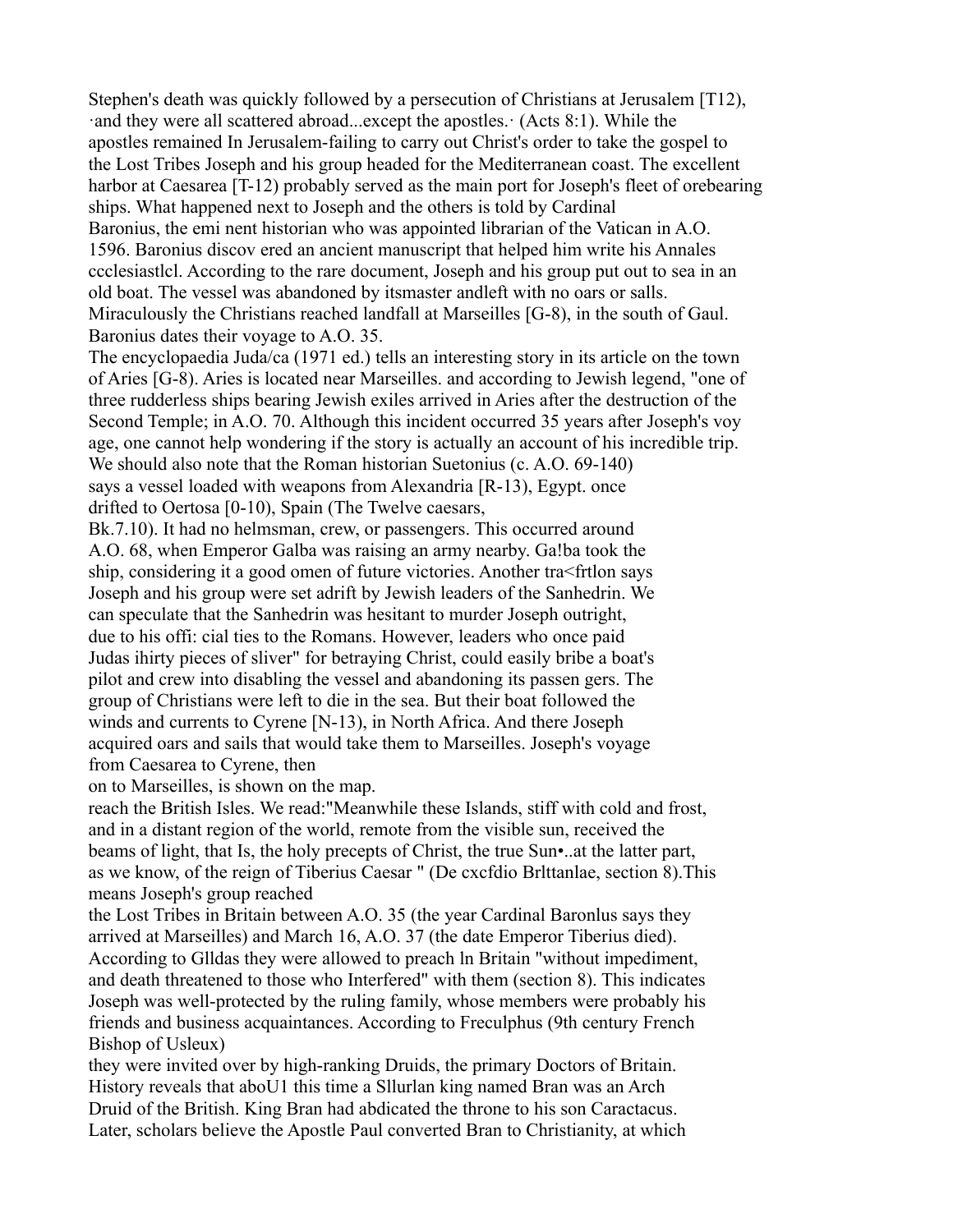point Welsh records call him Bran the Blessed. A genealogy shows that the Sllures [C-3) of Wales were related to the rulers of Cornwall and the Southeast, through their mutual ancestor King Llyr Lledlalth (Shakespeare's King Lear). Southeast Britain was ruled by King Cunobellnus

(Shakespeare's Cymbeline); his son Arvlragus reigned in Cornwall.

Many believe that the father of Caractacus was Cunobellnus, and not King Bran. Per haps Isabel HIii Elder has figured out their relationships Inher book Celt, Druid and Cu/dee (p. 42-43). According to Elder, Cunobelinus and Bran were the same man, with "Bran" being a contraction of "Branhan" meaning King. Elder also says

that Arvlragus andCaractacus were the same man, with "Arviragus· being the title High King. (In Ireland "Ard-Righ" means High King. Perhaps "Arviragus· contains an element of Latin meaning High Wanior, for "vir" means soldier, "virago" Is a female warrior.) These Silurian rulers belong to the Zarah Branch of Judah. Their lineage goes back to Brutus, the Zarahite Trojan (see Volume I on Brutus). According to the Antiquities of Glastonbury by William of Malmesbury (c. A.O. 1080-1143), a king granted Joseph's group of twelve people some land at Glastonbury. In his work, The Church History of Brittany From the Beginning of Christianity to the Norman Conquest, English monk Hugh Paulinus Cressy (c. A.O.1605-1674)

says:"In the same place there was by King Arviragus and his Son Marius allotted a certain proportion of ground for the nourishment of these twelve strangers, containing, according to their ancient mea sure, twelve Hydes of Land."

The twelve hides of land totaled 1,920 acres. When the group

Marseilles wasoriginally established around 600 B.C. by lonians. They called the town Massilia Ships that visited its harbor cften left with loads of British tin; the tin was brought across the CChannel from Cornwall and then overland to the port. In Volume Ill of thisarrived there the site still held the wattle hut that Jesus built. Joseph converted the hut into their church. Confirmation of the Silurian land grant is found !n the famous Domesday Book, ordered by William the Conqueror (c.A.O. 1086).The Domesday Booksays:"ThisGlast

study we learned that Ionian Greeks derive from the Zarah Branch of Judah. The lion Is 7he syrnbOfnf"Judah,anctMarseilles is located on the Gulf of Lions [F-9):Agure 1 depicts the lion of Judah as seen on silver drachms of Massilia (Massalia) from circa 375-200 B.C. While the lionis a symbol of Judah, the birthright Tribe of Ephraim has an ox or bull. Figure 2 depicts a bronze Massma coin issued by the Lost Tribes from circa 200-49 B.C. It shows a charging bull beneath a bow.

Due to his deals in tin, in all likelihood Joseph had frielllds and business contacts at Marseilles. Many of the Christians in his group made the Scouth of Gaul their home. Their stories are told in numerous churches and shrines throughoU1 the region. A manuscript in the Magdalen College Library at Oxford, England, known as tthe Life of St.Mary Magdalene by Archbishop Rabanus Maurus (A.O. n6-856), provides a detailed account of their ar rival and missionary activities in Gaul.

Frederic Mistral (French poet and Nobel Prize winner) gathered the local stories told aboU1these first Christians and added them to his long narrative poem, Mirefo, published in A.O. 1859.Mistral learned that the boat arrived with Joseph of Arimathea; Mary the wife of Cleopas; Salome, also known as Mary Salome; Mary Magdalene;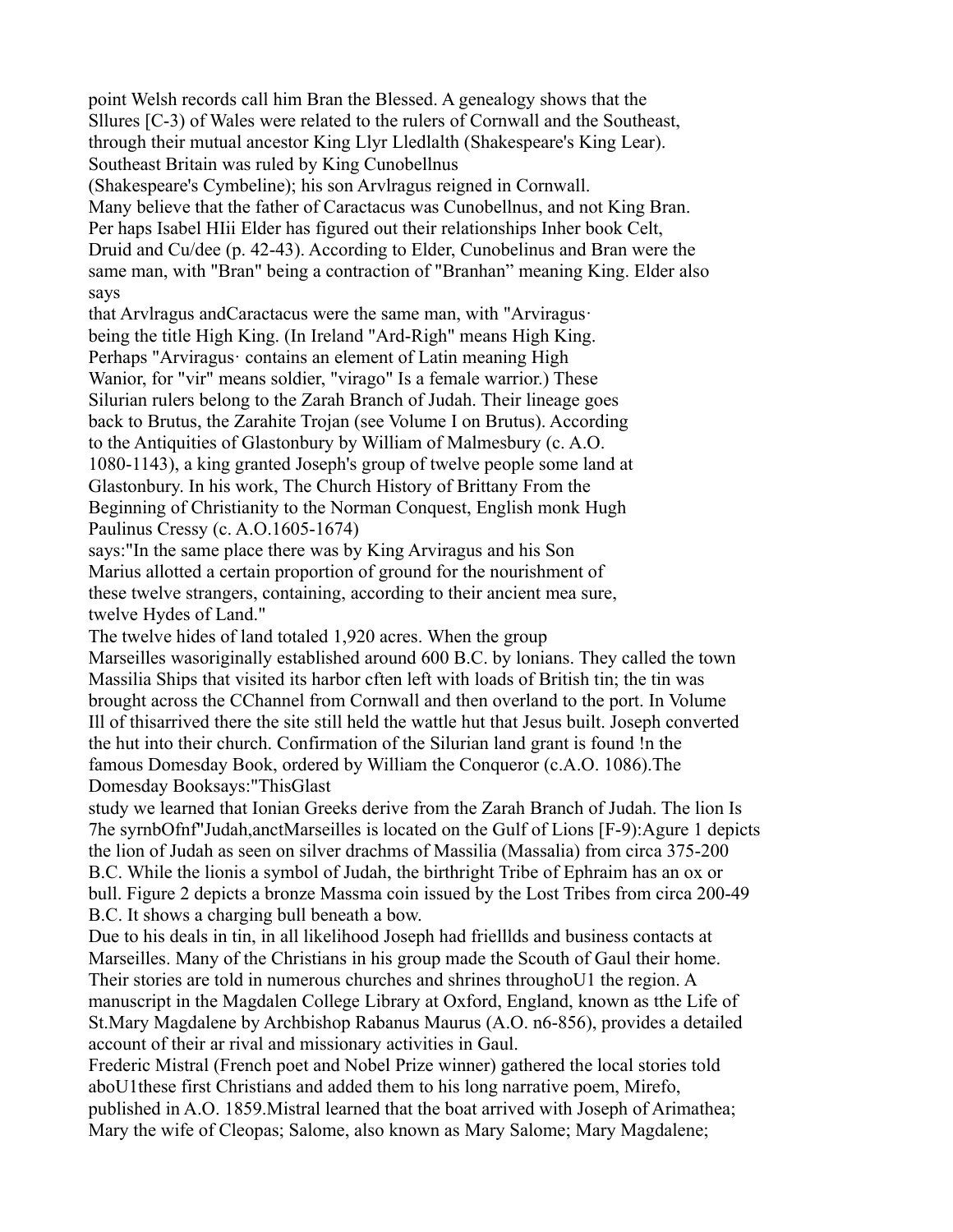Martha; Marcella (a maid to Mary Magdalene and Martha); Lazarus; Trophimus; Maximin; Cleon; Eutropius; Sidonius; Martial; Satuminus; and Sarah (ahandmaid to Mary Cleopas and Mary Salome). These people were eyewitnesses to the life and miracles of Jesus. For instance Lazarus

was the man Jesus raised from the dead (John 11). Mary Salome had personally watched the crucifixion, and was the wife of Zebedee and the mother of two apostles, James and John (Mark 15:40). Sidonius, also called St. Restitutus, was the man bom bUnd whose eyesight Jesus restored-restitution (John 9). And Mary Magdalene was the first person

Jesus appeared to after he had risen from the tomb (Mark 16:9). Just like Joseph of Artmathea, they were on Saul's hit list.

Documents and traditions tell us that Lazarus became the Bishop of Marseilles, Trophimus preached at Aries, and Mary Magdalene, Maximin, and Sidonius went to Aix [G-8). Martha and Marcella went to Tarascon [G-8) and Avignon [G-8). Eutroplus reached Orange [G-8), Martial reached Limoges [E-7), and Saturninus went to Toulouse (E-8). Mary Salome, Mary Cleopas, and Sarah stopped at the mouth of the Rhone [F-8), which has the church of Les Saintes Maries. Later. the Spanish claim Mary Cleopas was in their country at Ciudad Rodrigo [B-10).

The Ufe of St Mary Magdalene mentions other Christian teachers associated with the group. The towns they reached are as follows: Paul to Narbonne (E-8); Austregisilus to Bourges [E-6); Hirenaeus to Lyon [F-7); Gratian to Tours [E-6); Sabinus and Potentianus to Sens [F-5);Valerius to Treves [G-4); Feroncius to Besancon [G-6);Eutropius to Saintes [D-7]; Frontinus to Perigueux [E-7); Julianus to Mans [D-5); and Parmenas to Avignon. Additional teachers were sent beyond the Pyrenees [E-8) into Spain.

Joseph of Arimalhea left the towns along the Rhone, accompanied Martial to Limoges, and then traveled to Morlaix [C-5) on the coast of Brittany, as shown on the map. This was the roU1e for bringing British tin overland from Morlaix to Marseilles. According to Cardinal Baronius, Joseph and his company crossed Into Britain. Tradi tion found on the island claims that Joseph's group numbered twelve followers of Christ, Including his niece the Virgin Mary. Around A.O. 542 Glldas, the historian who founded a monastery in Brittany, wrote a discourse containina comments on the first Christians toingbury Church possesses in Its own villa XII hides of land which have never paid tax." Joseph's Journey across the Channel, from Morfalx to Glastonbury, Is shown on tho map. The Church al Glastonbury flourished under the protection of Arviragus. John Harclyng (15th century A.O.) says.•Joseph converted this King Arviragus By his prechying." and he gave the king a shield bearing a cross. The Lost Tribes in Britaln and Gaul readily em braced Christianity, especially when conversions took place among their rulers and edu• cated Druids. It is interesting to note that long before the birth of Christ, Druidic philoso phers believed in a Divine Trinity. Esus (Yesu or Hesus) was their god of the future."Esus·

means Lord or Good Master, and It is also the Celtic equivalent for the name of Jesus. Around A.O. 40 King Cunobelinus of Southeast Britain banished Adminius, one of his sons. This set ln motion events that would affect the Sllures. Romans, and Christianity. Admlnius fled to Rome  $[1.9]$  and persuaded the sadistically Insane Emperor Caligula Into attacking Britain. Caligula raised two new legions, collected transport ships from Spain, positioned his army on the coast of Gaul in battle array facing Britain, and then he ordered his men to, "Gather sea-shells!" (Suetonius Bk. 4. 46). Caligula proudly declared a victory

over the ocean deities, canceled the invasion, and marched back to Rome with the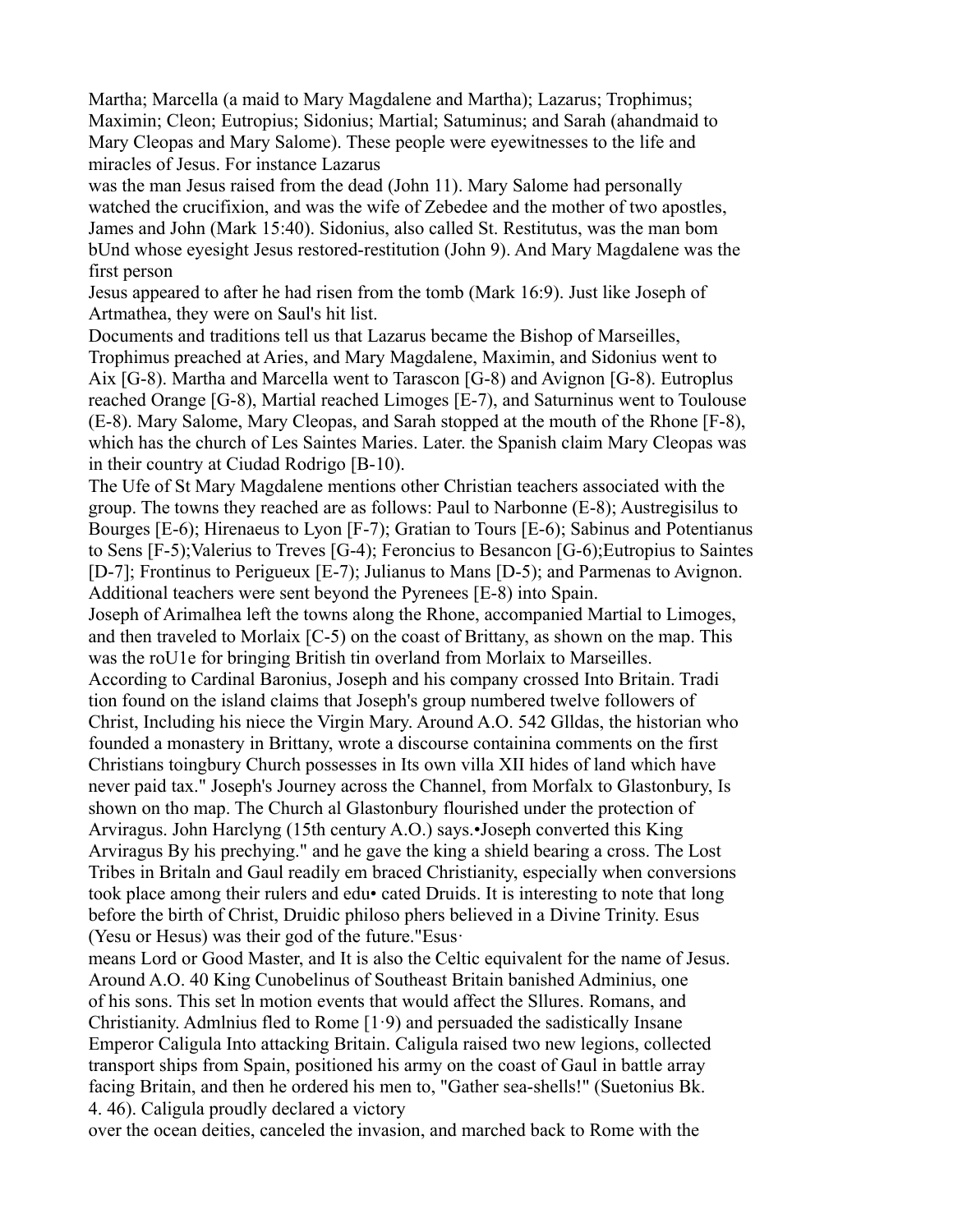shells. Rome's next emperor was Claudius (A.O. 41-54). In A.O. 41 Claudius assumed the title Pontifex Maximus (chief priest of all the gods). Some suspect that the rapid spread of

Christianity among the Celts caused him great concern. According to Suetonius (Bk. 5. 25) Claudius issued an edict abolishing the Druidic faith. Suetonius also says he expelled all the Jews from Rome because they "caused continuous disturbances at the Instigation of Chrestus; which Is obviously a reference to-Christ (see Acts 18:2). In a letter that has survived from A.O. 41, Claudius threatened the Jews of Alexandria "for fomenting a malady common to the world.• He ordered them to stop inviting others to come over from Syria. Apparently they were Christian Jews, since Alexandria served as an Egyptian haven for anyone fleeing persecution In Palestine. It is also believed that Claudius Issued the fa mous Nazareth Decree.The Decree consists of anInscription, originally set up at Nazareth, in which death is threatened to anyone who has disturbed graves or tombs, or has "in any WII'f extracted the buried, or has maliciously transferred them to other places..•.. The Decree's author Is clearly worried aboU1Jesus of Nazareth's resurrection andempty tomb.

His obvious hatred of Druids (Christians), plus a growing need for glory, caused Claudius to carry out Caligula's intended attack onBritain.Four legions commanded by Aulus PlaU1ius assembled for the invasion. With help from some traitorous Celts, after a brief mU1iny in the ranks, the army sailed to a safe landing in Kent, near Raphinus [E-4) In A.O. 43. For the next nine years King Caractacus led his Silures in war against the Romans. During this time some of the Celtic tribes rallled to him, while others sided with the invaders.

Figure 3 depicts a silver coin issued by Caractacus. He was a Zarahite, so one would expect to find Judah's lion on his coins. Instead he used the Tribe of Dan's eagle grasping a snake (see Volume I on Dan's symbols). Perhaps Caractacus or a Danita minter wanted to assert the Celtic right to the emblem, since Roman legions also used an eagle symbol. Early in the war Claudius arrived with two legions of reinforcements.The Romans were able to capture more British territory, but the unending battles caused a serious drain on the troops. After winning a victory In A.O. 45 the emperor sought an armistice. A six-month truce went into effect, during which King Arvlragus married Claudius' daughter Venus Julia, and the Roman Commander Aulus Plautlus fell in love wilh Caractacus' sister Gladys. 3

Gladys married Plautius and took the name Pomponia. InRoman records she is called Pomponla Graeclna, due to her superior scholarship InGreek. She had become a Chris tian through contact with Joseph or perhaps the Virgin Mary. Later, while living with her husband at Rome, the Roman historian Tacitus (c. A.D. 55-120) says, "The distinguished lady Pamponia Graecina, wife of Aulus Plautius-whose official ovation for British victories I have mentioned-was charged with forefgn superstition and referred to her husband for trial. Following ancient trad'ltion tie decided her fate and reputation before her kinsmen, and acquitted her.• (Annals, Bk. 13). The charge "forefgn superstltfon• meant she was a Christian. Since Plautius knew her faith was not dangerous or evil, he acquitted her. The six-month truce failed to bring alasting peace and fighting recommenced. Plautius found himself in the awkward position of battling his brother-in-law caractacus, until about A.D. 47 when he was recalled to Rome. Then around A.O. 51, Caractacus and his family were captured and brought to Rome for execution. According to Tacitus (Histories, Bk. 3. 45) the Silurian leader had been betrayed by Queen Cartimandua of the Brlgantes (D-2). Rome's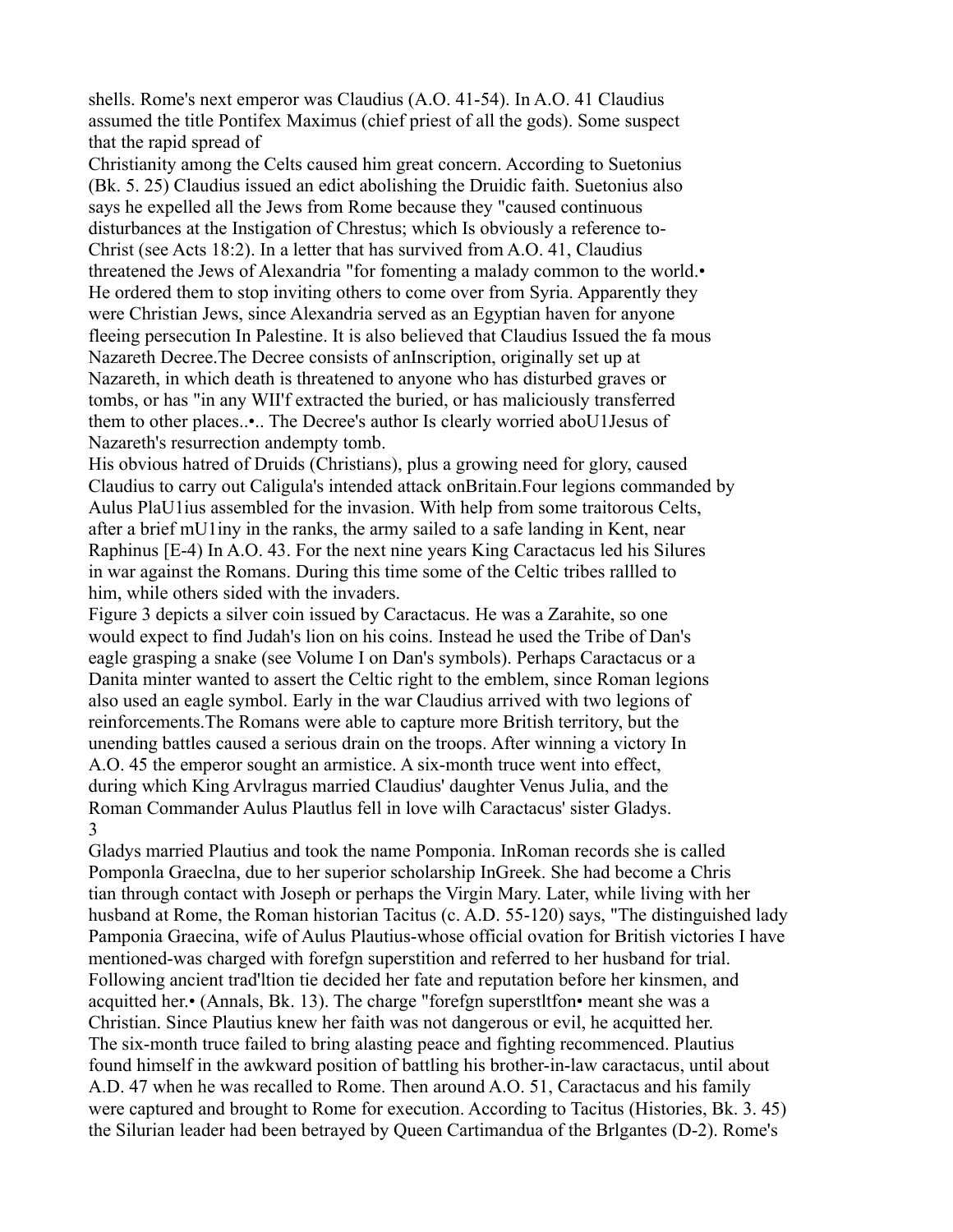citizens crowded the streets to get a gl!mpse of the captured king. Tacitus says, "These people were curious to see the man who had defied our power for so many years." (Annals, Bk. 12). Claudius knew he had not beaten Caractacus; the treacherous act of a Celtic queen brought about his downfall. So when the Silurian king stood before the senate and gave a proud speech, the emperor felt compelled to pardon him. Caractacus had to remain in the city for seven years, and vow never to take up arms against the Romans. He and his family resided at the Palatlum Britannlcum (Palace of the British). In the Welsh Triads of the Cym,y, Triad 35 says that Bran the Blessed went to Rome during this lime, "for seven years as an hostage for his son Caractacus.• Caracta• cus' son Lleyn, better known as Linus, also stayed at the Palatlum Brltannlcum. And his daughter Gladys received honor when Claudius adopted her and changed her name to Claudia. (The name "Gladys" means PrlnceSS', it is also a Welsh form of Claudia.)

Princess Claudia married Rufus Pudens Pudentlnus. According to Cardinal Baronius, Rufus Pudens was a noble Roman Senator. He had served as an officer In Britain, and he probably attended the wedding of Commander Plautius to Claudia's aunt Pamponla Graeclna. The Roman poet Martial (c. A.O. 40-104) mentions the marriage of his friend Rufus in one of his epigrams: "Claudia Peregrina weds, Rufus, with my own Pudens; a blessing • (Bk. 4. 13). The term "Peregrlna• means foreign. On the birth of their third child, Martial composed another epigram: "Though Claudia Rufina has sprung from the woad-stained Britons, how she possesses the feelings of the Latin race! What grace of form has she....• (Bk. 11. 53). "Rufina• means red; It was a pet name for redheads. Using Roman and British records scholars deduce that Claudia, Linus, their sister Eurgaln, and their aunt Pomponla Graeclna were baptized Into the faith by Joseph and the Church at Glastonbury. When Caractacus and Bran returned to Britain at the end of theparole, the Palatium Britannicum belonged to the family of Claudia and Rufus Pudens. Rulus had converted to Christianity, as did his mother Priscilla who Is known for the fa. mous Catacomb of St. Priscilla at Rome. Their Palatium Britannicum became the main Christian sanctuary in the city, and Claudia's daughter Pudenliana turned It into the first Church at Rome, known today as St.Pudentiana. A wornInscription on the building states that Pudenliana, along with her sister Praxedes, personally interred the bodies of 3,000 martyrs in this former "house of Sanctus Pudens, the senator " According to The Apostolic Constitutions (Bk. 1. ch. 46) Linus, the brother of Claudia, was ordained the first Bishop of Rome by the Apostle Paul. Prior to the apostle's own conversion, Paul was Saul (Acts 13:9). ll hadbeen hispersecution of Christians that forced Joseph and the others out of Palestine. Many consider Paul the greatest apostle. Yet most Christians today are unaware of his ef• forts on behalf of the Lost Tribes. Paul's mission to the Lost Tribes of the House of Israel was or• dered by the Lord:  $\cdot$  for he is achosen vessel unto me, to bear my name before the Gentiles, and kings, and the children of Israel" (Acts 9:15 KJV). Paul would not have been needed If the other apostles were doing their best to tell the divorced wife that the hus• band died, rose, andis ready to remarry. But Scriptures clearly show the others were reluctant to tell anyone except the House of Judah. Indeed, they openly pronounced that Paul should go to the heathen (Lost Tribes) while they would handle the circumcised, the Jews

The recipients of Paul's letter to the Romans were the Silurian "Gentiles·at the Palatium Brltannlcum. To these royal SIiurians Paul tells the great news that the divorce has ended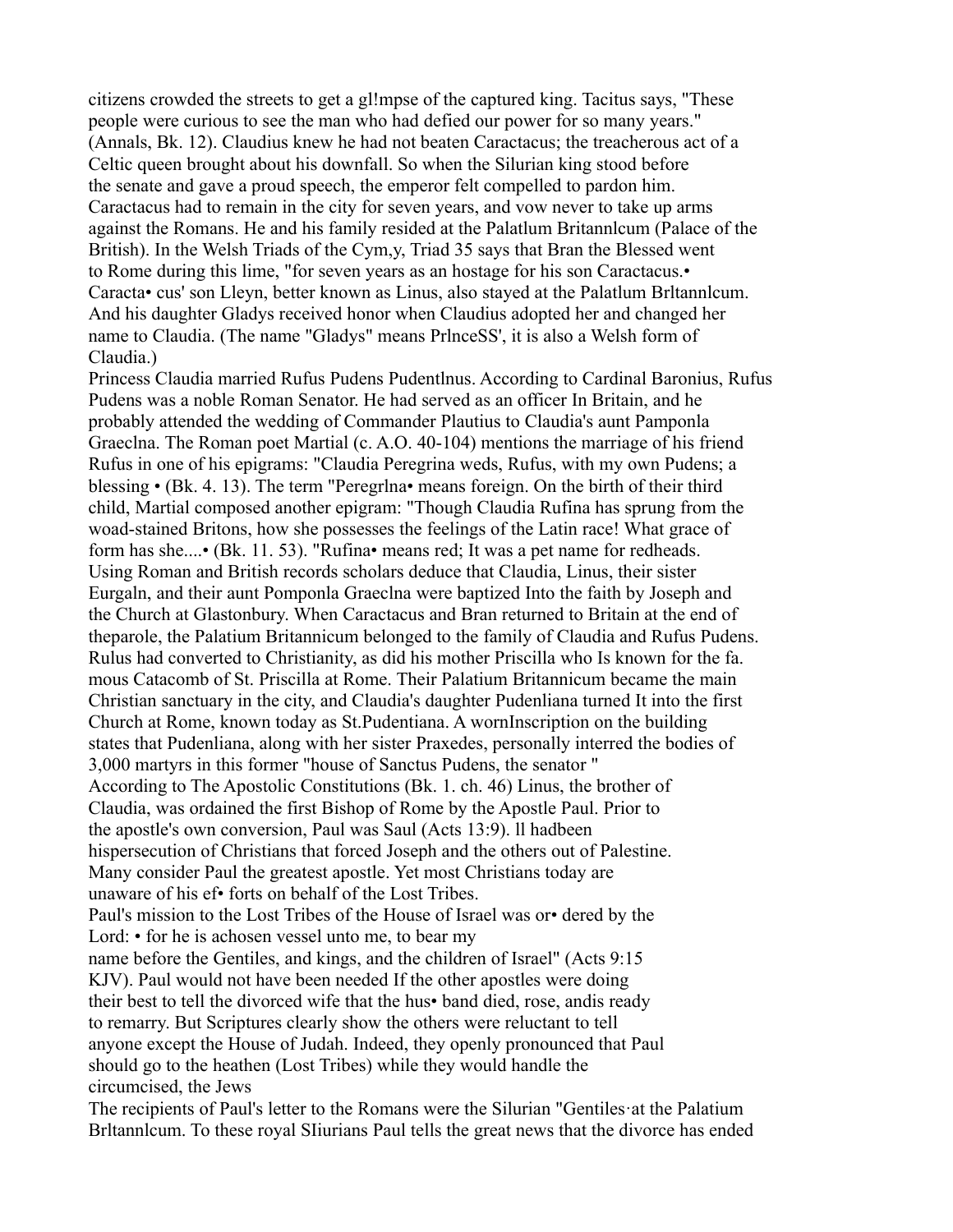(Romans 7:1-4). He cites Isaiah 10:22-23, a promise of hope for a remnant of the House of Israel (Romans 9:27-28). And he quotes Hosea 1:10, that wonderful message for the Lost Tribes: "And it shall come to pass, that in the place where It was said unto them, Ye arenot my people; there shall they be called the children of the living God.• (Romans 9:26 KJV). Paul also mentions his half brother Rufus Pudens, Claudia's husband. We read: "Salute Rufus chosen in the Lord, and his mother and mine." (Romans 16:13 KJV).

It is well-known that Paul held dual citizenship. He was an Israelite from the Tribe of Benjamin (Romans 11:1), and he also claimed to be a Roman (Acts 16:37•38). Paul ac quired this legal status when his Hebrew mother Priscilla married a second time. She married a Roman Senator and gave birth to Rufus Pudens. Thereafter Paul could clalm Roman citizenship through his stepfather; Rufus wouldInherit the family estate.In2limothy 4:21 KJV, Paul mentions his half brother and sister-In-law by name: "Eubulus greeteth thee, and Pudens, and Unus, and Claudia, and all the brethren." (Eubulus was Claudia's cousin.) When Paul eventually went to Rome he ordained his sister-in-law'sbrother, Linus, the first Bishop of Rome. Scholars believe he also baptized kings Bran and Caractacus. It had been Paul's intention to visit the Christians at Rome while making his trip to the Lost Tribes in Western Europe. Basically Rome would be a stopover during his main mission. We read: "Whensoever I take my journey into Spain, I will come to you: for I trust to see you in my journey, and to be brought on my Wet/ thitherward by you, if first I be somewhat filled with your company: (Romans 15:24 KJV).

According to the Biblical scholar Jerome (c.A.D.340-420), Paul arrived in Rome around A.O. 56. The Bible remains silent on his Journey to the lost sheep In Spain and the far Isles; however, 2 Timothy 4:7 does Indicate that Paul "finished" his course. The Book of Acts, which lacks a proper ending, awkwardly concludes with the apostle living at Rome for two years in a rented house. The missing ending makes scholars suspect that Luke, the author of Acts, would have written a sequel describing Paul's journey to the West. While Acts details the apostle's eastern activities, we learn of Paul's western trip from his friend Clement (c. A.O. 30-100). Clement became the third Bishop of Rome, and he says: "For the same cause did Paul in like manner receive the reward of his patience. Seven times he was inbonds; he was whipped, was stoned; he preached bothinthe East and in the West; leaving behind him the glorious report of his faith: And so having taught the whole world righteousness, and for that end travelled even to the utmost bounds of the West " (First Epistle of Clement to the Corinthians 3:13-14).

The fact that Paul visited Spain and the "utmost bounds of the West;meaning the Lost Tribes in Britain, should not come as a surprise. He had to complete his mission from Christ. Plus, on a personal level he would have long felt the need to see Joseph, Lazarus, Mary Magdalene, etc., in order to apologize for trying to kill them in the days when he was called Saul. If they were still alive then Paul would want to meet them.

In A.D. 1801 a document was published describing Paul's Journey to the West. The manuscript is an English translation of probably a sllghtly earlier French work; it was found in a book titled Sonnini's Travels In Turkey and Greece. Sonnlnl had been sent to the Ottoman Empire by King Louis XVI of France (A.D. 1n4-1793). During King Louis' reign the Ottomans of Turkey waged war against Austria and Rus

sia. Turkish sultans Abdulhamld I (A.O. 1n4-1789) and Selim Ill (A.D. 1789·1807) gladly opened their domains to Western techni cians, military experts, and scholars like Sonninl. We have every reason to believe that Sonnlnl was received with honor. He was an emissary of King Louis, and proper protocol would have required an exchange of gifts. Under these circumstances Sonnini claims Sultan Abdou! Achmet (Abdulhamld ?) gave him a rare Greek manu script from the Archives of Constantinople.The document provides the missing ending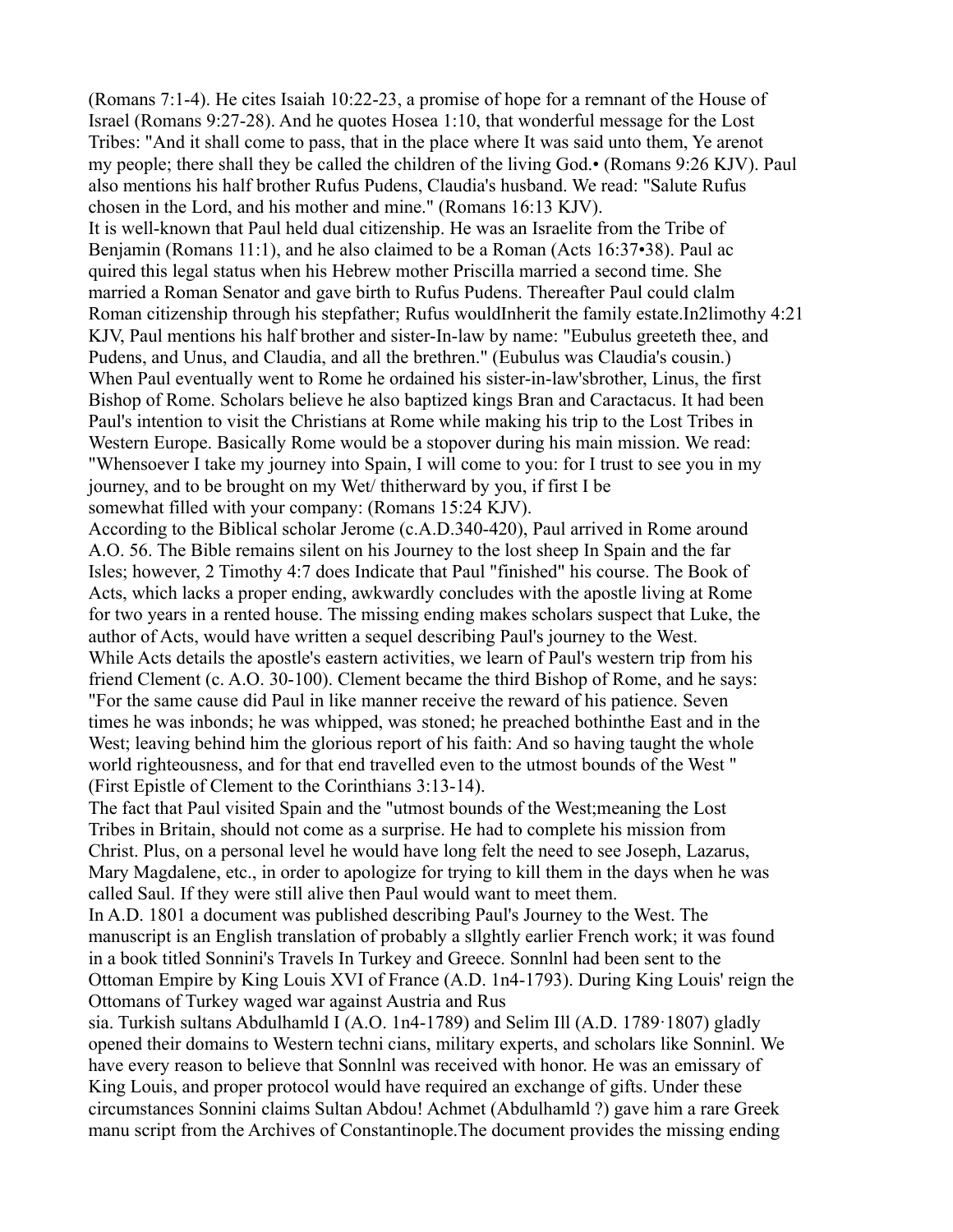to Acts. It Is an account of Luke's lost chapter, and it confirms Clement's report on Paul's trip to Britain.

The Sonnini Manuscript begins: "Verse 1. And Paul, full of the blessings of Christ, and abounding In thespirit, departed out of Rome, determining to go Into Spain, for he had a long time purposed to journey thitherward, and was minded also to go from thence into Britain. Verse 2. For he had heard In Phoenicia that certain of the children of Israel, about the time of the Assyrian captivity, had es (Galatians 2:9 and Acts 15).

Paul's missionary journeys demonstrate his deep concern for the Lost Tribes in Greece, Macedonia, and Ionia. These areas belong · to Hebrews-Zarahites and Danltes. Paul traveled to such places acaped by sea to "the isles afar off," as spoken by the prophet, and called by the Romans Britain. Verse 3. And the Lord commanded the gospel to be preached far hence to the Gentiles, and-to the lost sheep of the House of Israel. Verse 4. And no man hindered Paul:

the Ionian port of MUetus [P-10) (Acts 20:15):to the island of Rhodes [P-11) (Acts 21:1), with Its legend about the pre-Exodus flight of the Hebrew Danaus; and to Athens [N-10) (Acts 17:15), which some maintain was founded by Chalcol the Zarahite (see Volume I).

Paul's Biblical letters were sent to the Lost Tribes; therefore, no Epistles are addressed to important groups like the Egyptians, Arabians, or the Chinese. His Thessalonlans !et• ters went to Macedonians living at Thessalonlca [N-8). Philippians reached Philippi (N-8), "the chief city of that part of Macedonia • (Acts 16:12). Colossians went to Colossae [a ♦

10), which was part of a Celtic enclave that included the territory of Galatia (Q-9). His Ephesians letter reached lonlans at Ephesus [P· 1OJ. His epistles to theCorinthians reached the Greek Oanaans at Corinth (N·1OJ. And if Paul wrote the Hebrews letter, which is miss• Ing Its introduction, then perhaps he sent It to Israelites In Spain ("Iberia" means Hebrew). In his Galatians letter Paul actually quotes Isaiah 54:1, telling the divorced wife to start rejoicing (Galatians 4:27). And Galatians 6:16 even calls them "the Israel of God." Some believe this letter was Intended for the Celts of "Galatia"In Western Europe, instead of the Hebrews living in Asia Minor's Galatia. Diodorus Slculus (c. 80·20 B.C.) mentions these European Galatians while describing the British tin trade. He says the metal was brought

•across the Strait to Galatia or Gaul," then overland to the mouth of the Rhone (Bk. 5. 22). Paul's personal letters to Timothy, Phifemon, and Titus also offer connections to areas associated with the Lost Tribes. For example Timothy had been ordained the first bishop at Ephesus in Ionia. Philemon was a rich Christian living by the Celts at Colossae, near Mt. Cadmus (see Volume I on Cadmus). And Titus was the first bishop on Crete  $[0.12)$ . Crete has Mount Judah (Mt. Ida), which was named by Zarahltes during their Hight.for he testified boldly of Jesus before the tribunes and among thepeople; and he took with him certain of the brethren which abode with him at Rome, and they took shipping at Ostium, and having the winds fair were brought safely Into an haven of Spain. Verse 5. And much people were gathered together from the towns and vlllagos, and the hill coun try; for they had heard of the conversion of the apostle, and the many miracles which he had wrought. Verse 6.And Paul preached mightily In Spain, and great multitudes believed and were converted, for they perceived he was an apostle sent from God."

The manuscript does not mention Paul's landing place In Spain, but Dertosa is a pos sibility. Dertosa is located by the Ebro  $(D.9)$  river, as is Zaragoza  $(0.9)$ . "Ebro" denotes the Hebrew river, and "Zaragoza• means Zarah's stronghold (see Volume I). Paul could have landed at the Ionian town of Emporlae [E-9). But early Christian activity among the Celts along the Ebro should not be ignored.

Tradition says the Apostle James met the Virgin Mary by the Ebro in A.D. 40. The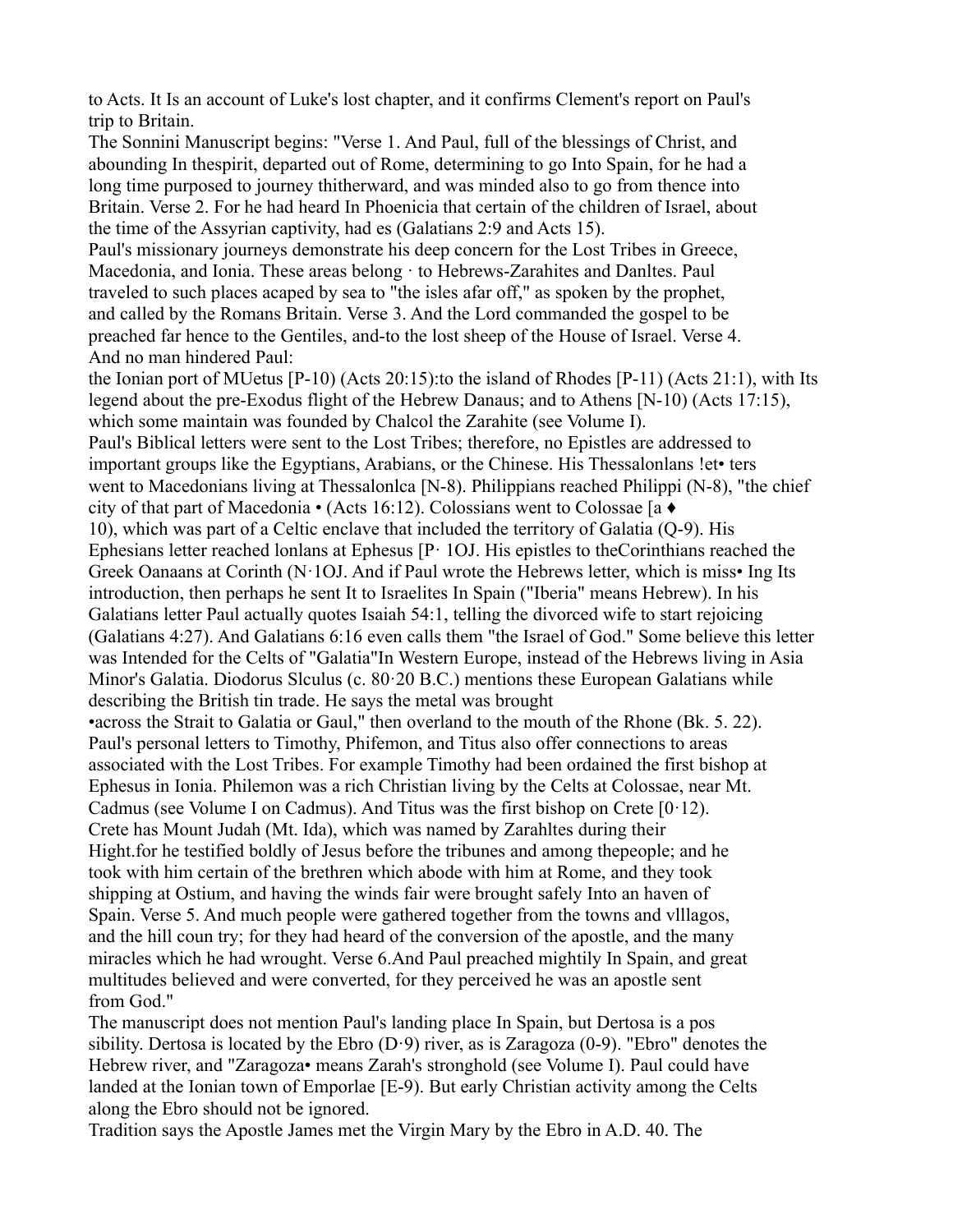Catedral Nuestra Senora del Pilar at Zaragoza marks their meeting place. Since James died around A.O. 44 in Palestine, nine years after Mary arrived in Gaul with Joseph's group, there was plenty of time for James and the Virgin to get together in Spain. Perhaps his mother Mary Salome resided by the Ebro after arriving in Joseph's boat Did James and the Virgin visit her? (The Virgin Mary died in Britain In A.O. 48.) Spanish legend also says James is buried In Gailcla  $(A.9)$ ; angels brought his body to Spain In a ship with no rudder or sail.This sounds like Joseph's boat, or the Alexandrian weapons ship that would drift to Dertosa. In any event, Spanish tales suggest early Christian activity by the Ebro. Paul's journey from Ostium (Ostla  $(1.91)$  to Spain, possibly Dertosa, Is shown on the map. 6

The Sonnini Manuscript continues:·verse 7. And they departed out of Spain, and Paul and his company finding a ship in Armorica sailing unto Britain, they went therein, and passing along the South coast they reached a port called Raphinus."

Sonnini's document does not say how Paul came to the Armorica (C-5) region. But in between Spain and the port of Morlaix in Armorica, were the Christians of Gaul. Would Paul by-pass Narbonne or the towns along the Rhone? Would he fail to visit Christians living at Marsellles, Aix, Aries, Tarascon, Avignon, andOrange? In Spain "they had heard" of his conversion. Certainly the Celts taught by Lazarus, Mary Magdalene, etc., also lwew that Saul the Persecutor had become Paul the Apostle. Their presence In Southern Gaul would compel him to see them.Therefore It Is logical that his carefully planned route went from Spain through Narbonne to the Rhone, then on to Morlalx as shown on the map. Paul left the Lost Tribes of Israel living In Southern Gaul, and he went aboard a ship sailing from Armorica to Raphinus (E-4) in Kent. His voyage is shown on the map. The Kenlish territory had been secured by the Romans in their war against Britain. Figure 4 depicls a bronze coin usedIn Kent before the Roman conquesL Its simple lines represent a bull, reminding us that Britain belongs to the Tribe of Ephraim with its bull symbol. The Sonnlnl Manuscript continues: -Verse 8. Now when It was noised abroad that the apostle had landed on their coast. great multitudes of the Inhabitants met him, and they treated Paul courteously, and he entered In at the east gate of their city, and lodged in the house of an Hebrew and one of his own nation. Verse 9. And on the morrow he came and stood upon Mount Lud; and the people thronged at the gate, and assembled in the Broadway, and he preached Christ unto them, and many believed the word and the testimony of Jesus. Verse 10. And at even the Holy Ghost fell upon Paul, and heprophesied, saying, Behold in the last days the God of Peace shall dwell in the cities, and the inhabitants thereof shall be numbered; and in the seventh numbering of the people, their eyes shall be opened, and the glory of their inheritance shine forth be· fore them. And nations shall come up to worship on the Mount that testffieth of the patience and long suffering of a servant of the Lord. Verse 11.

And In the latter days new tidings of the Gospel shall issue forth out of Jerusalem, and the hearts of the people shall re joice, and behold, fountains shall be opened, and there shall be no more plague. Verse 12. In those days there shall be wars and rumours of wars; and a king shall rise up, and his sword shall be for the healing of the nations, and his peace-making shall abide, and

here Pontius Pilate, which condemned thine only-begotten Son, plunged down headlong into the pit.Verse 21. And while Paul was yet speaking, behold there came a great earth quake, and the face of the waters was changed, and the form of the lake like unto the Son of Man hanging In an agony upon the cross. Verse 22. And a voice came out of heaven saying, Even Pilate hath escaped the wrath to come, for he washed his hands before the